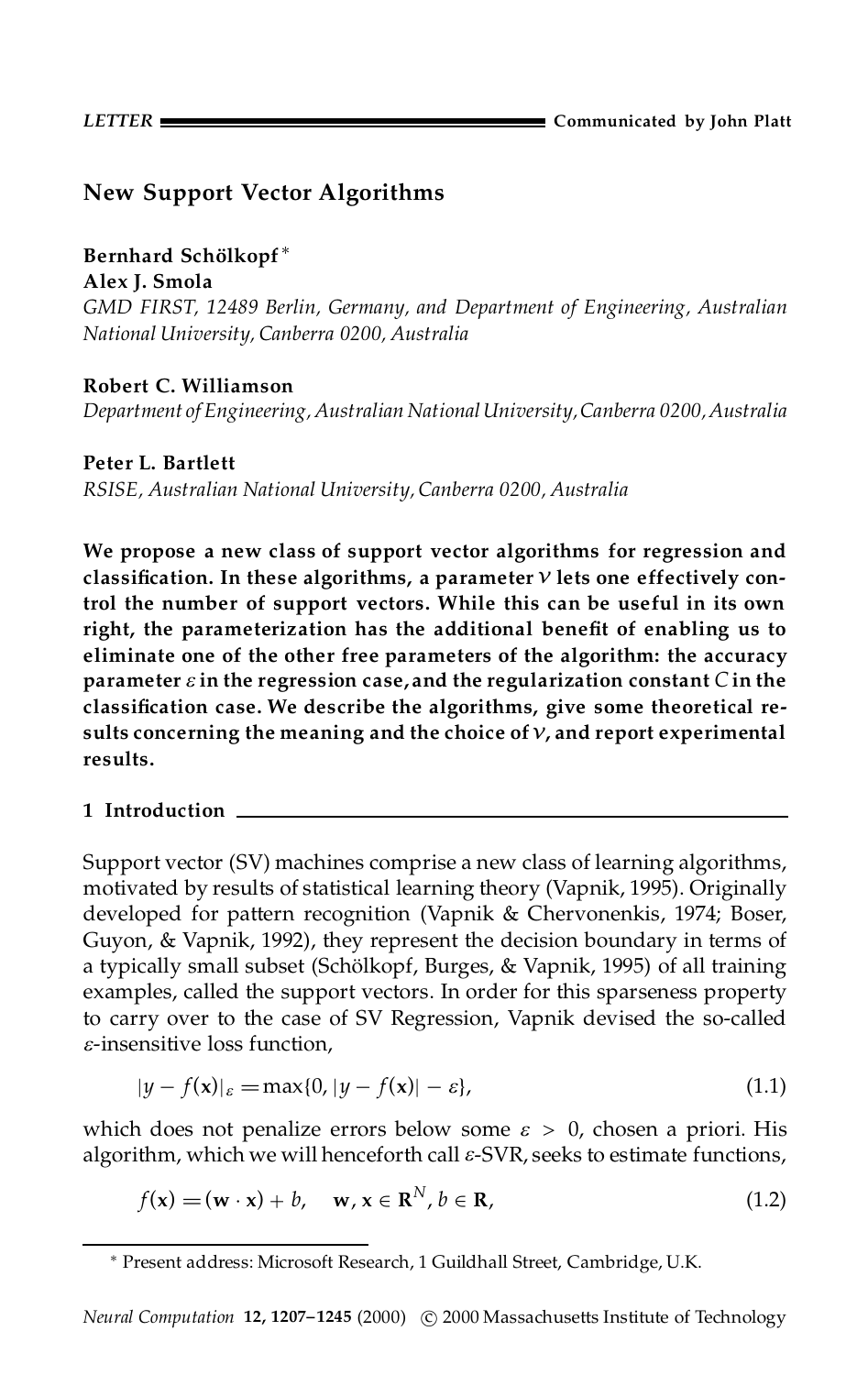based on independent and identically distributed (i.i.d.) data,

$$
(\mathbf{x}_1, y_1), \dots, (\mathbf{x}_\ell, y_\ell) \in \mathbb{R}^N \times \mathbb{R}.\tag{1.3}
$$

Here,  $\mathbf{R}^N$  is the space in which the input patterns live but most of the following also applies for inputs from a set  $X$ . The goal of the learning process is to find a function *f* with a small risk (or test error),

$$
R[f] = \int_{\mathcal{X}} l(f, \mathbf{x}, y) \, dP(\mathbf{x}, y), \tag{1.4}
$$

where *P* is the probability measure, which is assumed to be responsible for the generation of the observations (see equation 1.3) and *l* is a loss function, for example,  $l(f, x, y) = (f(x) - y)^2$ , or many other choices (Smola & Schölkopf, 1998). The particular loss function for which we would like to minimize equation 1.4 depends on the specific regression estimation problem at hand. This does not necessarily have to coincide with the loss function used in our learning algorithm. First, there might be additional constraints that we would like our regression estimation to satisfy, for instance, that it have a sparse representation in terms of the training data. In the SV case, this is achieved through the insensitive zone in equation 1.1. Second, we cannot minimize equation 1.4 directly in the first place, since we do not know *P*. Instead, we are given the sample, equation 1.3, and we try to obtain a small risk by minimizing the regularized risk functional,

$$
\frac{1}{2} \|\mathbf{w}\|^2 + C \cdot R_{\text{emp}}^{\varepsilon}[f]. \tag{1.5}
$$

Here,  $\|\mathbf{w}\|^2$  is a term that characterizes the model complexity,

$$
R_{\text{emp}}^{\varepsilon}[f] := \frac{1}{\ell} \sum_{i=1}^{\ell} |y_i - f(\mathbf{x}_i)|_{\varepsilon},
$$
\n(1.6)

measures the *e*-insensitive training error, and *C* is a constant determining the trade-off. In short, minimizing equation 1.5 captures the main insight of statistical learning theory, stating that in order to obtain a small risk, one needs to control both training error and model complexity—that is, explain the data with a simple model.

The minimization of equation 1.5 is equivalent to the following constrained optimization problem (see Figure 1):

minimize 
$$
\tau(\mathbf{w}, \boldsymbol{\xi}^{(*)}) = \frac{1}{2} ||\mathbf{w}||^2 + C \cdot \frac{1}{\ell} \sum_{i=1}^{\ell} (\xi_i + \xi_i^*),
$$
 (1.7)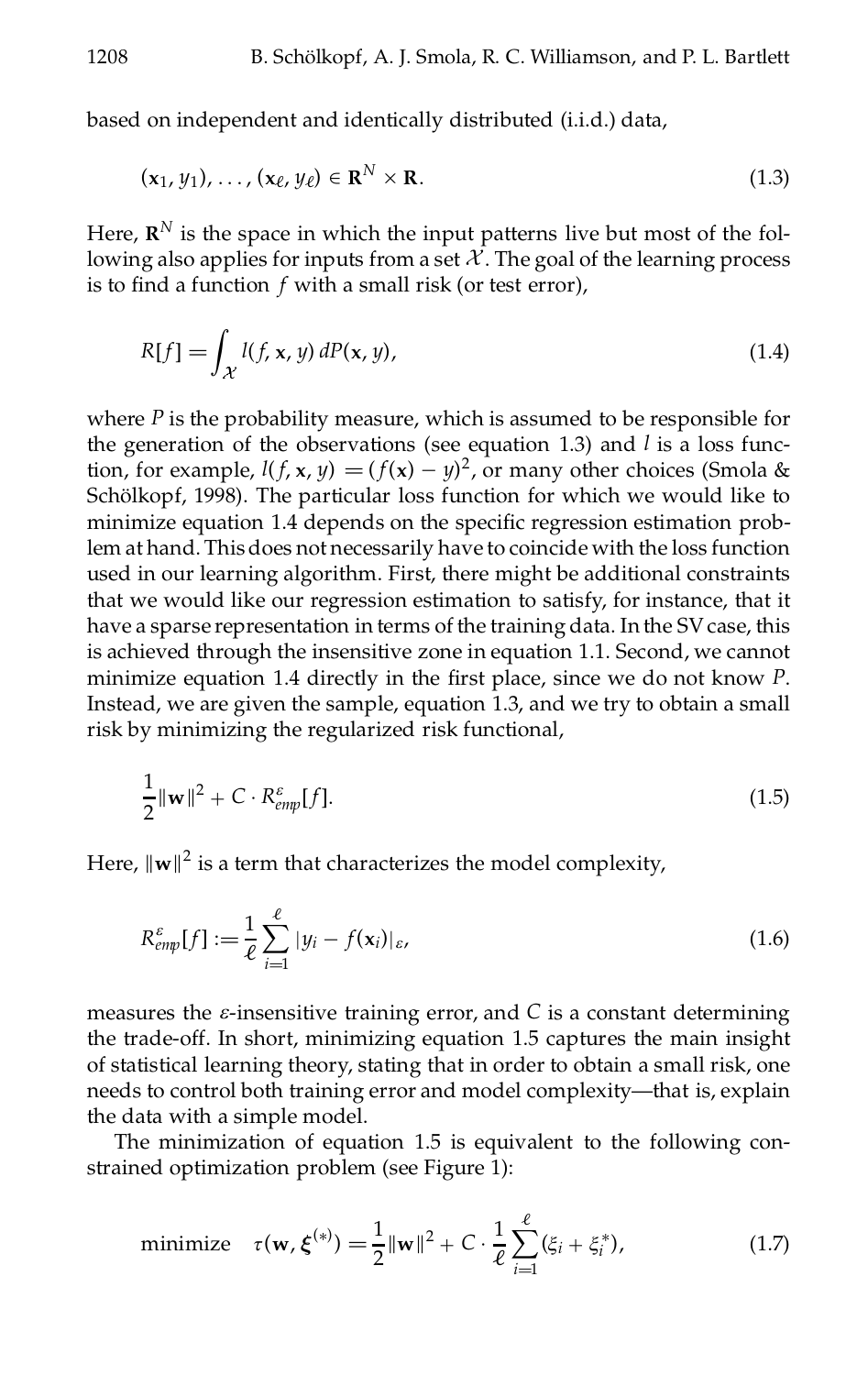

Figure 1: In SV regression, a desired accuracy  $\varepsilon$  is specified a priori. It is then attempted to fit a tube with radius  $\varepsilon$  to the data. The trade-off between model complexity and points lying outside the tube (with positive slack variables  $\xi$ ) is determined by minimizing the expression 1.5.

subject to 
$$
((\mathbf{w} \cdot \mathbf{x}_i) + b) - y_i \le \varepsilon + \xi_i
$$
 (1.8)

$$
y_i - ((\mathbf{w} \cdot \mathbf{x}_i) + b) \leq \varepsilon + \xi_i^* \tag{1.9}
$$

$$
\xi_i^{(*)} \ge 0. \tag{1.10}
$$

Here and below, it is understood that  $i = 1, \ldots, \ell$ , and that boldface Greek letters denote *ℓ*-dimensional vectors of the corresponding variables; <sup>(\*)</sup> is a shorthand implying both the variables with and without asterisks.

By using Lagrange multiplier techniques, one can show (Vapnik, 1995) that this leads to the following dual optimization problem. Maximize

$$
W(\alpha, \alpha^*) = -\varepsilon \sum_{i=1}^{\ell} (\alpha_i^* + \alpha_i) + \sum_{i=1}^{\ell} (\alpha_i^* - \alpha_i) y_i
$$

$$
- \frac{1}{2} \sum_{i,j=1}^{\ell} (\alpha_i^* - \alpha_i) (\alpha_j^* - \alpha_j) (\mathbf{x}_i \cdot \mathbf{x}_j)
$$
(1.11)

subject to 
$$
\sum_{i=1}^{\ell} (\alpha_i - \alpha_i^*) = 0
$$
 (1.12)

$$
\alpha_i^{(*)} \in \left[0, \frac{C}{\ell}\right].\tag{1.13}
$$

The resulting regression estimates are linear; however, the setting can be generalized to a nonlinear one by using the kernel method. As we will use precisely this method in the next section, we shall omit its exposition at this point.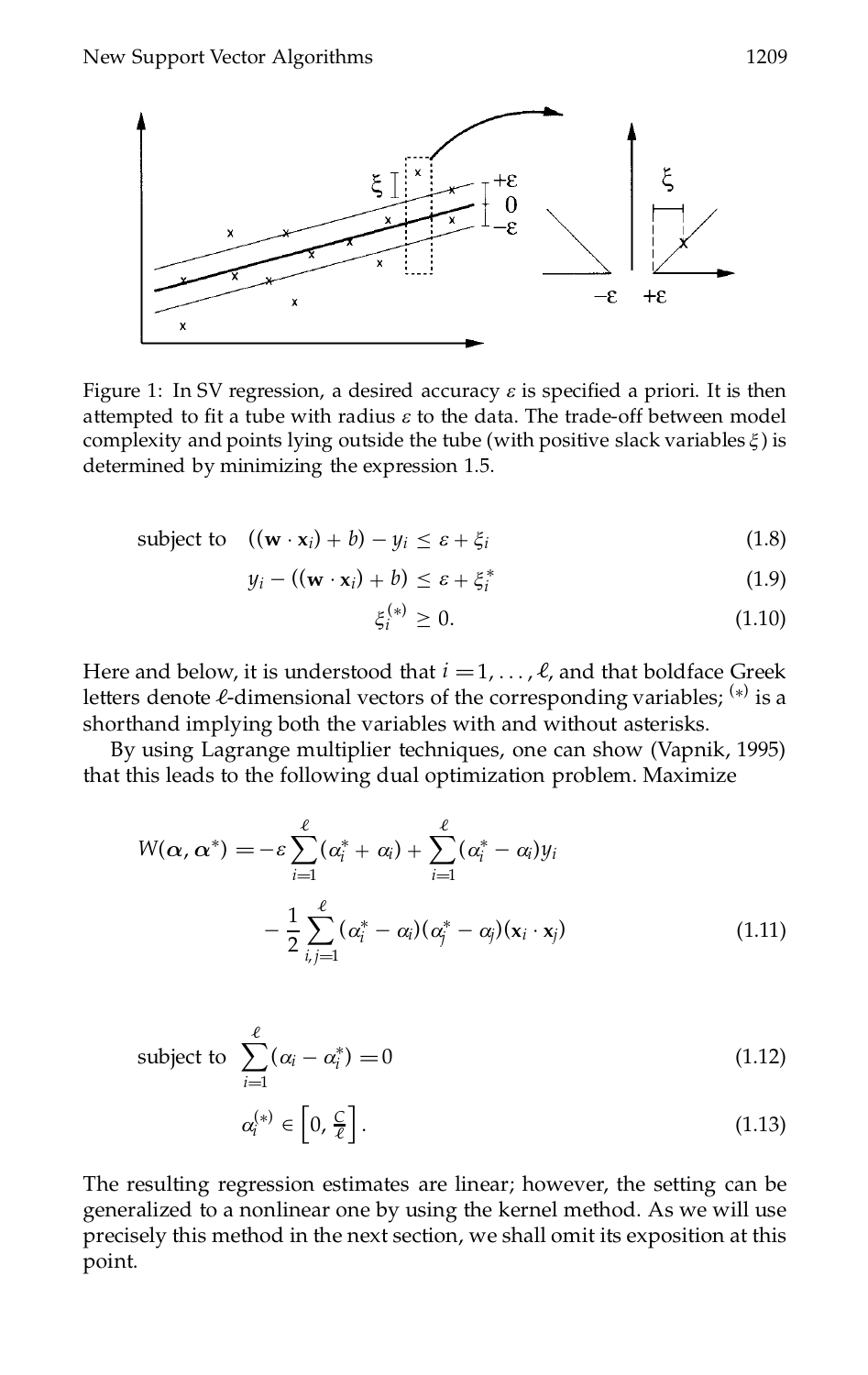To motivate the new algorithm that we shall propose, note that the parameter *e can* be useful if the desired accuracy of the approximation can be specified beforehand. In some cases, however, we want the estimate to be as accurate as possible without having to commit ourselves to a specific level of accuracy a priori. In this work, we first describe a modification of the  $\varepsilon$ -SVR algorithm, called *º*-SVR, which automatically minimizes *e*. Following this, we present two theoretical results on*º*-SVR concerning the connection to robust estimators (section 3) and the asymptotically optimal choice of the parameter  $v$  (section 4). Next, we extend the algorithm to handle parametric insensitivity models that allow taking into account prior knowledge about heteroscedasticity of the noise. As a bridge connecting this first theoretical part of the article to the second one, we then present a definition of a *margin* that both SV classification and SV regression algorithms maximize (section 6). In view of this close connection between both algorithms, it is not surprising that it is possible to formulate also a *V*-SV classification algorithm. This is done, including some theoretical analysis, in section 7.We conclude with experiments and a discussion.

## **2** *º***-SV Regression**

To estimate functions (see equation 1.2) from empirical data (see equation 1.3) we proceed as follows (Schölkopf, Bartlett, Smola, & Williamson, 1998). At each point  $x_i$ , we allow an error of  $\varepsilon$ . Everything above  $\varepsilon$  is captured in slack variables  $\xi_i^{(*)}$ , which are penalized in the objective function via a regularization constant *C*, chosen a priori (Vapnik, 1995). The size of *e* is traded off against model complexity and slack variables via a constant  $v > 0$ :

minimize 
$$
\tau(\mathbf{w}, \boldsymbol{\xi}^{(*)}, \varepsilon) = \frac{1}{2} ||\mathbf{w}||^2 + C \cdot \left(\nu \varepsilon + \frac{1}{\ell} \sum_{i=1}^{\ell} (\xi_i + \xi_i^*)\right)
$$
 (2.1)

subject to 
$$
((\mathbf{w} \cdot \mathbf{x}_i) + b) - y_i \le \varepsilon + \xi_i
$$
 (2.2)

$$
y_i - ((\mathbf{w} \cdot \mathbf{x}_i) + b) \leq \varepsilon + \xi_i^* \tag{2.3}
$$

$$
\xi_i^{(*)} \ge 0, \varepsilon \ge 0. \tag{2.4}
$$

For the constraints, we introduce multipliers  $\alpha_i^{(*)}$  ,  $\eta_i^{(*)}$  ,  $\beta \geq 0$  , and obtain the Lagrangian

$$
L(\mathbf{w}, b, \alpha^{(*)}, \beta, \xi^{(*)}, \varepsilon, \eta^{(*)})
$$
  
=  $\frac{1}{2} ||\mathbf{w}||^2 + Cv\varepsilon + \frac{C}{\ell} \sum_{i=1}^{\ell} (\xi_i + \xi_i^*) - \beta \varepsilon - \sum_{i=1}^{\ell} (\eta_i \xi_i + \eta_i^* \xi_i^*)$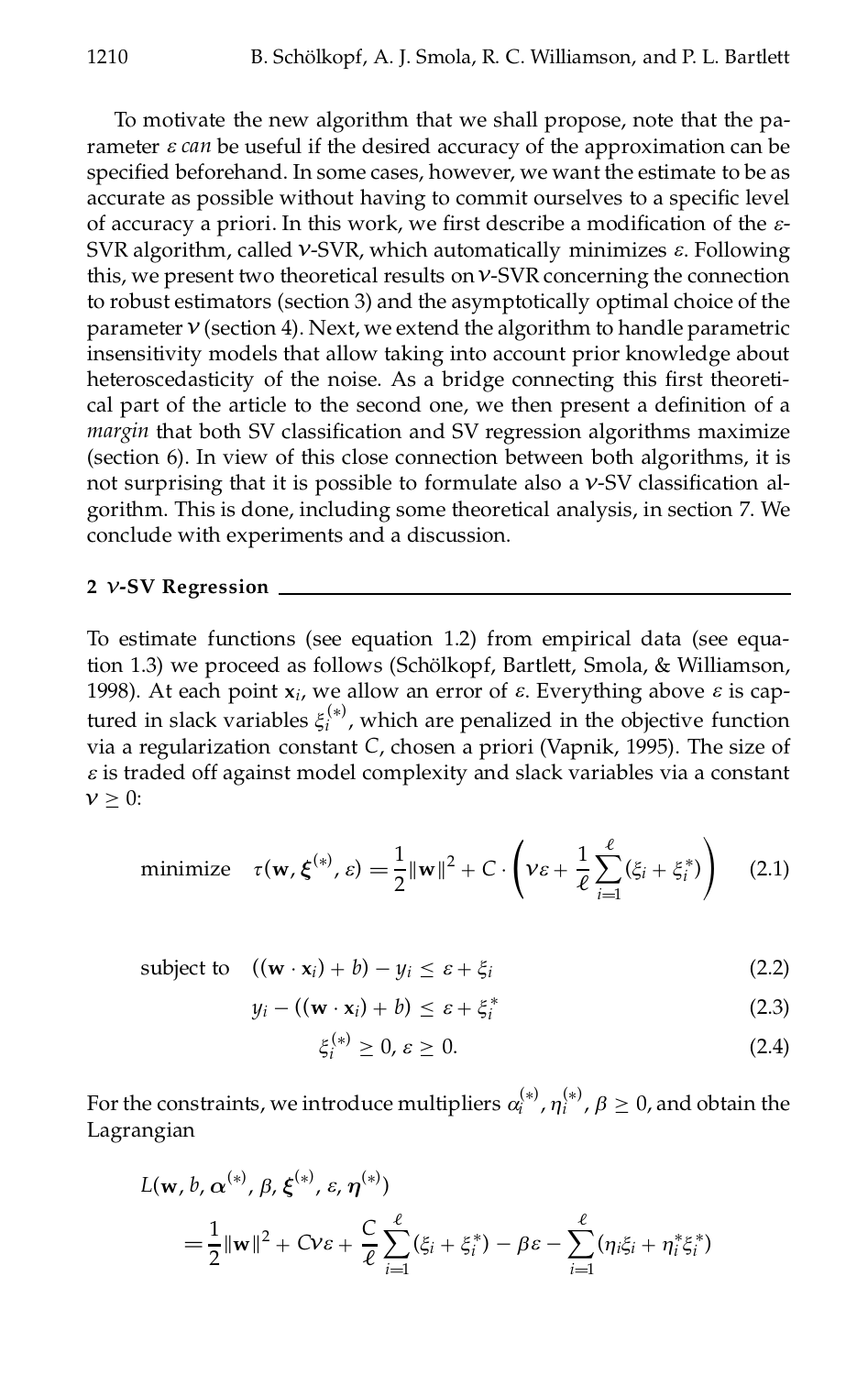$$
-\sum_{i=1}^{\ell} \alpha_i (\xi_i + y_i - (\mathbf{w} \cdot \mathbf{x}_i) - b + \varepsilon)
$$
  

$$
-\sum_{i=1}^{\ell} \alpha_i^* (\xi_i^* + (\mathbf{w} \cdot \mathbf{x}_i) + b - y_i + \varepsilon).
$$
 (2.5)

To minimize the expression 2.1, we have to find the saddle point of *L*—that is, minimize over the primal variables **w**,  $\varepsilon$ ,  $b$ ,  $\xi_i^{(*)}$  and maximize over the dual variables  $\alpha_i^{(*)}$ ,  $\beta$ ,  $\eta_i^{(*)}$ . Setting the derivatives with respect to the primal variables equal to zero yields four equations:

$$
\mathbf{w} = \sum_{i} (\alpha_i^* - \alpha_i) \mathbf{x}_i \tag{2.6}
$$

$$
C \cdot \mathbf{v} - \sum_{i} (\alpha_i + \alpha_i^*) - \beta = 0 \tag{2.7}
$$

$$
\sum_{i=1}^{\ell} (\alpha_i - \alpha_i^*) = 0
$$
\n(2.8)

$$
\frac{C}{\ell} - \alpha_i^{(*)} - \eta_i^{(*)} = 0. \tag{2.9}
$$

In the SV expansion, equation 2.6, only those  $\alpha_i^{(*)}$  will be nonzero that correspond to a constraint, equations 2.2 or 2.3, which is precisely met; the corresponding patterns are called support vectors. This is due to the Karush-Kuhn-Tucker (KKT) conditions that apply to convex constrained optimization problems (Bertsekas, 1995). If we write the constraints as  $g(\mathbf{x}_i, y_i) \geq$ 0, with corresponding Lagrange multipliers  $\alpha$ <sup>*i*</sup>, then the solution satisfies  $a_i \cdot g(x_i, y_i) = 0$  for all *i*. Substituting the above four conditions into *L* leads to another optimiza-

tion problem, called the Wolfe dual. Before stating it explicitly, we carry out one further modification. Following Boser et al. (1992), we substitute a kernel *k* for the dot product, corresponding to a dot product in some feature space related to input space via a nonlinear map  $\Phi$ ,

$$
k(\mathbf{x}, \mathbf{y}) = (\Phi(\mathbf{x}) \cdot \Phi(\mathbf{y})). \tag{2.10}
$$

By using *k*,we implicitly carry out all computations in the feature space that W maps into, which can have a very high dimensionality. The feature space has the structure of a reproducing kernel Hilbert space (Wahba, 1999; Girosi, 1998; Schölkopf, 1997) and hence minimization of  $\|\mathbf{w}\|^2$  can be understood in the context of regularization operators (Smola, Schölkopf, & Müller, 1998).

The method is applicable whenever an algorithm can be cast in terms of dot products (Aizerman, Braverman, & Rozonoer, 1964; Boser et al., 1992; Schölkopf, Smola, & Müller, 1998). The choice of *k* is a research topic in its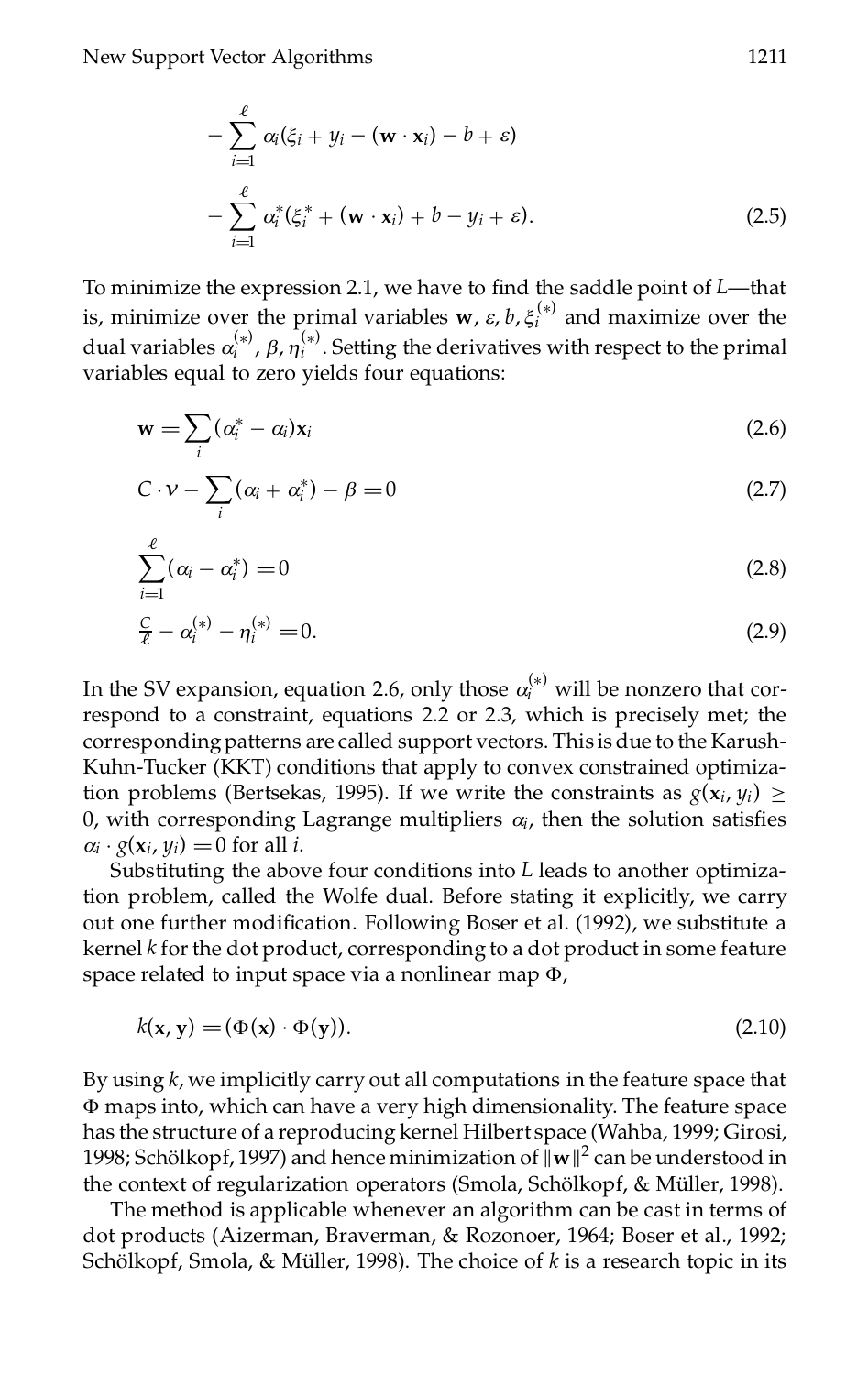own right that we shall not touch here (Williamson, Smola, & Schölkopf, 1998; Schölkopf, Shawe-Taylor, Smola, & Williamson, 1999); typical choices include gaussian kernels,  $k(x, y) = \exp(-\|x - y\|^2/(2\sigma^2))$  and polynomial  $\text{kernels}, k(\mathbf{x}, \mathbf{y}) = (\mathbf{x} \cdot \mathbf{y})^d \ (\sigma > 0, d \in \mathbb{N}).$ 

Rewriting the constraints, noting that  $\beta$ ,  $\eta_i^{(*)} \geq 0$  do not appear in the dual, we arrive at the *v*-SVR optimization problem: for  $v \ge 0$ ,  $C > 0$ ,

maximize 
$$
W(\alpha^{(*)}) = \sum_{i=1}^{\ell} (\alpha_i^* - \alpha_i) y_i
$$
  
-  $\frac{1}{2} \sum_{i,j=1}^{\ell} (\alpha_i^* - \alpha_i) (\alpha_j^* - \alpha_j) k(x_i, x_j)$  (2.11)

subject to 
$$
\sum_{i=1}^{\ell} (\alpha_i - \alpha_i^*) = 0
$$
 (2.12)

$$
\alpha_i^{(*)} \in \left[0, \frac{C}{\ell}\right] \tag{2.13}
$$

$$
\sum_{i=1}^{\ell} (\alpha_i + \alpha_i^*) \leq C \cdot \nu.
$$
 (2.14)

The regression estimate then takes the form (cf. equations 1.2, 2.6, and 2.10),

$$
f(\mathbf{x}) = \sum_{i=1}^{\ell} (\alpha_i^* - \alpha_i) k(\mathbf{x}_i, \mathbf{x}) + b,\tag{2.15}
$$

where  $b$  (and  $\varepsilon$ ) can be computed by taking into account that equations 2.2 where *v* (and *e*) can be computed by taking mto account that equations 2.2 and 2.3 (substitution of  $\sum_j (\alpha_j^* - \alpha_j)k(x_j, x)$  for  $(w \cdot x)$  is understood; cf. equations 2.6 and 2.10) become equalities with  $\xi_i^{(*)} = 0$  for points with  $0 < \alpha_i^{(*)} < C/\ell$ , respectively, due to the KKT conditions.

Before we give theoretical results explaining the significance of the parameter  $\nu$ , the following observation concerning  $\varepsilon$  is helpful. If  $\nu > 1$ , then  $\varepsilon = 0$ , since it does not pay to increase  $\varepsilon$  (cf. equation 2.1). If  $v \le 1$ , it can still happen that  $\varepsilon = 0$ —for example, if the data are noise free and can be perfectly interpolated with a low-capacity model. The case  $\varepsilon = 0$ , however, is not what we are interested in; it corresponds to plain  $L_1$ -loss regression.

We will use the term errors to refer to training points lying outside the tube<sup>1</sup> and the term fraction of errors or SVs to denote the relative numbers of

<sup>&</sup>lt;sup>1</sup> For  $N > 1$ , the "tube" should actually be called a slab—the region between two parallel hyperplanes.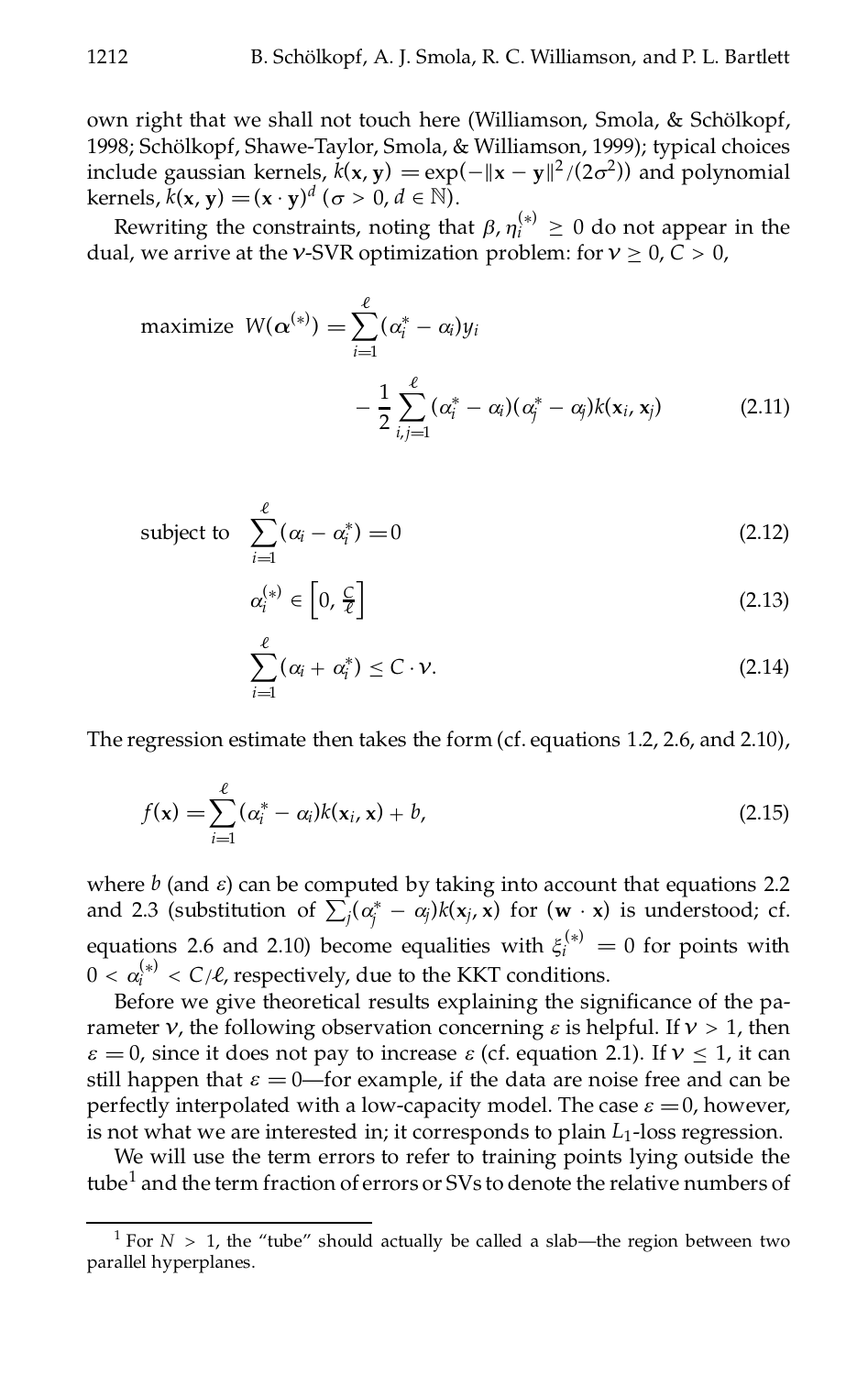errors or SVs (i.e., divided by  $\ell$ ). In this proposition, we define the modulus of absolute continuity of a function *f* as the function  $\epsilon(\delta) = \sup \sum_i |f(b_i) - f(c_i)|$  $f(a_i)$ , where the supremum is taken over all disjoint intervals  $(a_i, b_i)$  with  $a_i < b_i$  satisfying  $\sum_i (b_i - a_i) < \delta$ . Loosely speaking, the condition on the conditional density of *y* given **x** asks that it be absolutely continuous "on average."

**Proposition 1.** *Suppose º-SVR is applied to some data set, and the resulting e is nonzero. The following statements hold:*

- i. *º is an upper bound on the fraction of errors.*
- ii. *º is a lower bound on the fraction of SVs.*
- iii. *Suppose the data (see equation 1.3) were generated i.i.d. from a distribution*  $P(\mathbf{x}, y) = P(\mathbf{x})P(y|\mathbf{x})$  *with*  $P(y|\mathbf{x})$  *continuous and the expectation of the modulus of absolute continuity of its density satisfying*  $\lim_{\delta \to 0} \mathbf{E}(\delta) = 0$ . With probability 1, asymptotically,  $\nu$  equals both the fraction of SVs and the *fraction of errors.*

**Proof. Ad (i).** The constraints, equations 2.13 and 2.14, imply that at most a fraction *v* of all examples can have  $\alpha_i^{(*)} = C/\ell$ . All examples with  $\xi_i^{(*)} > 0$ (i.e., those outside the tube) certainly satisfy  $\alpha_i^{(*)} = C/\ell$  (if not,  $\alpha_i^{(*)}$  could grow further to reduce  $\xi_i^{(*)}$ ).

**Ad** (ii). By the KKT conditions,  $\varepsilon > 0$  implies  $\beta = 0$ . Hence, equation 2.14 becomes an equality (cf. equation 2.7).<sup>2</sup> Since SVs are those examples for which  $0 < \alpha_i^{(*)} \le C/\ell$ , the result follows (using  $\alpha_i \cdot \alpha_i^* = 0$  for all *i*; Vapnik, 1995).

**Ad (iii).** The strategy of proof is to show that asymptotically, the probability of a point is lying *on* the edge of the tube vanishes. The condition on *P*(*y*|**x**) means that

$$
\sup_{f,t} \mathbf{E} P\left(|f(\mathbf{x}) + t - y| < \gamma \mid \mathbf{x}\right) < \delta(\gamma) \tag{2.16}
$$

for some function  $\delta(\gamma)$  that approaches zero as  $\gamma \to 0$ . Since the class of SV regression estimates *f* has well-behaved covering numbers, we have (Anthony & Bartlett, 1999, chap. 21) that for all *t*,

$$
\Pr\left(\sup_f \left(\hat{P}_{\ell}(|f(\mathbf{x})+t-y|<\gamma/2) < P(|f(\mathbf{x})+t-y|<\gamma)\right) > \alpha\right) < c_1 c_2^{-\ell},
$$

 $2$  In practice, one can alternatively work with equation 2.14 as an equality constraint.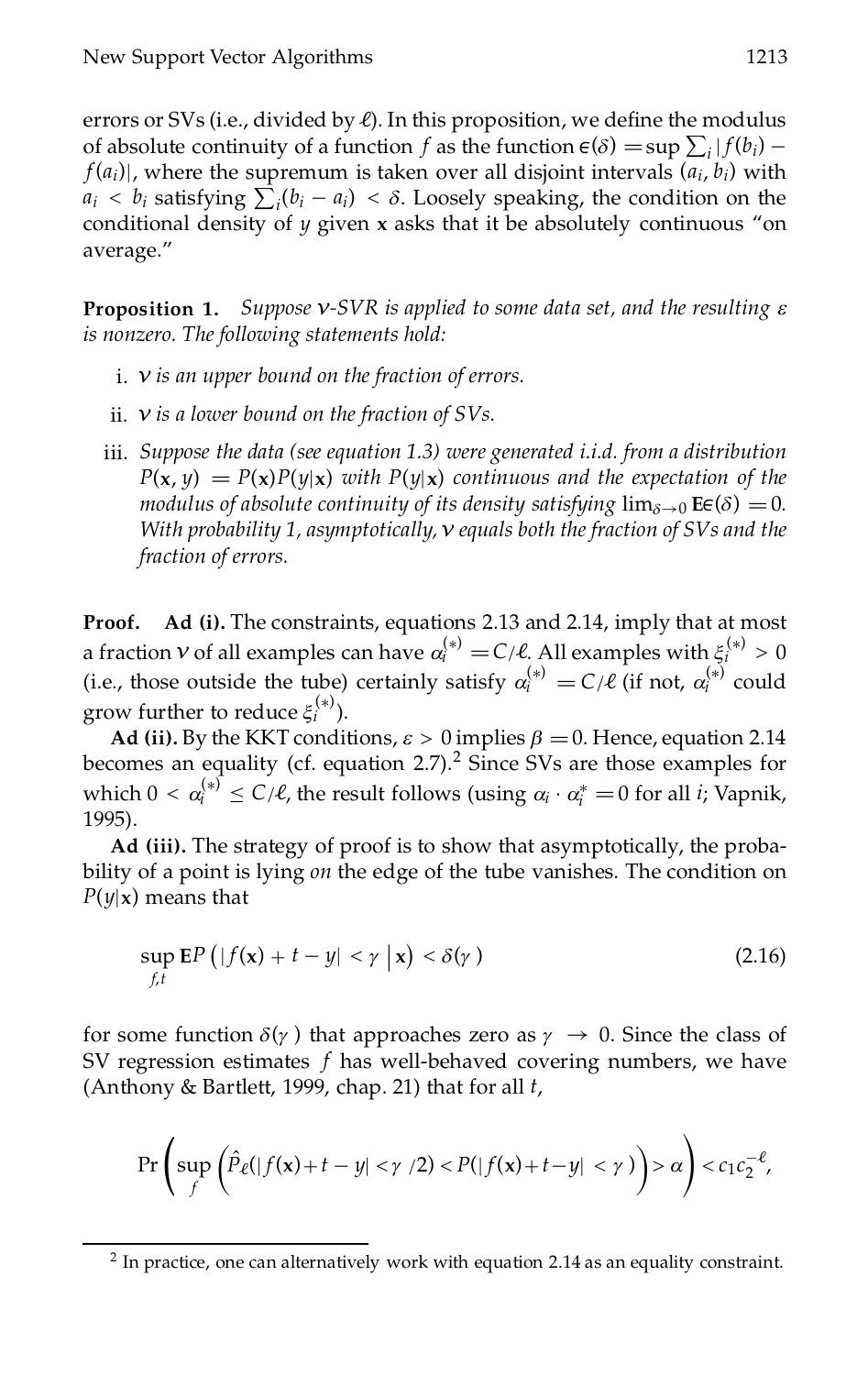where  $P_{\ell}$  is the sample-based estimate of  $P$  (that is, the proportion of points that satisfy  $|f(x) - y + t| < \gamma$ , and  $c_1$ ,  $c_2$  may depend on  $\gamma$  and  $\alpha$ . Discretizing the values of *t*, taking the union bound, and applying equation 2.16 shows that the supremum over *f* and *t* of  $\hat{P}_{\ell}(f(\mathbf{x}) - y + t = 0)$  converges to zero in probability. Thus, the fraction of points on the edge of the tube almost surely converges to 0. Hence the fraction of SVs equals that of errors. Combining statements i and ii then shows that both fractions converge almost surely to  $\nu$ .

Hence,  $0 \le v \le 1$  can be used to control the number of errors (note that for  $v \ge 1$ , equation 2.13 implies 2.14, since  $\alpha_i \cdot \alpha_i^* = 0$  for all *i* (Vapnik, 1995)). Moreover, since the constraint, equation 2.12, implies that equation 2.14 is equivalent to  $\sum_i \alpha_i^{(*)} \leq Cv/2$ , we conclude that proposition 1 actually holds for the upper and the lower edges of the tube separately, with *º*/2 each. (Note that by the same argument, the number of SVs at the two edges of the standard *e*-SVR tube asymptotically agree.)

A more intuitive, albeit somewhat informal, explanation can be given in terms of the primal objective function (see equation 2.1). At the point of the solution, note that if  $\varepsilon > 0$ , we must have  $(\partial/\partial \varepsilon)\tau(\mathbf{w}, \varepsilon) = 0$ , that is,  $v + (\partial/\partial \varepsilon)R_{emp}^{\varepsilon} = 0$ , hence  $v = -(\partial/\partial \varepsilon)R_{emp}^{\varepsilon}$ . This is greater than or equal to the fraction of errors, since the points outside the tube certainly do contribute to a change in *Remp* when *e* is changed. Points at the *edge* of the tube possibly might also contribute. This is where the inequality comes from.

Note that this does not contradict our freedom to choose  $v > 1$ . In that case,  $\varepsilon = 0$ , since it does not pay to increase  $\varepsilon$  (cf. equation 2.1).

Let us briefly discuss how  $v$ -SVR relates to  $\varepsilon$ -SVR (see section 1). Both algorithms use the *e*-insensitive loss function, but *º*-SVR automatically computes *e*. In a Bayesian perspective, this automatic adaptation of the loss function could be interpreted as adapting the error model, controlled by the hyperparameter*º*. Comparing equation 1.11 (substitution of a kernel forthe dot product is understood) and equation 2.11, we note that *e*-SVR requires an additional term,  $-\varepsilon \sum_{i=1}^{\ell} (\alpha_i^* + \alpha_i)$ , which, for fixed  $\varepsilon > 0$ , encourages  $i=1$ <sup>( $\alpha$ </sup>i that some of the  $\alpha_i^{(*)}$  will turn out to be 0. Accordingly, the constraint (see equation 2.14), which appears in  $v$ -SVR, is not needed. The primal problems, equations 1.7 and 2.1, differ in the term  $v \varepsilon$ . If  $v = 0$ , then the optimization can grow *e* arbitrarily large; hence zero empirical risk can be obtained even when all  $\alpha s$  are zero.

In the following sense, *º*-SVR includes *e*-SVR. Note that in the general case, using kernels,  $\bar{w}$  is a vector in feature space.

**Proposition 2.** If  $v$ -SVR leads to the solution  $\bar{\varepsilon}$ ,  $\bar{w}$ ,  $\bar{b}$ , then  $\varepsilon$ -SVR with  $\varepsilon$  set a *priori* to  $\bar{\epsilon}$ , and the same value of C, has the solution  $\bar{\mathbf{w}}$ ,  $\bar{b}$ .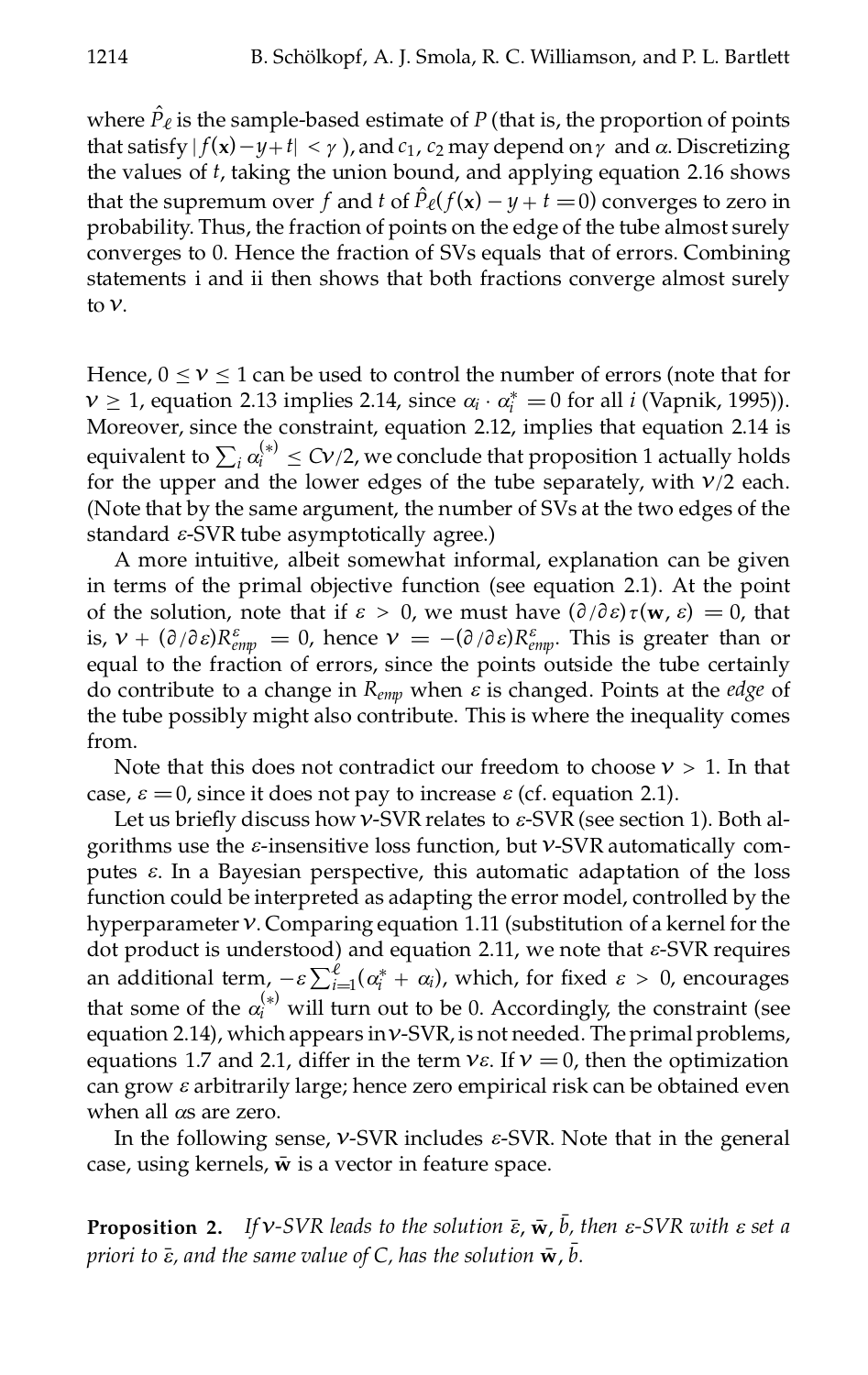**Proof.** If we minimize equation 2.1, then fix  $\varepsilon$  and minimize only over the remaining variables. The solution does not change.

## **3 The Connection to Robust Estimators**

Using the *e*-insensitive loss function, only the patterns outside the *e*-tube enter the empirical risk term, whereas the patterns closest to the actual regression have zero loss. This, however, does not mean that it is only the outliers that determine the regression. In fact, the contrary is the case.

**Proposition 3** (resistance of SV regression). *Using support vector regression with the e-insensitive loss function (see equation 1.1), local movements of target values of points outside the tube do not inuence the regression.*

**Proof.** Shifting  $y_i$  locally does not change the status of  $(x_i, y_i)$  as being a point outside the tube. Then the dual solution  $\alpha^{(*)}$  is still feasible; it satisfies the constraints (the point still has  $\alpha_i^{(*)} = C/\ell$ ). Moreover, the primal solution, with  $\xi$ <sup>*i*</sup> transformed according to the movement of  $y$ <sup>*i*</sup>, is also feasible. Finally, the KKT conditions are still satisfied, as still  $\alpha_i^{(*)} = C/\ell$ . Thus (Bertsekas, 1995)*,*  $\alpha^{(*)}$  *is still the optimal solution.* 

The proof relies on the fact that everywhere outside the tube, the upper bound on the  $\alpha_i^{(*)}$  is the same. This is precisely the case if the loss function increases linearly ouside the *e*-tube (cf. Huber, 1981, for requirements on robust cost functions). Inside, we could use various functions, with a derivative smaller than the one of the linear part.

For the case of the  $\varepsilon$ -insensitive loss, proposition 3 implies that essentially, the regression is a generalization of an estimator for the mean of a random variable that does the following:

- Throws away the largest and smallest examples (a fraction*º*/2 of either category; in section 2, it is shown that the sum constraint, equation 2.12, implies that proposition 1 can be applied separately for the two sides, using  $v/2$ ).
- Estimates the mean by taking the average of the two extremal ones of the remaining examples.

This resistance concerning outliers is close in spirit to robust estimators like the trimmed mean. In fact, we could get closer to the idea of the trimmed mean, which first throws away the largest and smallest points and then computes the mean of the remaining points, by using a quadratic loss inside the *e*-tube. This would leave us with Huber's robust loss function.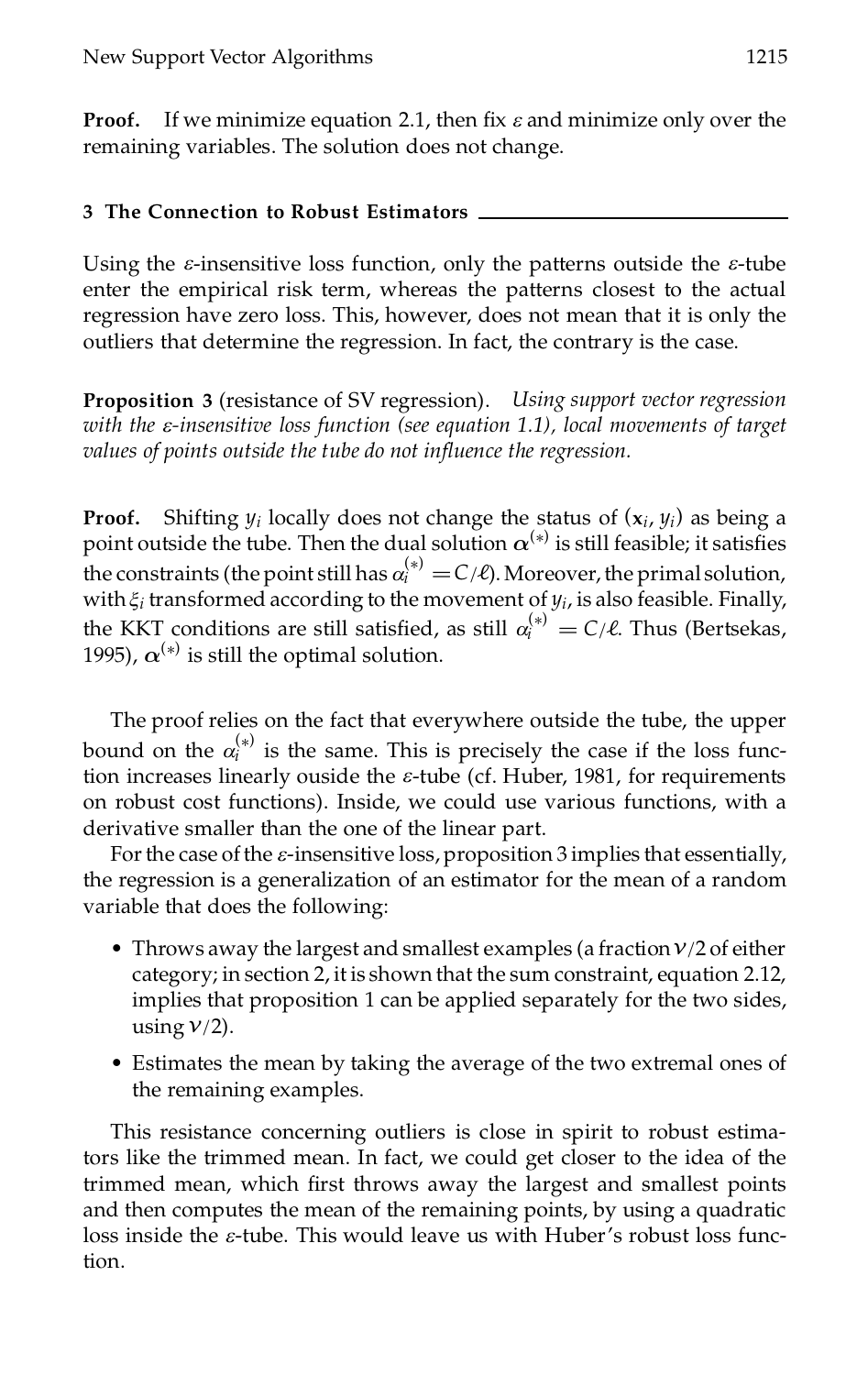Note, moreover, that the parameter  $\nu$  is related to the breakdown point of the corresponding robust estimator (Huber, 1981). Because it specifies the fraction of points that may be arbitrarily bad outliers,  $\nu$  is related to the fraction of some arbitrary distribution that may be added to a known noise model without the estimator failing.

Finally, we add that by a simple modification of the loss function (White, 1994)—weighting the slack variables  $\xi^{(*)}$  above and below the tube in the target function, equation 2.1, by 2 $\lambda$  and  $2(1-\lambda)$ , with  $\lambda \in [0, 1]$ —respectively one can estimate generalized *quantiles*. The argument proceeds as follows. Asymptotically, all patterns have multipliers at bound (cf. proposition 1). The  $\lambda$ , however, changes the upper bounds in the box constraints applying to the two different types of slack variables to  $2C\lambda/\ell$  and  $2C(1 - \lambda)/\ell$ , respectively. The equality constraint, equation 2.8, then implies that  $(1 - \lambda)$ and  $\lambda$  give the fractions of points (out of those which are outside the tube) that lie on the two sides of the tube, respectively.

### **4 Asymptotically Optimal Choice of** *º*

Using an analysis employing tools of information geometry (Murata, Yoshizawa, & Amari, 1994; Smola, Murata, Schölkopf, & Müller, 1998), we can derive the asymptotically optimal*º* for a given class of noise models in the sense of maximizing the statistical efficiency.<sup>3</sup>

**Remark.** Denote  $\mathfrak p$  a density with unit variance,  $\mathfrak q$  and  $\mathfrak P$  a family of noise models generated from  $\mathcal{R}$  by  $\mathcal{R} := \{p|p = \frac{1}{\sigma}\mathcal{R}(\frac{y}{\sigma}), \sigma > 0\}$ . Moreover assume that the data were generated i.i.d. from a distribution  $p(x, y) =$  $p(x)p(y - f(x))$  with  $p(y - f(x))$  continuous. Under the assumption that SV  $r$ egression produces an estimate  $f$  converging to the underlying functional dependency *f*, the asymptotically optimal*º*, for the estimation-of-locationparameter model of SV regression described in Smola, Murata, Schölkopf, & Müller (1998), is

$$
\nu = 1 - \int_{-\varepsilon}^{\varepsilon} \mathfrak{P}(t) dt \text{ where}
$$
  

$$
\varepsilon := \underset{\tau}{\operatorname{argmin}} \frac{1}{(\mathfrak{P}(-\tau) + \mathfrak{P}(\tau))^2} \left(1 - \int_{-\tau}^{\tau} \mathfrak{P}(t) dt\right)
$$
(4.1)

 $3$  This section assumes familiarity with some concepts of information geometry. A more complete explanation of the model underlying the argument is given in Smola, Murata, Schölkopf, & Müller (1998) and can be downloaded from http://svm.first.gmd.de.

 $4$  p is a prototype generating the class of densities  $\mathfrak P$ . Normalization assumptions are made for ease of notation.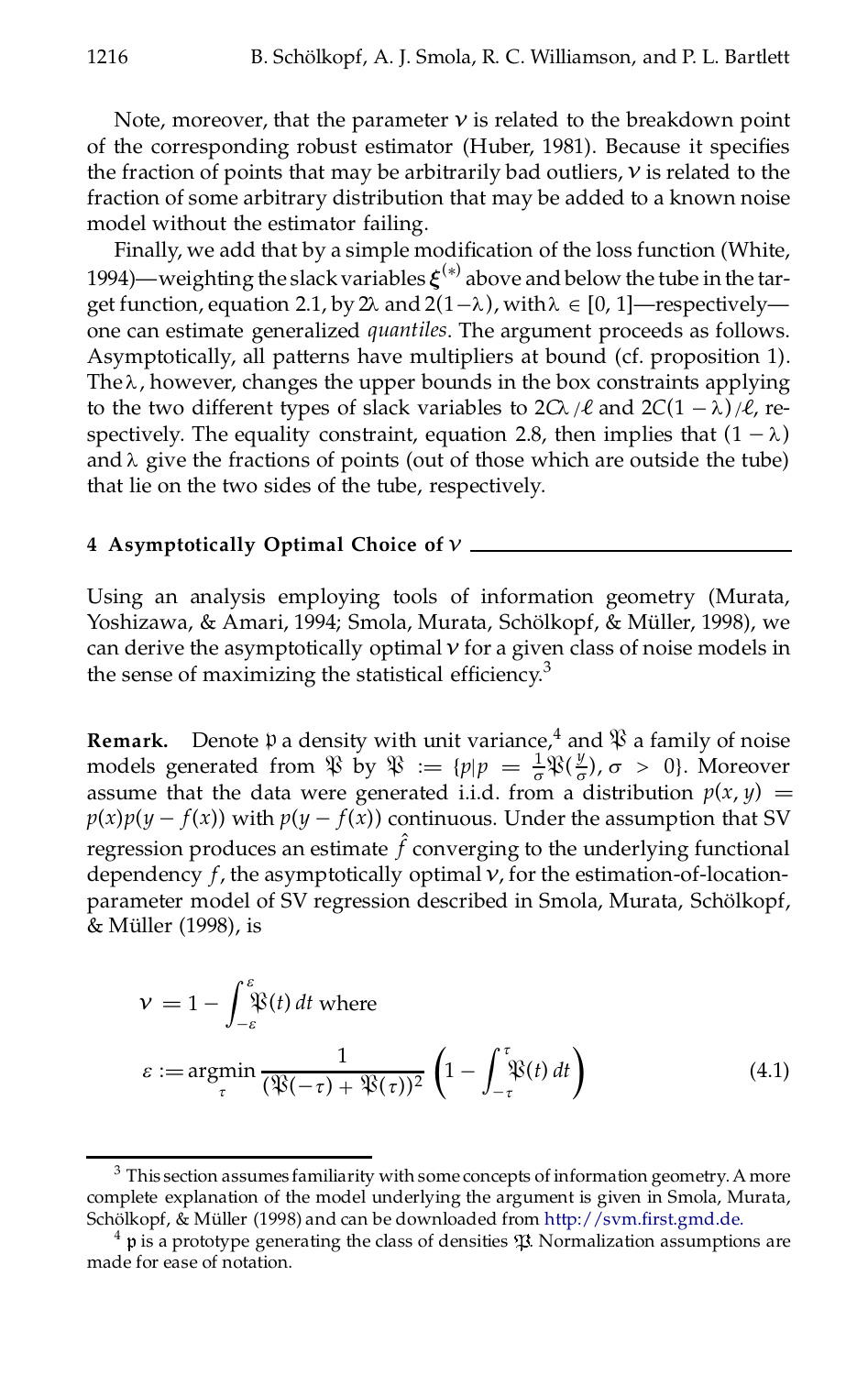To see this, note that under the assumptions stated above, the probability of a deviation larger than  $\varepsilon$ ,  $Pr\{|y - f(x)| > \varepsilon\}$ , will converge to

$$
Pr\{|y - f(x)| > \varepsilon\} = \int_{\mathcal{X} \times (\mathbb{R} \setminus [-\varepsilon, \varepsilon])} p(x) p(\xi) dx d\xi
$$
  
= 
$$
1 - \int_{-\varepsilon}^{\varepsilon} p(\xi) d\xi.
$$
 (4.2)

This is also the fraction of samples that will (asymptotically) become SVs (proposition 1, iii). Therefore an algorithm generating a fraction  $v = 1 \int_{-\varepsilon}^{\varepsilon} p(\xi) d\xi$  SVs will correspond to an algorithm with a tube of size  $\varepsilon$ . The consequence is that given a noise model  $p(\xi)$ , one can compute the optimal  $\varepsilon$  for it, and then, by using equation 4.2, compute the corresponding optimal value *º*.

To this end, one exploits the linear scaling behavior between the standard deviation  $\sigma$  of a distribution  $p$  and the optimal  $\varepsilon$ . This result, established in Smola, Murata, Schölkopf, & Müller (1998) and Smola (1998), cannot be proved here; instead, we shall merely try to give a flavor of the argument. The basic idea is to consider the estimation of a location parameter using the  $\varepsilon$ -insensitive loss, with the goal of maximizing the statistical efficiency. Using the Cramér-Rao bound and a result of Murata et al. (1994), the efficiency is found to be

$$
e\left(\frac{\varepsilon}{\sigma}\right) = \frac{Q^2}{GI}.\tag{4.3}
$$

Here,  $I$  is the Fisher information, while  $Q$  and  $G$  are information geometrical quantities computed from the loss function and the noise model.

This means that one only has to consider distributions of unit variance, say,  $\mathcal{X}$ , to compute an optimal value of  $\nu$  that holds for the whole class of distributions  $\mathcal{X}$ . Using equation 4.3, one arrives at

$$
\frac{1}{e(\varepsilon)} \propto \frac{G}{Q^2} = \frac{1}{(\mathfrak{P}(-\varepsilon) + \mathfrak{P}(\varepsilon))^2} \left(1 - \int_{-\varepsilon}^{\varepsilon} \mathfrak{P}(t) dt\right).
$$
 (4.4)

The minimum of equation 4.4 yields the optimal choice of *e*, which allows computation of the corresponding*º* and thus leads to equation 4.1.

Consider now an example: arbitrary polynomial noise models ( $\propto e^{-|\xi|^p}$ ) with unit variance can be written as

$$
\mathfrak{P}(\xi) = \frac{1}{2} \sqrt{\frac{\Gamma(3/p)}{\Gamma(1/p)}} \frac{p}{\Gamma(1/p)} \exp\left(-\left(\sqrt{\frac{\Gamma(3/p)}{\Gamma(1/p)}} |\xi|\right)^p\right) \tag{4.5}
$$

where  $\Gamma$  denotes the gamma function. Table 1 shows the optimal value of *º* for different polynomial degrees. Observe that the more "lighter-tailed"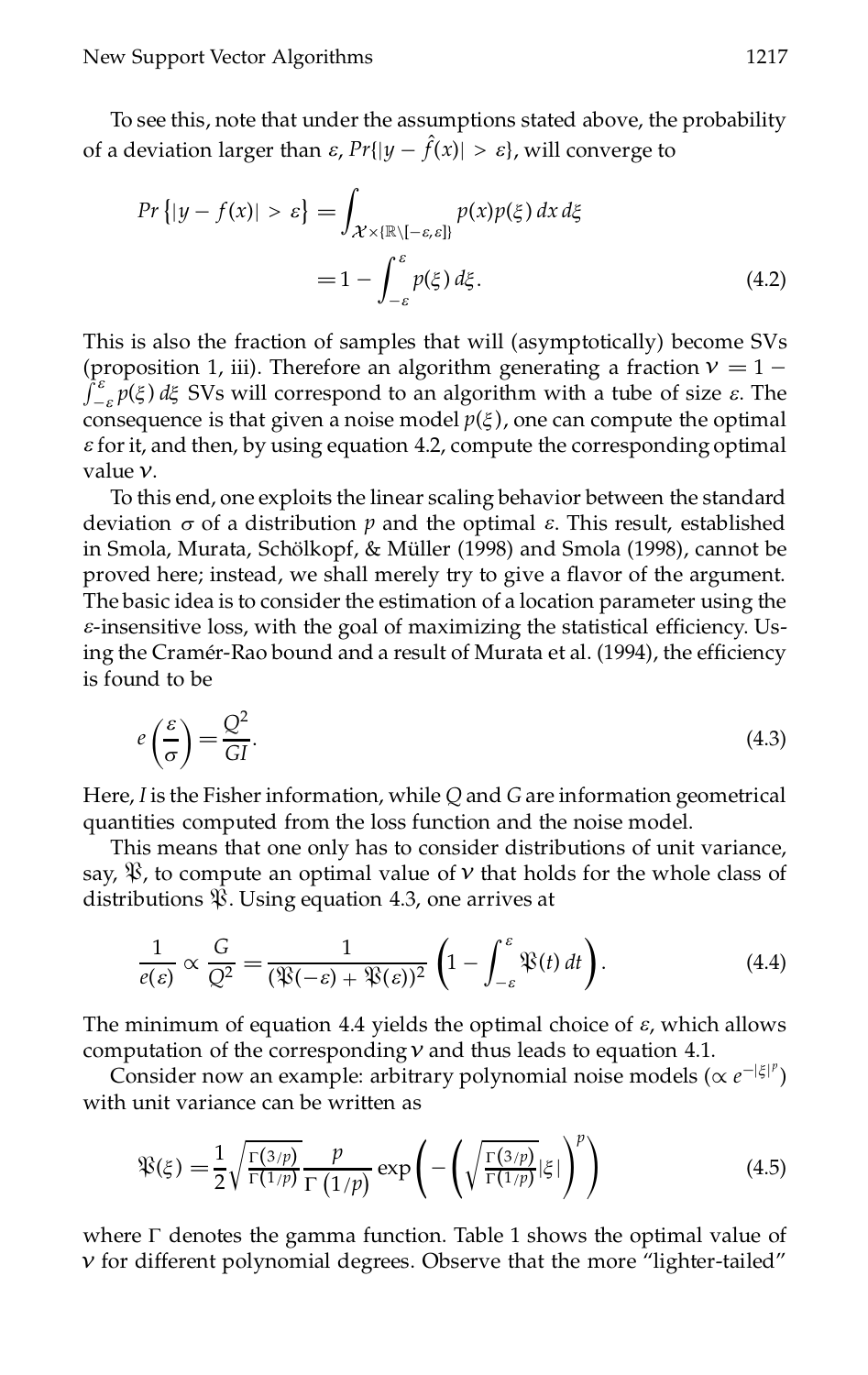| Polynomial degree $p$ 1 2 3 4 5 |      |  |  |                                                  |  |
|---------------------------------|------|--|--|--------------------------------------------------|--|
| Optimal $\nu$                   | 1.00 |  |  | $0.54$ $0.29$ $0.19$ $0.14$ $0.11$ $0.09$ $0.07$ |  |

Table 1: Optimal  $v$  for Various Degrees of Polynomial Additive Noise.

the distribution becomes, the smaller  $\nu$  are optimal—that is, the tube width increases. This is reasonable as only for very long tails of the distribution (data with many outliers) it appears reasonable to use an early cutoff on the influence of the data (by basically giving all data equal influence via  $\alpha$ <sup>*i*</sup> =  $C/\ell$ ). The extreme case of Laplacian noise ( $\nu$  = 1) leads to a tube width of 0, that is, to *L*<sup>1</sup> regression.

We conclude this section with three caveats: first, we have only made an asymptotic statement; second, for nonzero  $\varepsilon$ , the SV regression need not necessarily converge to the target  $f$ : measured using  $\left| \cdot \right|_{\varepsilon}$ , many other functions are just as good as *f* itself; third, the proportionality between *e* and  $\sigma$  has only been established in the estimation-of-location-parameter context, which is not quite SV regression.

### **5 Parametric Insensitivity Models**

Wenow return to the algorithm describedin section 2. We generalized *e*-SVR by estimating the width of the tube rather than taking it as given a priori. What we have so far retained is the assumption that the *e*-insensitive zone has a tube (or slab) shape. We now go one step further and use parametric models of arbitrary shape. This can be useful in situations where the noise

is heteroscedastic, that is, where it depends on **x**.<br>Let  $\{\zeta_q^{(*)}\}\$  (here and below,  $q = 1, ..., p$  is understood) be a set of 2*p* positive functions on the input space *X*. Consider the following quadratic program: for given  $\mathcal{V}^{(*)}_1, \ldots, \mathcal{V}^{(*)}_p \geq 0$ , minimize

$$
\tau(\mathbf{w}, \xi^{(*)}, \varepsilon^{(*)}) = ||\mathbf{w}||^2 / 2 + C \cdot \left( \sum_{q=1}^p (\nu_q \varepsilon_q + \nu_q^* \varepsilon_q^*) + \frac{1}{\ell} \sum_{i=1}^\ell (\xi_i + \xi_i^*) \right)
$$
(5.1)

subject to 
$$
((\mathbf{w} \cdot \mathbf{x}_i) + b) - y_i \le \sum_q \varepsilon_q \zeta_q(\mathbf{x}_i) + \xi_i
$$
 (5.2)

$$
y_i - ((\mathbf{w} \cdot \mathbf{x}_i) + b) \leq \sum_{q} \varepsilon_q^* \zeta_q^* (\mathbf{x}_i) + \xi_i^* \tag{5.3}
$$

$$
\xi_i^{(*)} \ge 0, \, \varepsilon_q^{(*)} \ge 0. \tag{5.4}
$$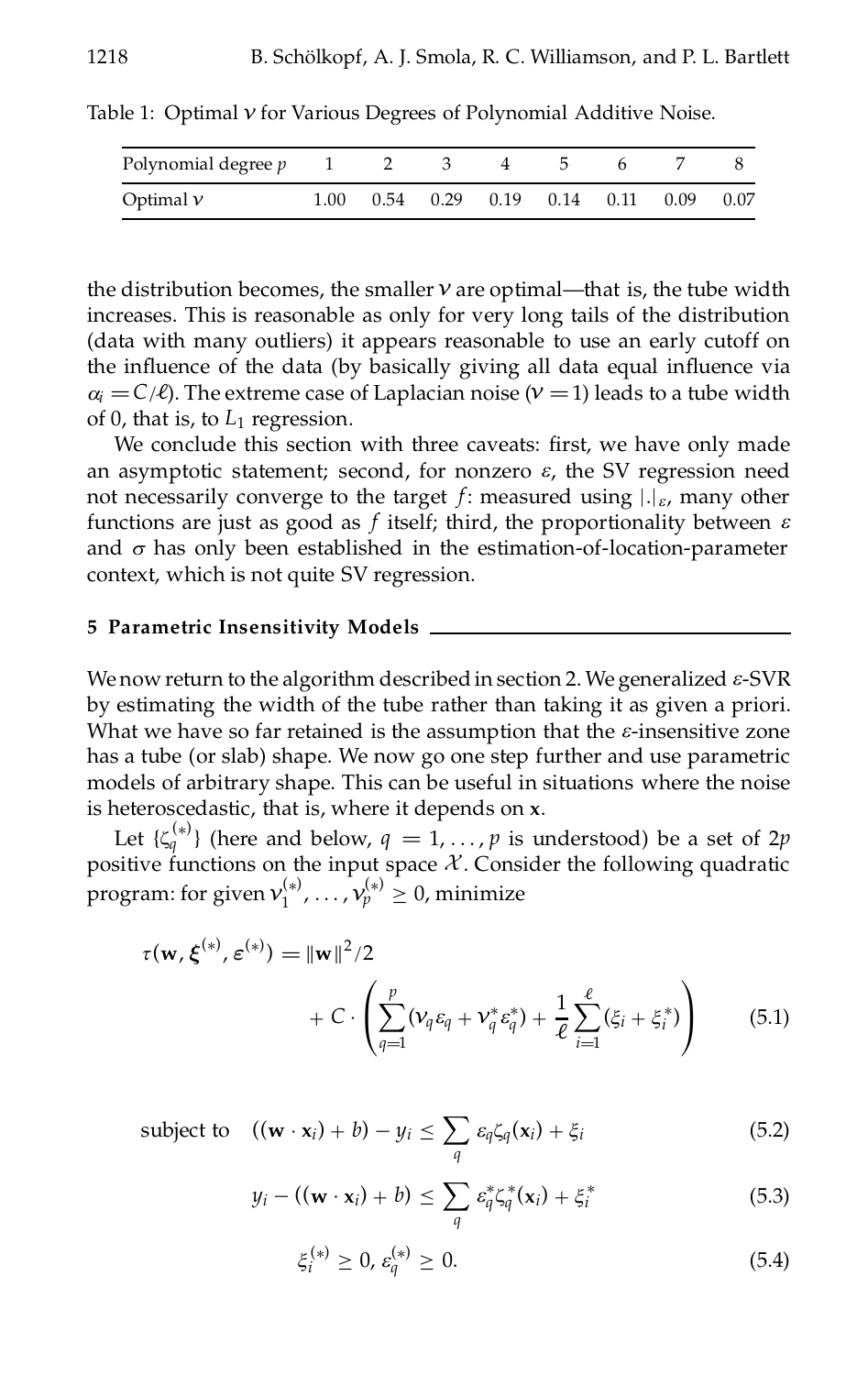A calculation analogous to that in section 2 shows that the Wolfe dual consists of maximizing the expression 2.11 subject to the constraints 2.12 and 2.13, and, instead of 2.14, the modified constraints, still linear in  $\alpha^{(*)}$ ,

$$
\sum_{i=1}^{\ell} \alpha_i^{(*)} \zeta_q^{(*)}(\mathbf{x}_i) \le C \cdot \mathcal{V}_q^{(*)}.
$$
\n(5.5)

In the experiments in section 8, we use a simplified version of this optimization problem, where we drop the term  $v_q^* \varepsilon_q^*$  from the objective function, equation 5.1, and use  $\varepsilon_q$  and  $\zeta_q$  in equation 5.3. By this, we render the problem symmetric with respect to the two edges of the tube. In addition, we use  $p = 1$ . This leads to the same Wolfe dual, except for the last constraint, which becomes (cf. equation 2.14),

$$
\sum_{i=1}^{\ell} (\alpha_i + \alpha_i^*) \zeta(\mathbf{x}_i) \leq C \cdot \mathbf{v}.\tag{5.6}
$$

Note that the optimization problem of section 2 can be recovered by using the constant function  $\zeta = 1$ .<sup>5</sup>

The advantage of this setting is that since the same  $\nu$  is used for both sides of the tube, the computation of  $\varepsilon$ ,  $b$  is straightforward: for instance, by solving a linear system, using two conditions as those described following equation 2.15. Otherwise, general statements are harder to make; the linear system can have a zero determinant, depending on whether the functions  $\zeta_p^{(*)}$ , evaluated on the  $\mathsf{x}_i$  with  $0 < \alpha_i^{(*)} < C/\ell$ , are linearly dependent. The latter occurs, for instance, if we use constant functions  $\zeta^{(*)} \equiv 1$ . In this case, it is pointless to use two different values  $v$ ,  $v^*$ ; for the constraint (see equation 2.12) then implies that *both* sums  $\sum_{i=1}^{\ell} \alpha_i^{(*)}$  will be bounded by *C*  $\cdot$  min{*v*, *v*<sup>\*</sup>}. We conclude this section by giving, without proof, a generalization of proposition 1 to the optimization problem with constraint (see equation 5.6):

**Proposition 4.** *Suppose we run the above algorithm on a data set with the result that*  $\varepsilon > 0$ *. Then* 

*i.*  $\sum_{i}^{\mathcal{V}\ell}$  *z*<sub>*i*</sub> $\zeta(\mathbf{x}_i)$  *is an upper bound on the fraction of errors. ii.*  $\sum_{i}^{\mathbf{v}\ell}$  *is an upper bound on the fraction of SVs.* 

 $5$  Observe the similarity to semiparametric SV models (Smola, Frieß, & Schölkopf, 1999) where a modification of the expansion of f led to similar additional constraints. The important difference in the present setting is that the Lagrange multipliers  $\alpha_i$  and  $\alpha_i^*$  are treated equally and not with different signs, as in semiparametric modeling.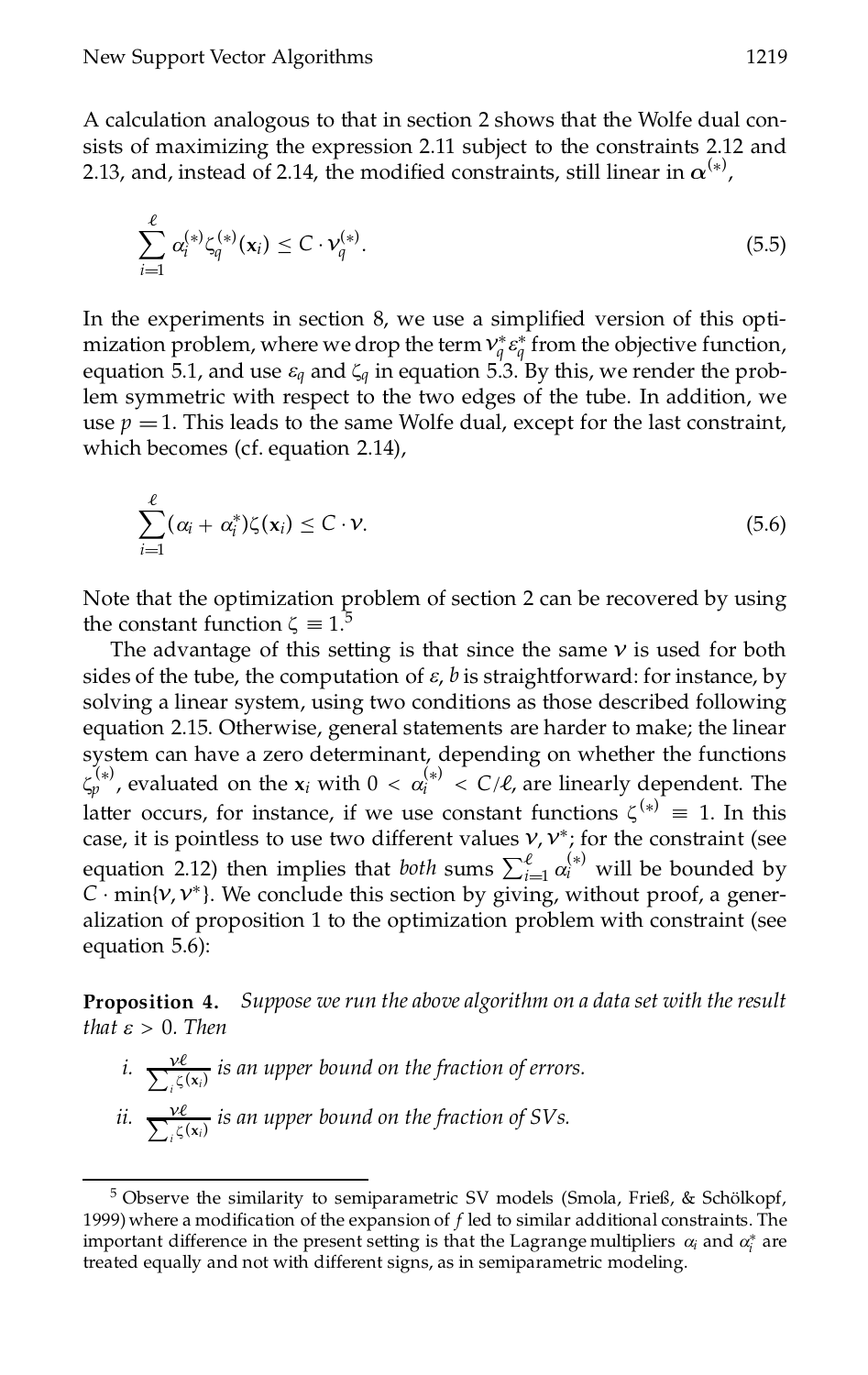*iii. Suppose the data in equation 1.3 were generated i.i.d. from a distribution*  $P(\mathbf{x}, y) = P(\mathbf{x})P(y|\mathbf{x})$  *with*  $P(y|\mathbf{x})$  *continuous and* the *expectation* of *its modulus* of *continuity* satisfying  $\lim_{\delta \to 0}$  **E** $\epsilon(\delta) = 0$ *. With probability* 1, *asymptotically, the fractions of SVs and errors equal*  $v \cdot (f \zeta(\mathbf{x}) d\tilde{P}(\mathbf{x}))^{-1}$ , *where*  $\tilde{P}$  *is the asymptotic distribution of SVs over* **x***.* 

#### **6 Margins in Regression and Classication**

The SV algorithm was first proposed for the case of pattern recognition (Boser et al., 1992), and then generalized to regression (Vapnik, 1995). Conceptually, however, one can take the view that the latter case is actually the simpler one, providing a posterior justification as to why we started this article with the regression case. To explain this, we will introduce a suitable definition of a *margin* that is maximized in both cases.

At first glance, the two variants of the algorithm seem conceptually different. In the case of pattern recognition, a margin of separation between two pattern classes is maximized, and the SVs are those examples that lie closest to this margin. In the simplest case, where the training error is fixed to 0, this is done by minimizing  $\|\mathbf{w}\|^2$  subject to  $y_i \cdot ((\mathbf{w} \cdot \mathbf{x}_i) + b) \ge 1$  (note that in pattern recognition, the targets  $y_i$  are in  $\{\pm 1\}$ ).

In regression estimation, on the other hand, a tube of radius  $\varepsilon$  is fitted to the data, in the space of the target values, with the property that it corresponds to the flattest function in feature space. Here, the SVs lie at the edge of the tube. The parameter  $\varepsilon$  does not occur in the pattern recognition case.

We will show how these seemingly different problems are identical (cf. also Vapnik, 1995; Pontil, Rifkin, & Evgeniou, 1999), how this naturally leads to the concept of *canonical* hyperplanes (Vapnik, 1995), and how it suggests different generalizations to the estimation of vector-valued functions.

**Definition 1** ( $\varepsilon$ -margin). Let  $(E, \|\cdot\|_E)$ ,  $(F, \|\cdot\|_F)$  be normed spaces, and  $\mathcal{X} \subset E$ . *We define the*  $\varepsilon$ *-margin of a function*  $f: X \rightarrow F$  *as* 

$$
m\varepsilon(f) := \inf\{\|\mathbf{x} - \mathbf{y}\|_{E}: \mathbf{x}, \mathbf{y} \in \mathcal{X}, \, \|f(\mathbf{x}) - f(\mathbf{y})\|_{F} \ge 2\varepsilon\}.
$$
 (6.1)

 $m_{\varepsilon}(f)$  can be zero, even for continuous functions, an example being  $f(x) =$  $1/x$  on  $\mathcal{X} = \mathbb{R}^+$ . There,  $m_{\varepsilon}(f) = 0$  for all  $\varepsilon > 0$ .

Note that the *e*-margin is related (albeit not identical) to the traditional modulus of continuity of a function: given  $\delta > 0$ , the latter measures the largest difference in function values that can be obtained using points within a distance  $\delta$  in  $E$ .<br>The following observations characterize the functions for which the mar-

gin is strictly positive.

**Lemma 1** (uniformly continuous functions). *With the above notations,*  $m_{\varepsilon}(f)$  *is positive for all*  $\varepsilon > 0$  *if and only if f is uniformly continuous.*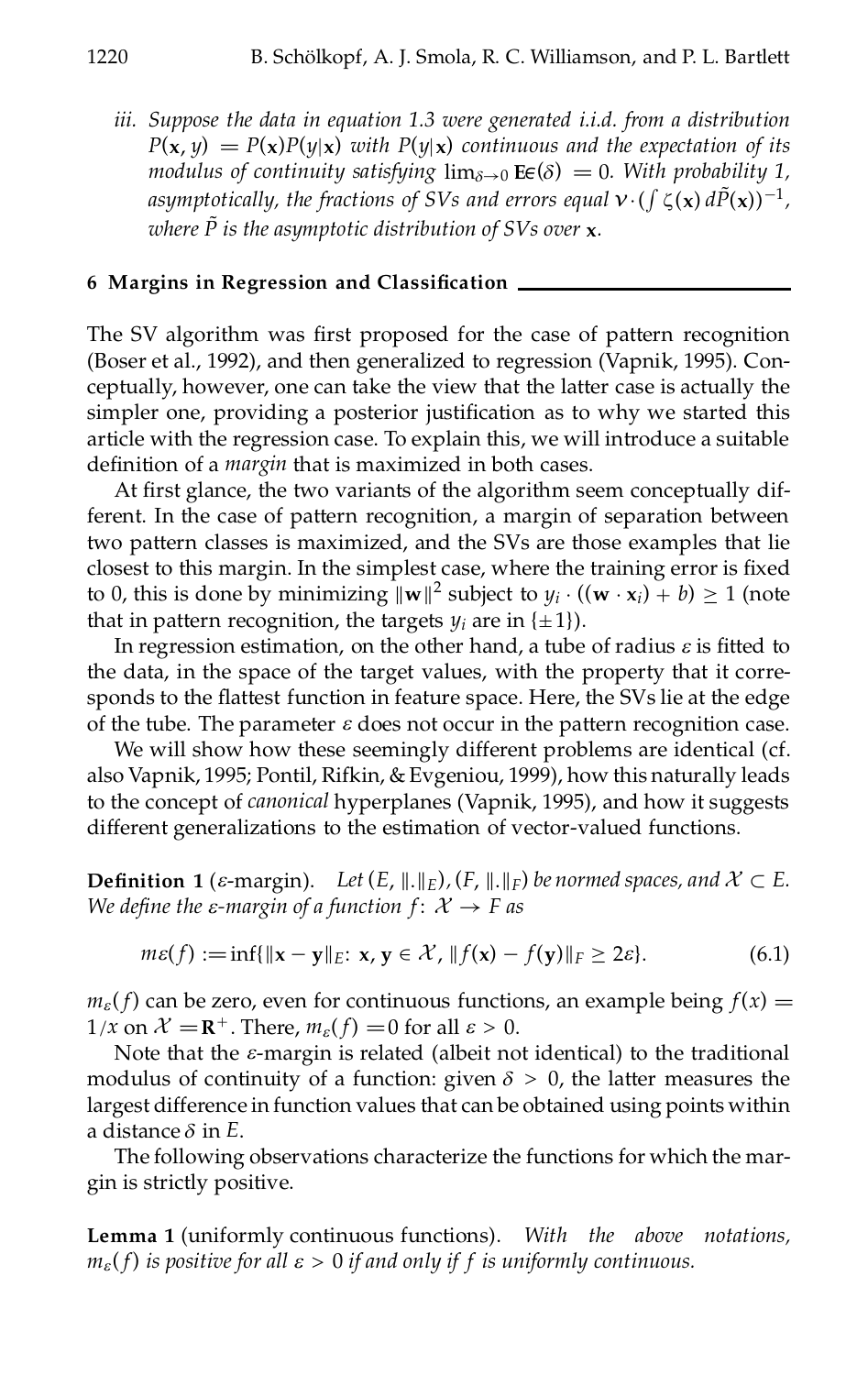**Proof.** By definition of  $m_{\varepsilon}$ , we have

$$
\left( \|f(\mathbf{x}) - f(\mathbf{y})\|_{F} \ge 2\varepsilon \Longrightarrow \|\mathbf{x} - \mathbf{y}\|_{E} \ge m\varepsilon(f) \right) \tag{6.2}
$$

$$
\Longleftrightarrow \left(\|\mathbf{x}-\mathbf{y}\|_{E} < m\varepsilon(f) \Longrightarrow \|f(\mathbf{x})-f(\mathbf{y})\|_{F} < 2\varepsilon\right),\tag{6.3}
$$

that is, if  $m_{\varepsilon}(f) > 0$ , then *f* is uniformly continuous. Similarly, if *f* is uniformly continuous, then for each  $\varepsilon > 0$ , we can find a  $\delta > 0$  such that  $|| f(x) - f(y)||_F \geq 2\varepsilon$  implies  $||x - y||_E \geq \delta$ . Since the latter holds uniformly, we can take the infimum to get  $m_{\varepsilon}(f) \ge \delta > 0$ .

We next specialize to a particular set of uniformly continuous functions.

**Lemma 2** (Lipschitz-continuous functions). *If there exists some L* > 0 *such that for all*  $\mathbf{x}, \mathbf{y} \in \mathcal{X}$ ,  $||f(\mathbf{x}) - f(\mathbf{y})||_F \leq L \cdot ||\mathbf{x} - \mathbf{y}||_F$ , then  $m_{\varepsilon} \geq \frac{2\varepsilon}{L}$ .

**Proof.** Take the infimum over  $\|\mathbf{x} - \mathbf{y}\|_E \ge \frac{\|f(\mathbf{x}) - f(\mathbf{y})\|_F}{L} \ge \frac{2\varepsilon}{L}$ .

**Example 1** (SV regression estimation). *Suppose that E is endowed with a dot product*  $( . . . )$  (generating the norm  $\| . \|_E$ ). For linear functions (see equation 1.2) *the margin takes the form*  $m_{\varepsilon}(f) = \frac{2\varepsilon}{\|w\|}$ . *To see this, note that since*  $|f(\mathbf{x}) - f(\mathbf{y})| =$  $|(\mathbf{w} \cdot (\mathbf{x} - \mathbf{y}))|$ , the distance  $\|\mathbf{x} - \mathbf{y}\|$  will be smallest given  $|(\mathbf{w} \cdot (\mathbf{x} - \mathbf{y}))| = 2\varepsilon$ , 2 *. In that case,*  $\|\mathbf{x} - \mathbf{y}\| = 2\varepsilon / \|\mathbf{w}\|$ . For fixed  $\varepsilon > 0$ , maximizing the margin hence *amounts to minimizing* k**w**k*, as done in SV regression: in the simplest form (cf. equation 1.7 without slack variables ji) the training on data (equation 1.3) consists of minimizing* k**w**k <sup>2</sup> *subject to*

$$
|f(\mathbf{x}_i) - y_i| \le \varepsilon. \tag{6.4}
$$

**Example 2** (SV pattern recognition; see Figure 2). *We specialize the setting of example* 1 *to the case where*  $\mathcal{X} = \{x_1, \ldots, x_\ell\}$ . Then  $m_1(f) = \frac{2}{\|w\|}$  *is equal to the margin defined for Vapnik's canonical hyperplane (Vapnik, 1995).* The latter *is a way in which, given the data set* X*, an oriented hyperplane in E can be uniquely expressed by a linear function (see equation 1.2) requiring that*

$$
\min\{|f(\mathbf{x})|: \mathbf{x} \in \mathcal{X}\} = 1. \tag{6.5}
$$

*Vapnik gives a bound on the VC-dimension of canonical hyperplanes in terms of* k**w**k*. An optimal margin SV machine for pattern recognition can be constructed from data,*

$$
(\mathbf{x}_1, y_1), \dots, (\mathbf{x}_{\ell}, y_{\ell}) \in \mathcal{X} \times \{\pm 1\} \tag{6.6}
$$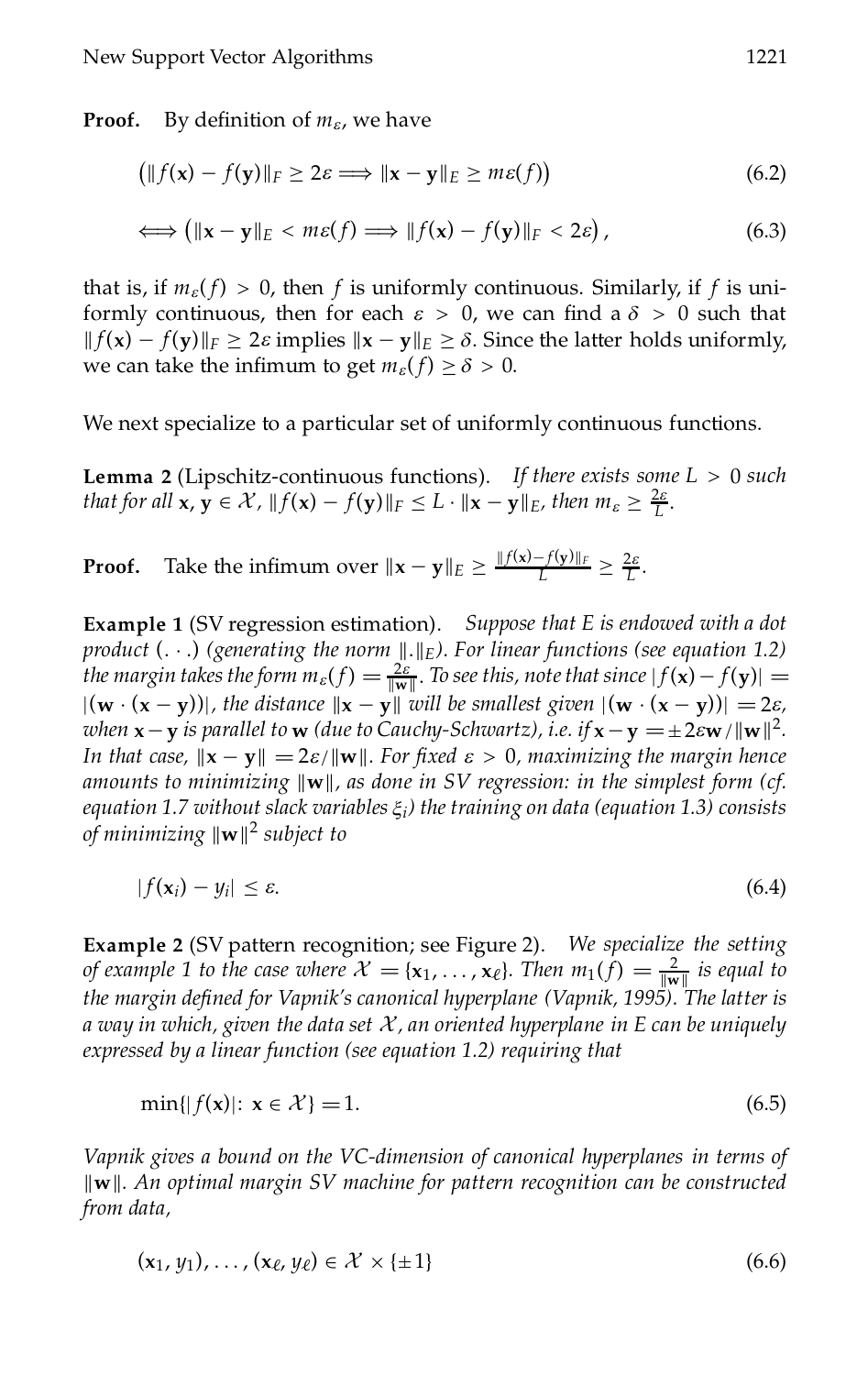

Figure 2: 1D toy problem. Separate x from o. The SV classification algorithm constructs a linear function *f*(*x*) = *w*  $\cdot$  *x* + *b* satisfying equation 6.5 ( $\varepsilon$  = 1). To maximize the margin *m*<sub>*e*</sub>(*f*), one has to minimize |*w*|.

*as follows (Boser et al., 1992):*

$$
minimize \|\mathbf{w}\|^2 \text{ subject to } y_i \cdot f(\mathbf{x}_i) \ge 1. \tag{6.7}
$$

*The decision function used for classication takes the form*

$$
f^*(\mathbf{x}) = \text{sgn}((\mathbf{w} \cdot \mathbf{x}) + b). \tag{6.8}
$$

 $The parameter  $\varepsilon$  is superfluous in pattern recognition, as the resulting decision$ *function,*

$$
f^*(\mathbf{x}) = \text{sgn}((\mathbf{w} \cdot \mathbf{x}) + b), \tag{6.9}
$$

*will not change if we minimize* k**w**k <sup>2</sup> *subject to*

$$
y_i \cdot f(\mathbf{x}_i) \ge \varepsilon. \tag{6.10}
$$

*Finally, to understand why the constraint (see equation 6.7) looks different from equation 6.4 (e.g., one is multiplicative, the other one additive), note that in re*gression, the points  $(x_i, y_i)$  are required to lie within a tube of radius  $\varepsilon$ , whereas in *pattern recognition, they are required to lie outside the tube (see Figure 2), and on* the correct side. For the points on the tube, we have  $1 = y_i \cdot f(\mathbf{x}_i) = 1 - |f(\mathbf{x}_i) - y_i|$ .

So far, we have interpreted known algorithms only in terms of maximizing  $m_{\varepsilon}$ . Next, we consider whether we can use the latter as a guide for constructing more general algorithms.

**Example** 3 (SV regression for vector-valued functions). *Assume*  $E = \mathbf{R}^N$ . *For linear functions*  $f(\mathbf{x}) = W\mathbf{x} + \mathbf{b}$ , with W being an  $N \times N$  matrix, and  $\mathbf{b} \in \mathbb{R}^N$ ,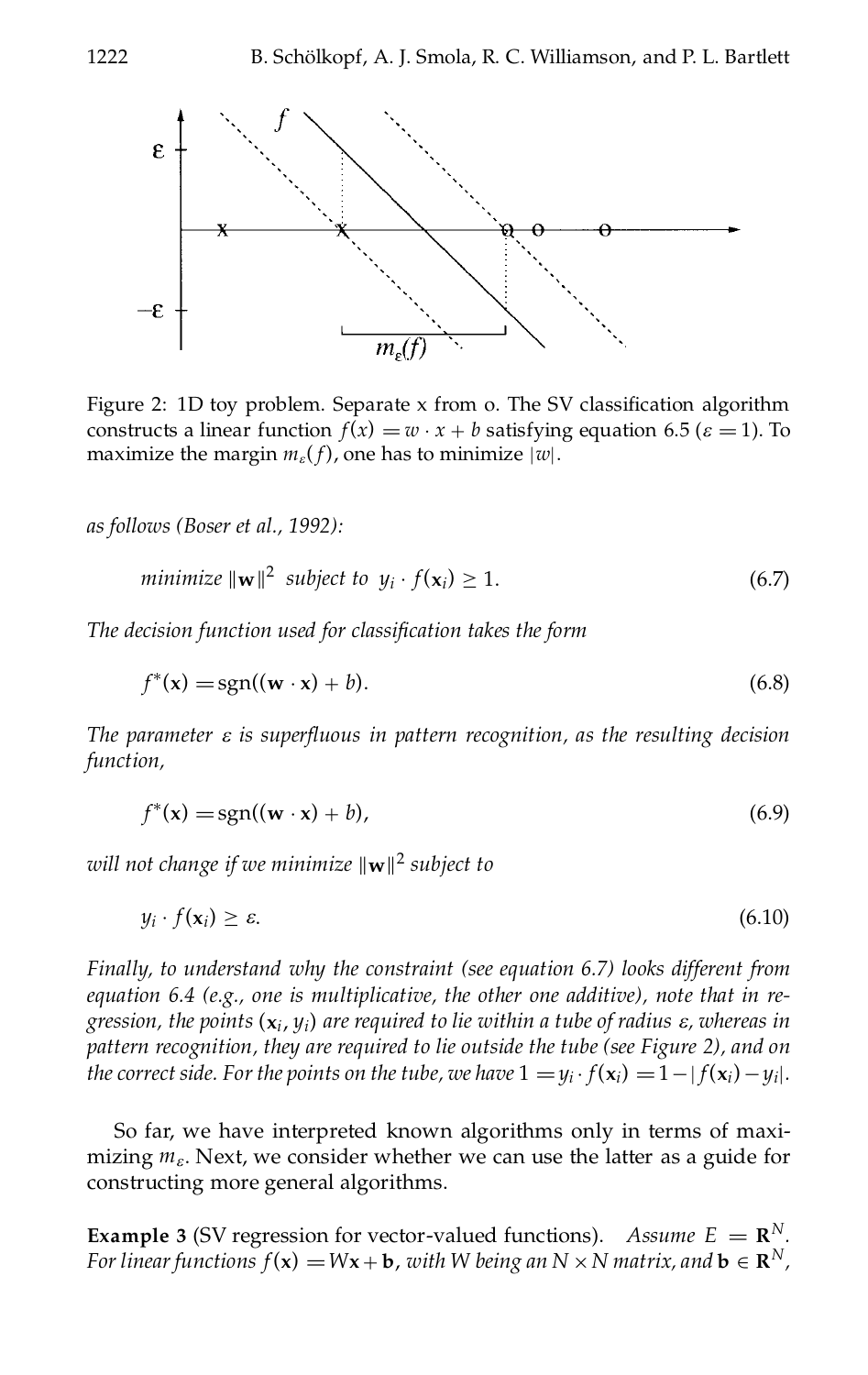*we have, as a consequence of lemma 1,*

$$
m_{\varepsilon}(f) \ge \frac{2\varepsilon}{\|W\|},\tag{6.11}
$$

*where* k*W*k *is any matrix norm of W that is compatible (Horn & Johnson, 1985) with*  $\Vert . \Vert_E$ *. If the matrix norm is the one induced by*  $\Vert . \Vert_E$ *, that is, there exists a unit vector*  $z \in E$  *such that*  $\|Wz\|_E = \|W\|$ *, then equality holds in 6.11. To see the latter, we use the same argument as in example* 1, *setting*  $\mathbf{x} - \mathbf{y} =$  $2\varepsilon z / ||W||$ .

*For the Hilbert-Schmidt norm*  $\|W\|_2 = \sqrt{\sum_{i,j=1}^N W_{ij}^2}$ , which is compatible with *the* vector norm  $\Vert . \Vert_2$ , the problem of minimizing  $\Vert W \Vert$  subject to separate constraints *for each output dimension separates into N regression problems.*

*In Smola, Williamson, Mika, & Scholkopf ¨ (1999), it is shown that one can specify invariance requirements, which imply that theregularizers act on the output dimensions separately and identically (i.e., in a scalar fashion). In particular, it turns out that under the assumption of quadratic homogeneity and permutation symmetry, the Hilbert-Schmidt norm is the only admissible one.*

#### **7** *º***-SV Classication**

We saw that *º*-SVR differs from *e*-SVR in that it uses the parameters *º* and *C* instead of *e* and *C*. In many cases, this is a useful reparameterization of the original algorithm, and thus it is worthwhile to ask whether a similar change could be incorporated in the original SV classification algorithm (for brevity, we call it *C*-SVC). There, the primal optimization problem is to minimize (Cortes & Vapnik, 1995)

$$
\tau(\mathbf{w}, \boldsymbol{\xi}) = \frac{1}{2} \|\mathbf{w}\|^2 + \frac{C}{\ell} \sum_{i} \xi_i
$$
\n(7.1)

subject to

$$
y_i \cdot ((\mathbf{x}_i \cdot \mathbf{w}) + b) \ge 1 - \xi_i, \quad \xi_i \ge 0. \tag{7.2}
$$

The goal of the learning process is to estimate a function  $f^*$  (see equation 6.9) such that the probability of misclassification on an independent test set, the risk  $R[f^*]$ , is small.<sup>6</sup>

Here, the only parameter that we can dispose of is the regularization constant *C*. To substitute it by a parameter similar to the  $\nu$  used in the regression case, we proceed as follows. As a primal problem for*º*-SVC, we

 $^6$  Implicitly we make use of the {0, 1} loss function; hence the risk equals the probability of misclassification.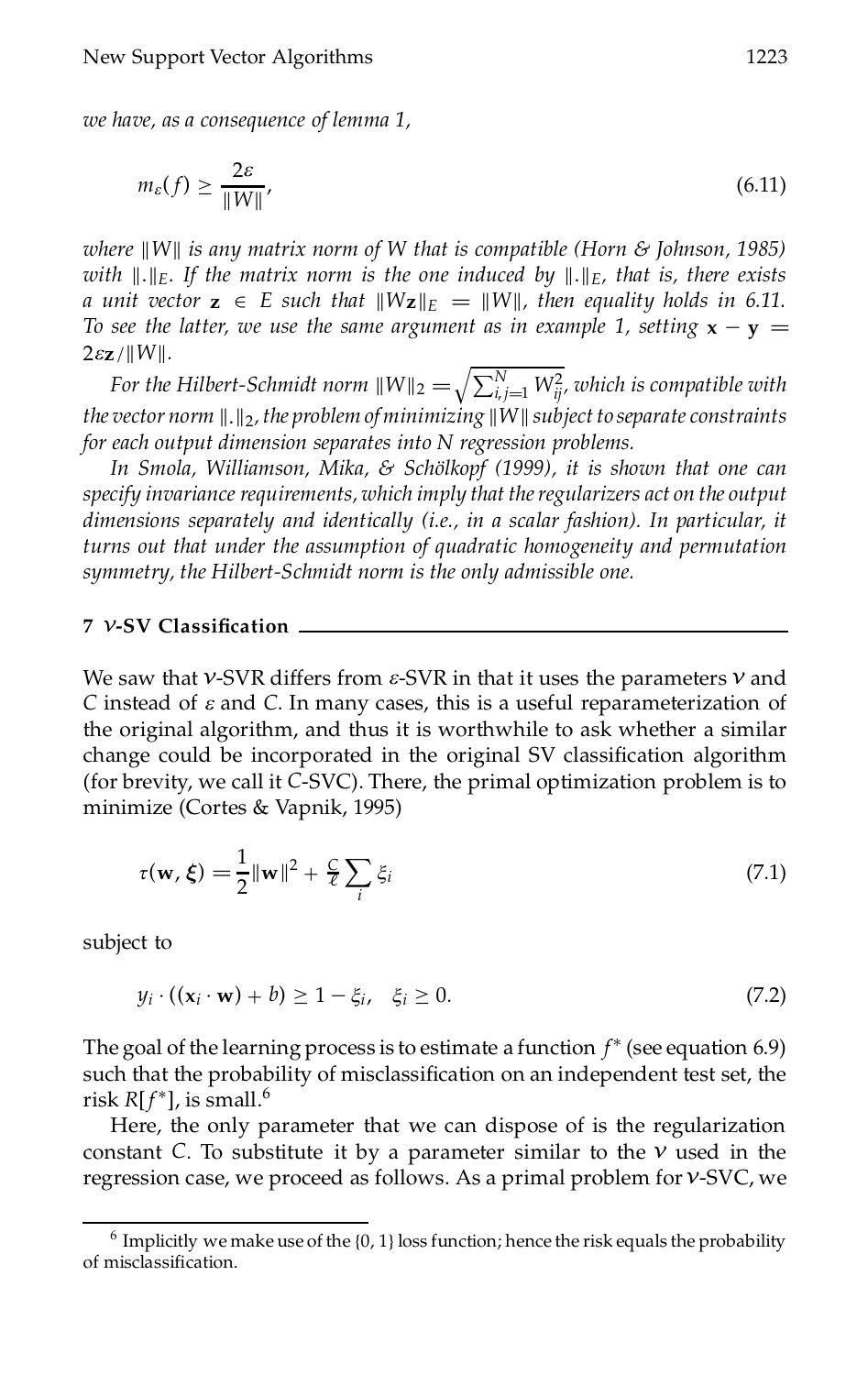consider the minimization of

$$
\tau(\mathbf{w}, \boldsymbol{\xi}, \rho) = \frac{1}{2} ||\mathbf{w}||^2 - \gamma \rho + \frac{1}{\ell} \sum_{i} \xi_i
$$
 (7.3)

subject to (cf. equation 6.10)

$$
y_i \cdot ((\mathbf{x}_i \cdot \mathbf{w}) + b) \ge \rho - \xi_i, \tag{7.4}
$$

$$
\xi_i \geq 0, \quad \rho \geq 0. \tag{7.5}
$$

For reasons we shall expain, no constant *C* appears in this formulation. To understand the role of  $\rho$ , note that for  $\xi = 0$ , the constraint (see 7.4) simply states that the two classes are separated by the *margin*  $2\rho / ||\mathbf{w}||$  (cf. example 2).

To derive the dual, we consider the Lagrangian

$$
L(\mathbf{w}, \xi, b, \rho, \alpha, \beta, \delta) = \frac{1}{2} ||\mathbf{w}||^2 - \gamma \rho + \frac{1}{\ell} \sum_{i} \xi_i
$$
  
- 
$$
\sum_{i} (\alpha_i (y_i((\mathbf{x}_i \cdot \mathbf{w}) + b) - \rho + \xi_i) + \beta_i \xi_i)
$$
  
-  $\delta \rho$ , (7.6)

using multipliers  $\alpha_i$ ,  $\beta_i$ ,  $\delta \geq 0$ . This function has to be mimimized with respect to the primal variables  $w, \xi, b, \rho$  and maximized with respect to the dual variables  $\alpha$ ,  $\beta$ ,  $\delta$ . To eliminate the former, we compute the corresponding partial derivatives and set them to 0, obtaining the following conditions:

$$
\mathbf{w} = \sum_{i} \alpha_i y_i \mathbf{x}_i \tag{7.7}
$$

$$
\alpha_i + \beta_i = 1/\ell, \quad 0 = \sum_i \alpha_i y_i, \quad \sum_i \alpha_i - \delta = \nu.
$$
 (7.8)

In the SV expansion (see equation 7.7), only those  $\alpha_i$  can be nonzero that correspond to a constraint (see 7.4) that is precisely met (KKT conditions; cf. Vapnik, 1995).

Substituting equations 7.7 and 7.8 into *L*, using  $\alpha_i$ ,  $\beta_i$ ,  $\delta \ge 0$ , and incorporating kernels for dot products leaves us with the following quadratic optimization problem: maximize

$$
W(\alpha) = -\frac{1}{2} \sum_{ij} \alpha_i \alpha_j y_i y_j k(\mathbf{x}_i, \mathbf{x}_j)
$$
\n(7.9)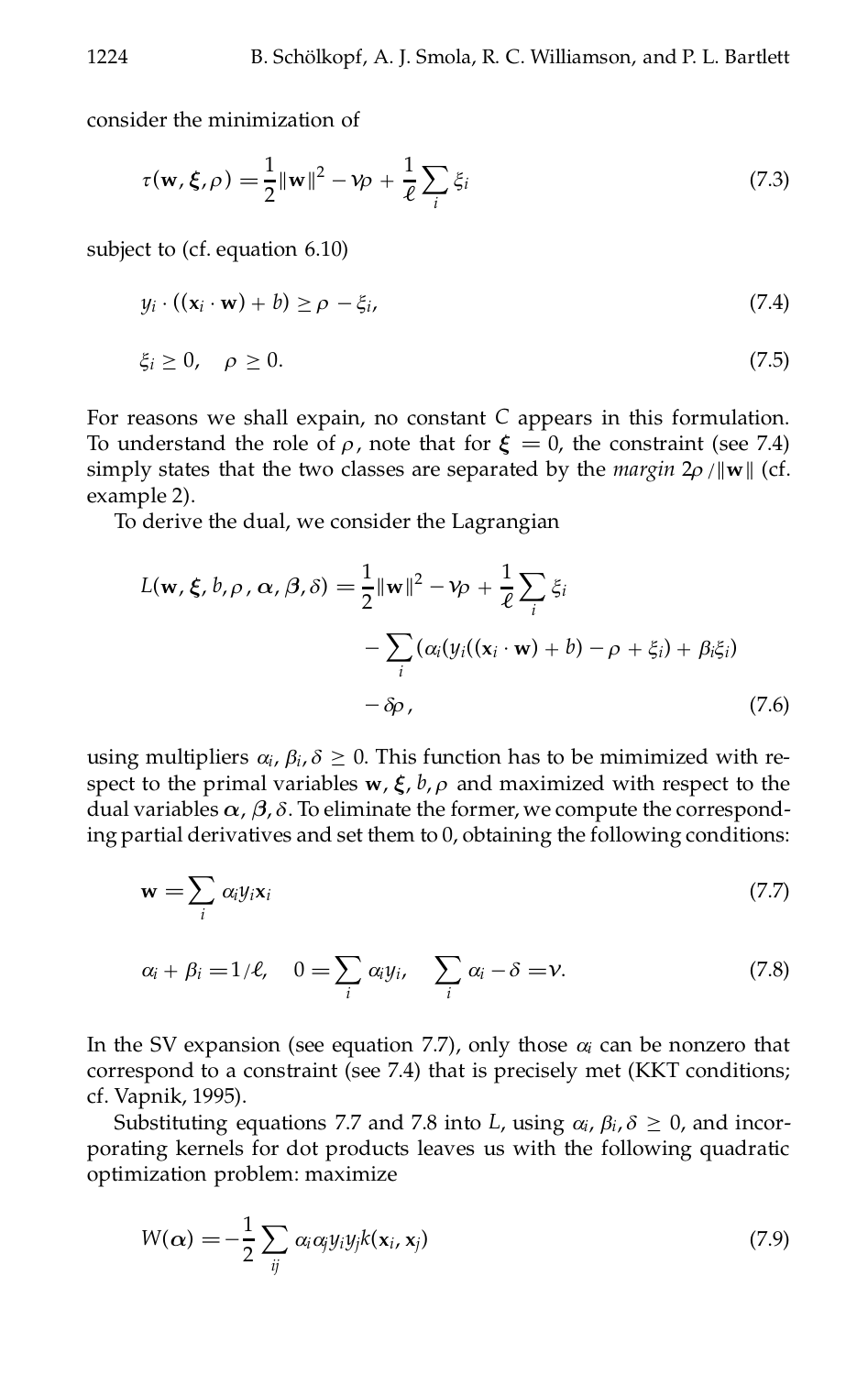subject to

$$
0 \leq \alpha_i \leq 1/\ell \tag{7.10}
$$

$$
0 = \sum_{i} \alpha_i y_i \tag{7.11}
$$

$$
\sum_{i} \alpha_i \ge \nu. \tag{7.12}
$$

The resulting decision function can be shown to take the form

$$
f^*(\mathbf{x}) = \text{sgn}\left(\sum_i \alpha_i y_i k(\mathbf{x}, \mathbf{x}_i) + b\right).
$$
 (7.13)

Compared to the original dual (Boser et al., 1992; Vapnik, 1995), there are two differences. First, there is an additional constraint, 7.12, similar to the two unterlices. First, there is an additional constraint, 7.12, similar to the regression case, 2.14. Second, the linear term  $\sum_i \alpha_i$  of Boser et al. (1992) no longer appears in the objective function 7.9. This has an interesting consequence: 7.9 is now quadratically homogeneous in  $\alpha$ . It is straightforward to verify that one obtains exactly the same objective function if one starts with the primal function  $\tau(\mathbf{w}, \xi, \rho) = ||\mathbf{w}||^2/2 + C \cdot (-\mathbf{w} + (1/\ell) \sum_i \xi_i)$  (i.e., if one does use *C*), the only difference being that the constraints, 7.10 and 7.12 would have an extra factor *C* on the right-hand side. In that case, due to the homogeneity, the solution of the dual would be scaled by *C*; however, it is straightforward to see that the corresponding decision function will not change. Hence we may set  $C = 1$ .

To compute *b* and  $\rho$ , we consider two sets  $S_{\pm}$ , of identical size  $s > 0$ , containing SVs  $x_i$  with  $0 < \alpha_i < 1$  and  $y_i = \pm 1$ , respectively. Then, due to the KKT conditions, 7.4 becomes an equality with  $\xi$ <sup>*i*</sup> = 0. Hence, in terms of kernels,

$$
b = -\frac{1}{2s} \sum_{\mathbf{x} \in S_+ \cup S_-} \sum_j \alpha_j y_j k(\mathbf{x}, \mathbf{x}_j), \tag{7.14}
$$

$$
\rho = \frac{1}{2s} \left( \sum_{\mathbf{x} \in S_+} \sum_j \alpha_j y_j k(\mathbf{x}, \mathbf{x}_j) - \sum_{\mathbf{x} \in S_-} \sum_j \alpha_j y_j k(\mathbf{x}, \mathbf{x}_j) \right).
$$
(7.15)

As in the regression case, the  $\nu$  parameter has a more natural interpretation than the one we removed, *C*. To formulate it, let us first define the term *margin error*. By this, we denote points with  $\xi$ <sup>*i*</sup> > 0—that is, that are either errors or lie within the margin. Formally, the fraction of margin errors is

$$
R_{emp}^{\rho}[f] := \frac{1}{\ell} |\{i: y_i \cdot f(\mathbf{x}_i) < \rho\}|. \tag{7.16}
$$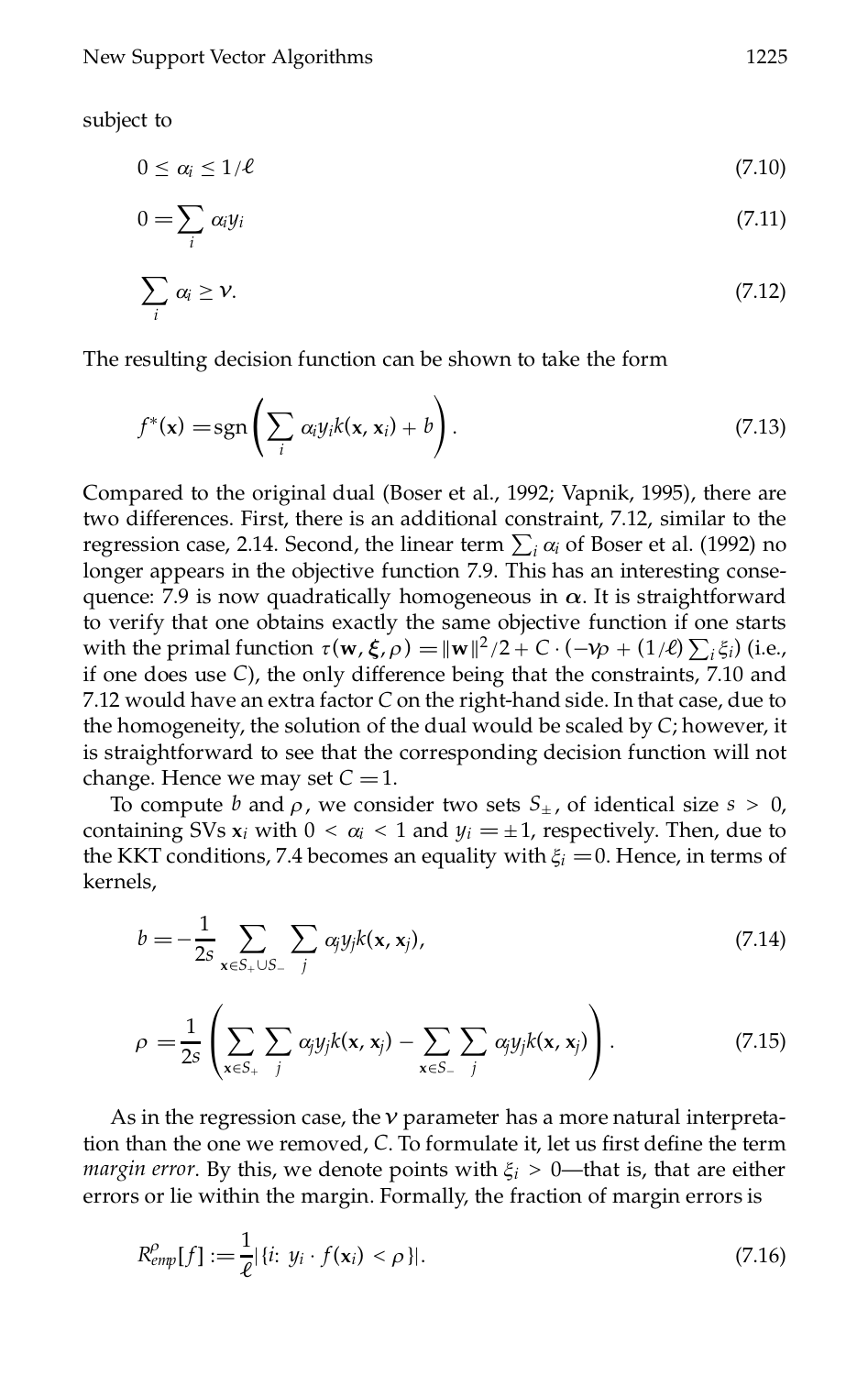Here, *f* is used to denote the argument of the sgn in the decision function, equation 7.13, that is,  $f^* = sgn \circ f$ .<br>We are now in a position to modify proposition 1 for the case of pattern

recognition:

**Proposition 5.** *Suppose k is a real analytic kernel function, and we run º-SVC with k on some data with the result that*  $\rho > 0$ *. Then* 

- *i. º is an upper bound on the fraction of margin errors.*
- *ii. º is a lower bound on the fraction of SVs.*
- *iii. Suppose the data (see equation 6.6) were generated i.i.d. from a distribution*  $P(\mathbf{x}, y) = P(\mathbf{x})P(y|\mathbf{x})$  *such that neither*  $P(\mathbf{x}, y = 1)$  *nor*  $P(\mathbf{x}, y = -1)$ *contains any discrete component. Suppose, moreover, that the kernel is analytic and non-constant. With probability 1, asymptotically, º equals both the fraction of SVs and the fraction of errors.*

**Proof.** Ad (i). By the KKT conditions,  $\rho > 0$  implies  $\delta = 0$ . Hence, inequality 7.12 becomes an equality (cf. equations 7.8). Thus, at most a fraction*º* of all examples can have  $\alpha_i = 1/\ell$ . All examples with  $\xi_i > 0$  do satisfy  $\alpha_i = 1/\ell$ (if not,  $\alpha_i$  could grow further to reduce  $\xi_i$ ).

**Ad** (ii). SVs can contribute at most  $1/\ell$  to the left-hand side of 7.12; hence there must be at least  $v\ell$  of them.

**Ad** (iii). It follows from the condition on  $P(x, y)$  that apart from some set of measure zero (arising from possible singular components), the two class distributions are absolutely continuous and can be written as integrals over distribution functions. Because the kernel is analytic and nonconstant, it cannot be constant in any open set; otherwise it would be constant everywhere. Therefore, functions *f* constituting the argument of the sgn in the SV decision function (see equation 7.13) essentially functions in the class of SV regression functions) transform the distribution over **x** into distributions such that for all *f*, and all  $t \in \mathbb{R}$ ,  $\lim_{\gamma \to 0} P(|f(x) +$  $t \mid \langle \gamma \rangle = 0$ . At the same time, we know that the class of these functions has well-behaved covering numbers; hence we get uniform convergence: for all  $\gamma > 0$ ,  $\sup_f |P(|f(x) + t| < \gamma) - P_{\ell}(|f(x) + t| < \gamma)$  converges to zero in probability, where  $\hat{P}_\ell$  is the sample-based estimate of *P* (that is, the proportion of points that satisfy  $|f(x) + t| < \gamma$ ). But then for all  $\alpha > 0$ ,  $\lim_{\gamma \to 0} \lim_{\ell \to \infty} P(\sup_{f} \hat{P}_{\ell}(|f(x) + t| < \gamma) > \alpha) = 0$ . Hence,  $\sup_f \hat{P}_\ell(|f(\mathbf{x}) + t| = 0)$  converges to zero in probability. Using  $t = \pm \rho$ thus shows that almost surely the fraction of points exactly on the mar gin tends to zero; hence the fraction of SVs equals that of margin errors.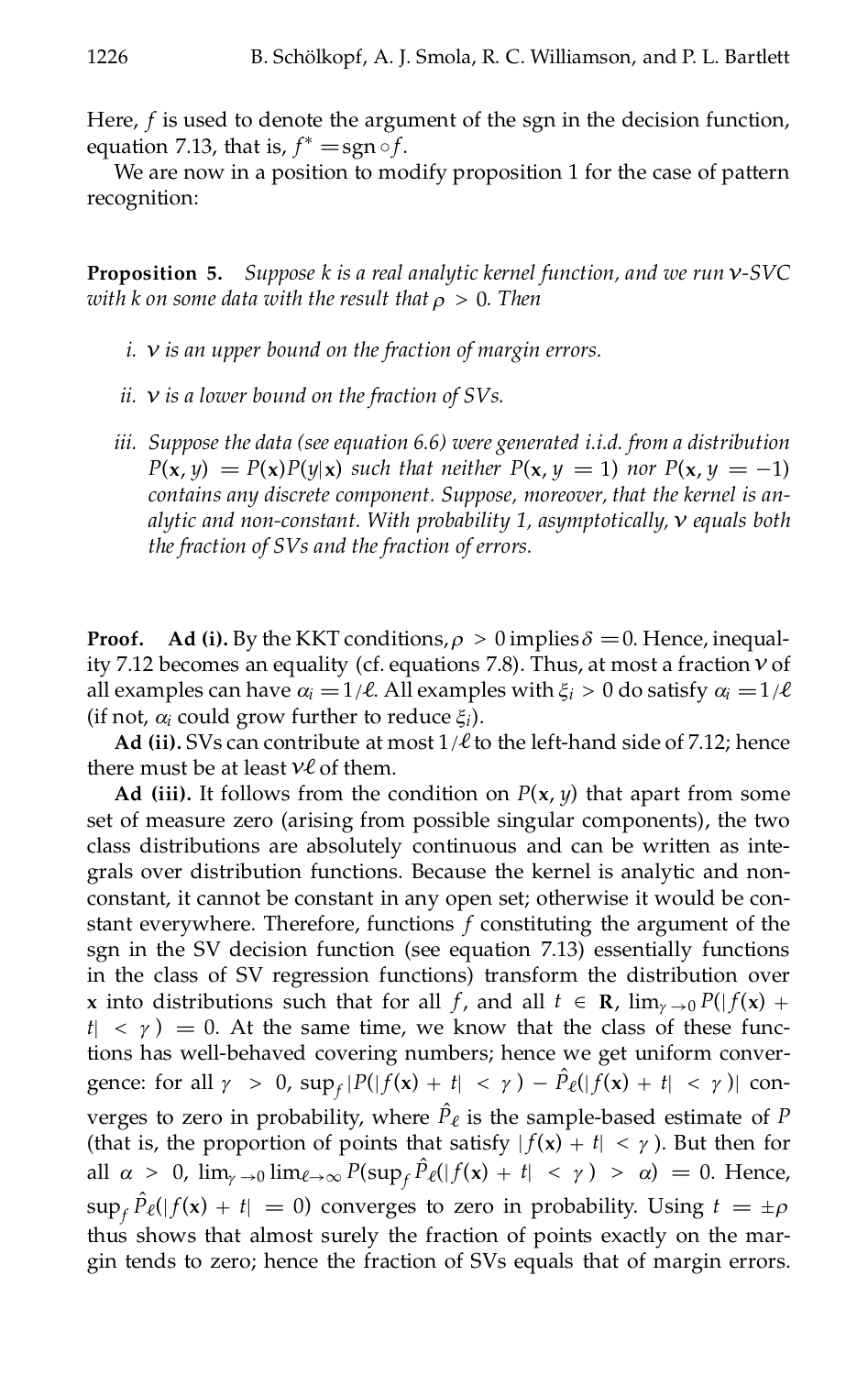Combining (i) and (ii) shows that both fractions converge almost surely to  $\nu$ .

Moreover, since equation 7.11 means that the sums over the coefficients of positive and negative SVs respectively are equal, we conclude that proposition 5 actually holds for both classes separately, with  $v/2$ . (Note that by the same argument, the number of SVs at the two sides of the margin asymptotically agree.)

A connection to standard SV classification, and a somewhat surprising interpretation of the regularization parameter *C*, is described by the following result:

**Proposition 6.** If  $v$ -SV classification leads to  $\rho > 0$ , then C-SV classification, *with C set a priori to* 1/*r , leads to the same decision function.*

**Proof.** If one minimizes the function 7.3 and then fixes  $\rho$  to minimize only over the remaining variables, nothing will change. Hence the obtained solution  $\mathbf{w}_0$ ,  $b_0$ ,  $\boldsymbol{\xi}_0$  minimizes the function 7.1 for  $C = 1$ , subject to the constraint 7.4. To recover the constraint 7.2, we rescale to the set of variables  $\mathbf{w}' = \mathbf{w}/\rho$ ,  $b' = b/\rho$ ,  $\boldsymbol{\xi}' = \boldsymbol{\xi}/\rho$ . This leaves us, up to a constant scaling factor  $\rho^2$ , with the objective function 7.1 using  $C = 1/\rho$ .

As in the case of regression estimation (see proposition 3), linearity of the target function in the slack variables  $\xi^{(*)}$  leads to "outlier" resistance of the estimator in pattern recognition. The exact statement, however, differs from the one in regression in two respects. First, the perturbation of the point is carried out in feature space. What it precisely corresponds to in input space therefore depends on the specific kernel chosen. Second, instead of referring to points outside the *e*-tube, it refers to margin error points—points that are misclassified or fall into the margin. Below, we use the shorthand  $z_i$  for  $\Phi(\mathbf{x}_i)$ .

**Proposition 7** (resistance of SV classification). *Suppose* **w** *can be expressed in terms of the SVs that are not at bound, that is,*

$$
\mathbf{w} = \sum_{i} \gamma_i \mathbf{z}_i, \tag{7.17}
$$

*with*  $\gamma_i \neq 0$  *only if*  $\alpha_i \in (0, 1/\ell)$  *(where the*  $\alpha_i$  *are the coefficients of the dual solution). Then local movements of any margin error* **z***<sup>m</sup> parallel to* **w** *do not change the hyperplane.*

**Proof.** Since the slack variable of  $z_m$  satisfies  $\xi_m > 0$ , the KKT conditions (e.g., Bertsekas, 1995) imply  $\alpha_m = 1/\ell$ . If  $\delta$  is sufficiently small, then transforming the point into  $\mathbf{z}'_m := \mathbf{z}_m + \delta \cdot \mathbf{w}$  results in a slack that is still nonzero,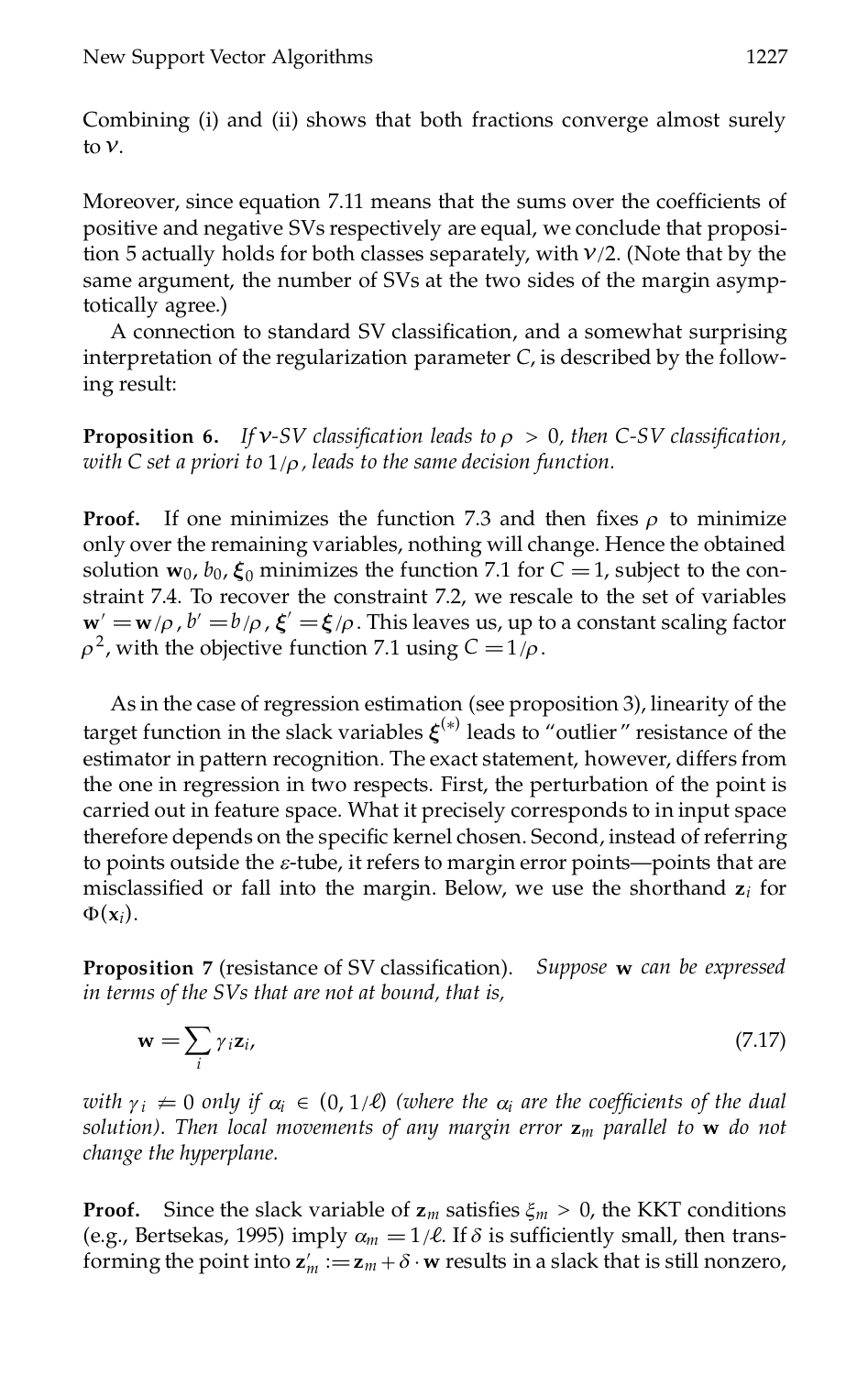that is,  $\xi'_m > 0$ ; hence we have  $\alpha'_m = 1/\ell = \alpha_m$ . Updating the  $\xi_m$  and keeping all other primal variables unchanged, we obtain a modified set of primal variables that is still feasible.

We next show how to obtain a corresponding set of feasible dual variables. To keep **w** unchanged, we need to satisfy

$$
\sum_i \alpha_i y_i \mathbf{z}_i = \sum_{i \neq m} \alpha'_i y_i \mathbf{z}_i + \alpha_m y_m \mathbf{z}'_m.
$$

Substituting  $z'_m = z_m + \delta \cdot w$  and equation 7.17, we note that a sufficient condition for this to hold is that for all  $i \neq m$ ,

$$
\alpha_i' = \alpha_i - \delta \gamma_i y_i \alpha_m y_m.
$$

Since by assumption  $\gamma_i$  is nonzero only if  $\alpha_i \in (0, 1/\ell)$ ,  $\alpha'_i$  will be in  $(0, 1/\ell)$  if  $\alpha_i$  is, provided  $\delta$  is sufficiently small, and it will equal  $1/\ell$  if  $\alpha_i$  does. In both cases, we end up with a feasible solution  $\alpha'$ , and the KKT conditions are still satisfied. Thus (Bertsekas, 1995),  $(w, b)$  are still the hyperplane parameters of the solution.

Note that the assumption (7.17) is not as restrictive as it may seem. Although the SV expansion of the solution,  $\mathbf{w} = \sum_i \alpha_i y_i \mathbf{z}_i$ , often contains many multipliers  $\alpha_i$  that are at bound, it is nevertheless conceivable that, especially when discarding the requirement that the coefficients be bounded, we can obtain an expansion (see equation 7.17) in terms of a subset of the original vectors. For instance, if we have a 2D problem that we solve directly in input space, with  $k(x, y) = (x \cdot y)$ , then it already suffices to have two linearly independent SVs that are not at bound in order to express **w**. This holds for any overlap of the two classes—even if there are many SVs at the upper bound.

For the selection of *C*, several methods have been proposed that could probably be adapted for  $v$  (Schölkopf, 1997; Shawe-Taylor & Cristianini, 1999). In practice, mostresearchers have so far used cross validation. Clearly, this could be done also for*º*-SVC. Nevertheless, we shall propose a method that takes into account specific properties of  $v$ -SVC.

The parameter  $\nu$  lets us control the number of margin errors, the crucial quantity in a class of bounds on the generalization error of classifiers using covering numbers to measure the classifier capacity. We can use this connection to give a generalization error bound for*º*-SVC in terms of*º*. There are a number of complications in doing this the best possible way, and so here we will indicate the simplest one. It is based on the following result:

**Proposition 8** (Bartlett, 1998). *Suppose*  $\rho > 0$ ,  $0 < \delta < \frac{1}{2}$ , *P is a probability distribution* on  $X \times \{-1, 1\}$  *from which the training set, equation* 6.6, *is drawn. Then with probability* at least  $1 - \delta$  *for every f in some function class*  $\mathcal{F}$ *, the*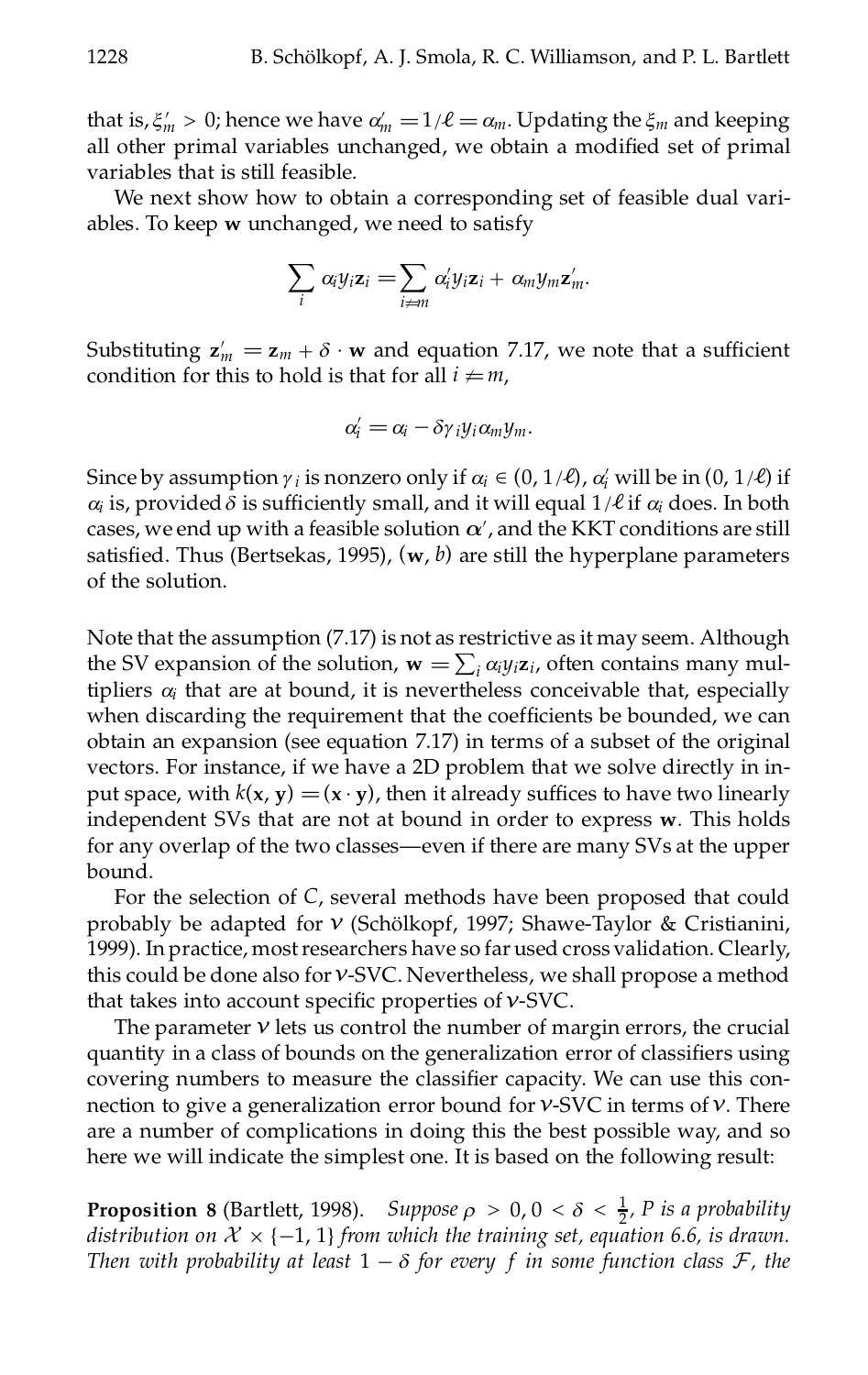*probability of error of the classification function*  $f^* = \text{sgn} \circ f$  *on an independent test set is bounded according to*

$$
R[f^*] \le R_{\text{emp}}^{\rho}[f] + \sqrt{\frac{2}{\ell} \left( \ln \mathcal{N}(\mathcal{F}, l_{\infty}^{2\ell}, \rho/2) + \ln(2/\delta) \right)},\tag{7.18}
$$

*where*  $\mathcal{N}(\mathcal{F}, l_{\infty}^{\ell}, \rho) = \sup_{\mathbf{X}=\mathbf{x}_1, ..., \mathbf{x}_{\ell}} \mathcal{N}(\mathcal{F}|\mathbf{x}, l_{\infty}, \rho), \mathcal{F}|\mathbf{x} = \{(f(\mathbf{x}_1), ..., f(\mathbf{x}_{\ell}))\}$  $f \in \mathcal{F}$ ,  $\mathcal{N}(\mathcal{F}_X, l_\infty, \rho)$  *is the*  $\rho$ *-covering number of*  $\mathcal{F}_X$  *with respect to*  $l_\infty$ *, the usual*  $l_{\infty}$  *metric on a set of vectors.* 

To obtain the generalization bound for *º*-SVC, we simply substitute the bound  $R_{emp}^{\rho}[f] \leq \nu$  (proposition 5, i) and some estimate of the covering numbers in terms of the margin. The best available bounds are stated in terms of the functional inverse of  $N$ , hence the slightly complicated expressions in the following.

**Proposition 9** (Williamson et al., 1998). *Denote B<sup>R</sup> the ball ofradius R around the origin in some Hilbert space F. Then the covering number* N *of the class of functions*

$$
\mathcal{F} = \{ \mathbf{x} \mapsto (\mathbf{w} \cdot \mathbf{x}) : ||\mathbf{w}|| \le 1, \mathbf{x} \in B_R \}
$$
(7.19)

*at scale*  $\rho$  *satisfies* 

$$
\log_2 \mathcal{N}(\mathcal{F}, l_{\infty}^{\ell}, \rho) \le \inf \left\{ n \left| \frac{c^2 R^2}{\rho^2} \frac{1}{n} \log_2 \left( 1 + \frac{\ell}{n} \right) \ge 1 \right. \right\} - 1, \tag{7.20}
$$

*where c* < 103 *is a constant.*

This is a consequence of a fundamental theorem due to Maurey. For  $\ell \geq 2$ one thus obtains

$$
\log_2 \mathcal{N}(\mathcal{F}, l_{\infty}^{\ell}, \rho) \le \frac{c^2 R^2}{\rho^2} \log_2 \ell - 1. \tag{7.21}
$$

To apply these results to  $v$ -SVC, we rescale  $w$  to length 1, thus obtaining a margin  $\rho / ||\mathbf{w}||$  (cf. equation 7.4). Moreover, we have to combine propositions 8 and 9. Using  $\rho/2$  instead of  $\rho$  in the latter yields the following result.

**Proposition 10.** *Suppose*  $v$ -*SVC is used with a kernel of the form*  $k(x, y) = 0$  $k(\mathbf{x} - \mathbf{y})$  *with*  $k(0) = 1$ . Then all the data points  $\Phi(\mathbf{x}_i)$  in feature space live in a *ball* of *radius* 1 *centered at the origin.* Consequently *with probability at least*  $1 - \delta$ *over* the *training* set (see equation 6.6), the  $\nu$ -SVC decision function  $f^* = \text{sgn} \circ f$ ,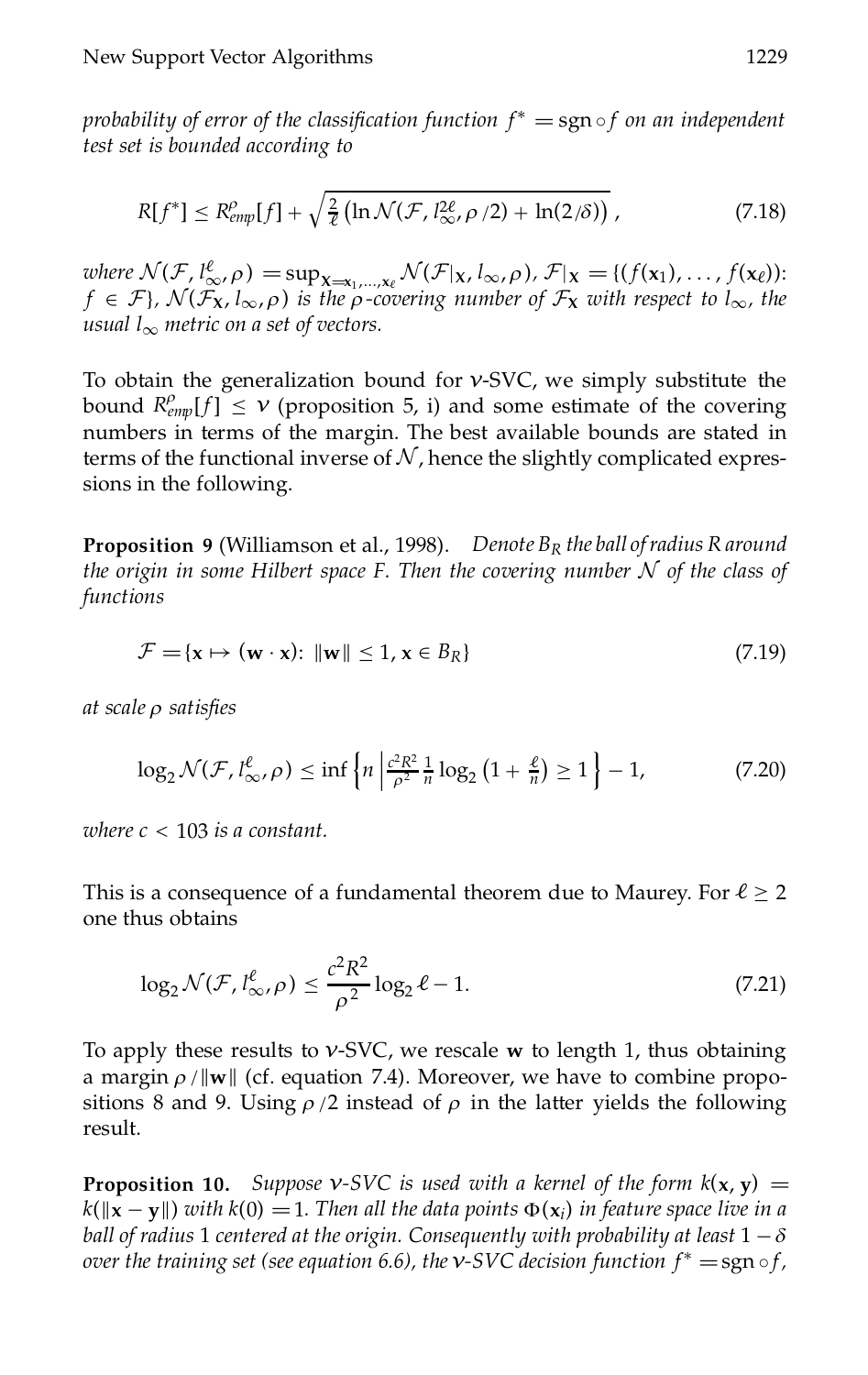with  $f(\mathbf{x}) = \sum_i \alpha_i y_i k(\mathbf{x}, \mathbf{x}_i)$  (cf. equation 7.13), has a probability of test error *bounded according to*

$$
R[f^*] \le R_{emp}^{\rho}[f] + \sqrt{\frac{2}{\ell} \left( \frac{4c^2 \|\mathbf{w}\|^2}{\rho^2} \log_2(2\ell) - 1 + \ln(2/\delta) \right)}
$$
  

$$
\le \nu + \sqrt{\frac{2}{\ell} \left( \frac{4c^2 \|\mathbf{w}\|^2}{\rho^2} \log_2(2\ell) - 1 + \ln(2/\delta) \right)}.
$$

Notice that in general,  $\|\mathbf{w}\|$  is a vector in feature space.

Note that the set of functions in the proposition differs from support vector decision functions (see equation 7.13) in that it comes without the  $+b$ term. This leads to a minor modification (for details, see Williamson et al., 1998).

Better bounds can be obtained by estimating the radius or even optimizing the choice of the center of the ball (cf. the procedure described by Schölkopf et al. 1995; Burges, 1998). However, in order to get a theorem of the above form in that case, a more complex argument is necessary (see Shawe-Taylor, Bartlet, Williamson, & Anthony, 1998, sec. VI for an indication).

We conclude this section by noting that a straightforward extension of the *v*-SVC algorithm is to include parametric models  $\zeta_k(x)$  for the margin, and  $\nu$ -5  $\nu$  C argorithm is to include parametric models  $\zeta_k(x)$  for the margin, and thus to use  $\sum_q \rho_q \zeta_q(x_i)$  instead of  $\rho$  in the constraint (see equation 7.4)—in complete analogy to the regression case discussed in section 5.

### **8 Experiments**

**8.1 Regression Estimation.** In the experiments, we used the optimizer LOQO.<sup>7</sup> This has the serendipitous advantage that the primal variables *b* and  $\varepsilon$  can be recovered as the dual variables of the Wolfe dual (see equation 2.11) (i.e., the double dual variables) fed into the optimizer.

8.1.1 *Toy Examples*. The first task was to estimate a noisy sinc function, given  $\ell$  examples  $(x_i, y_i)$ , with  $x_i$  drawn uniformly from  $[-3, 3]$ , and  $y_i =$  $\sin(\pi x_i)/(\pi x_i) + v_i$ , where the  $v_i$  were drawn from a gaussian with zero mean and variance  $\sigma^2$ . Unless stated otherwise, we used the radial basis function (RBF) kernel  $k(x, x') = \exp(-|x - x'|^2)$ ,  $\ell = 50$ ,  $C = 100$ ,  $\nu = 0.2$ , and  $\sigma = 0.2$ . Whenever standard deviation error bars are given, the results were obtained from 100 trials. Finally, the risk (or test error) of a regression estimate *f* was computed with respect to the sinc function without noise, as  $\frac{1}{6} \int_{-}^{5}$  $\frac{64}{3}$  $^{3}$   $\int_{-3}^{3} |f(x) - \sin(\pi x)/( \pi x) | dx$ . Results are given in Table 2 and Figures 3 through 9.

<sup>&</sup>lt;sup>7</sup> Available online at [http://www.princeton.edu/](http://www.princeton.edu/%7Ervdb/)~rvdb/.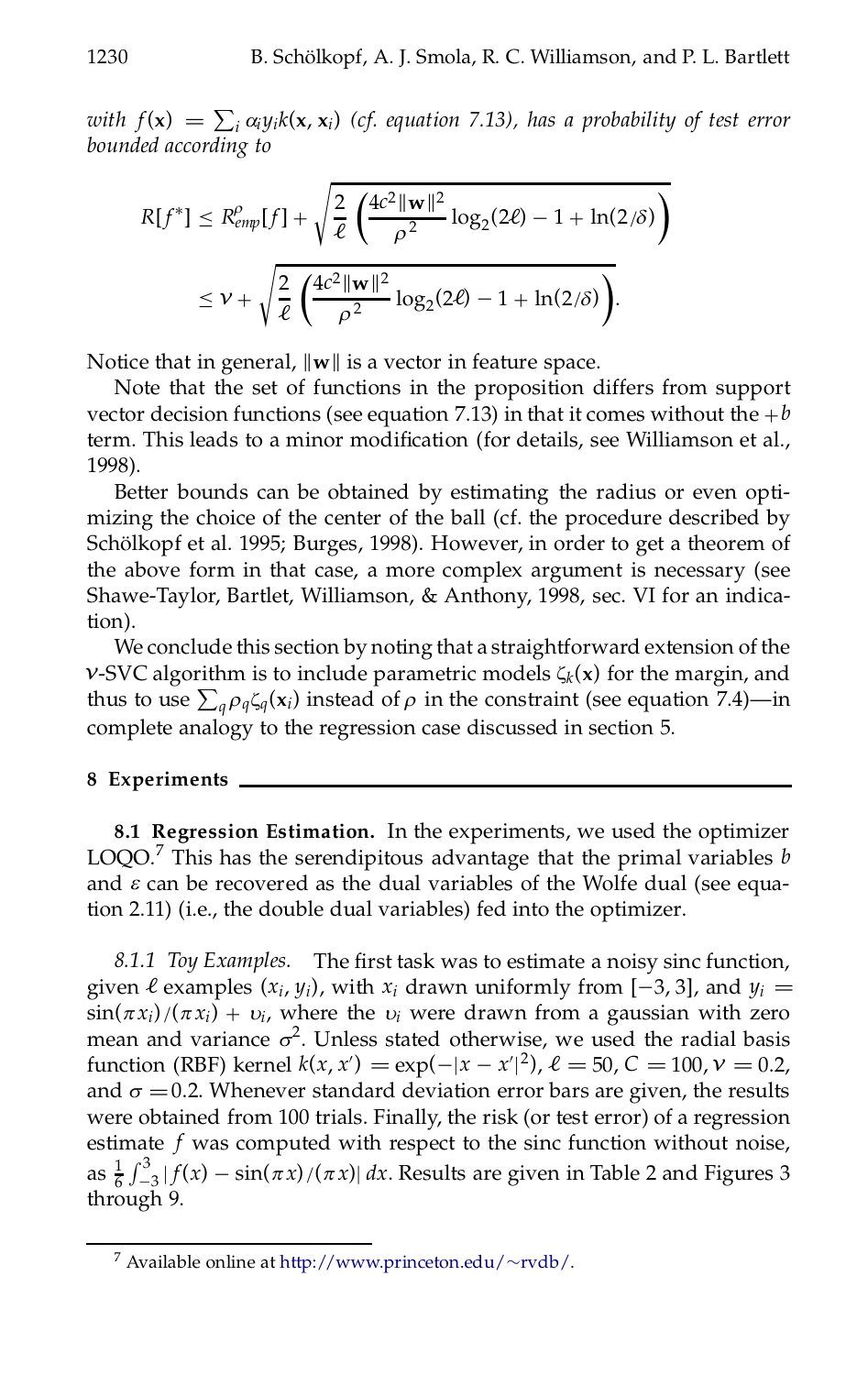

Figure 3: *v*-SV regression with  $v = 0.2$  (top) and  $v = 0.8$  (bottom). The larger *v* allows more points to lie outside the tube (see section 2). The algorithm automatically adjusts  $\varepsilon$  to 0.22 (top) and 0.04 (bottom). Shown are the sinc function (dotted), the regression *f*, and the tube  $f \pm \varepsilon$ .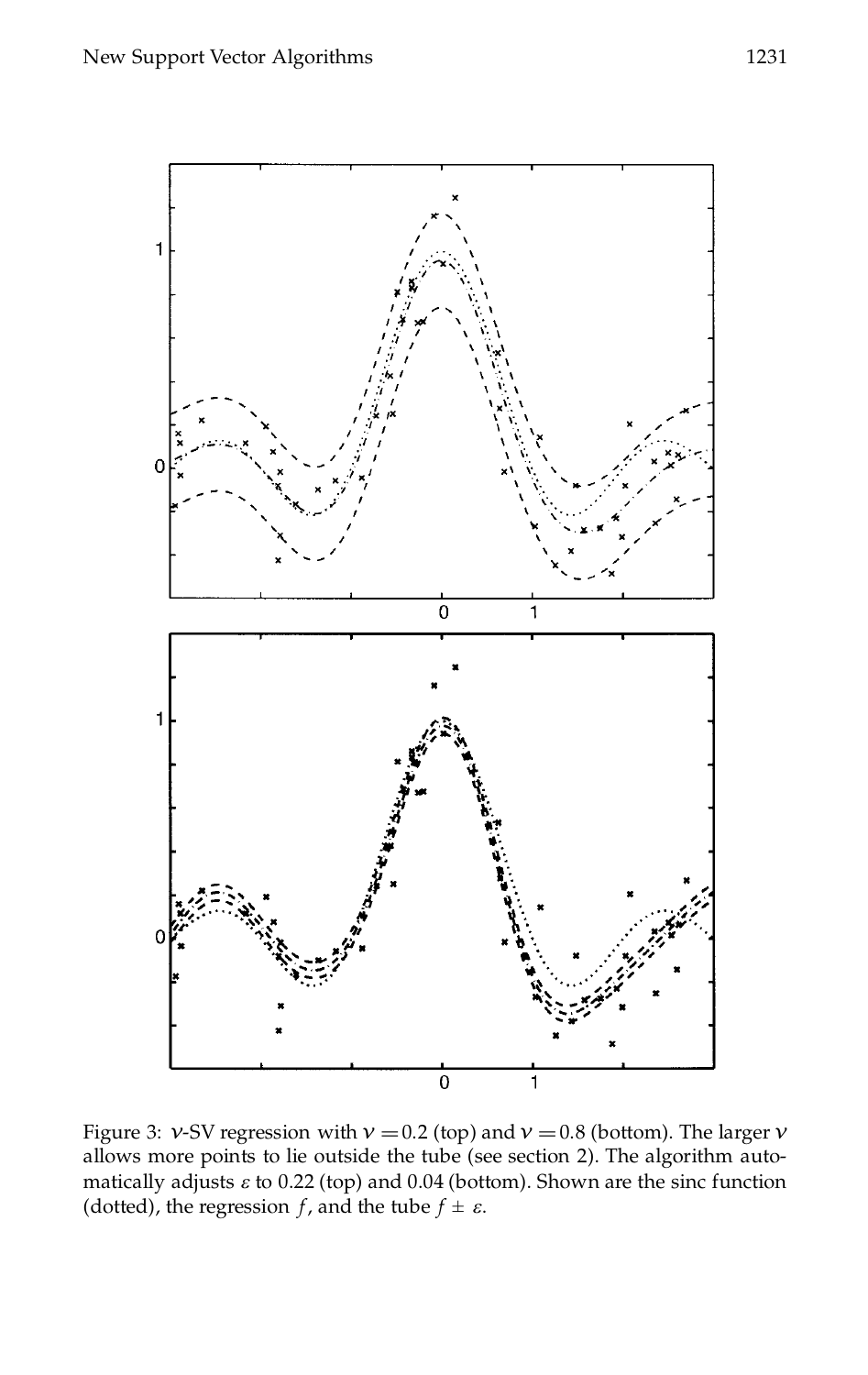

Figure 4: *v*-SV regression on data with noise  $\sigma = 0$  (top) and  $\sigma = 1$ ; (bottom). In both cases,  $v = 0.2$ . The tube width automatically adjusts to the noise (top:  $\varepsilon = 0$ ; bottom:  $\varepsilon = 1.19$ ).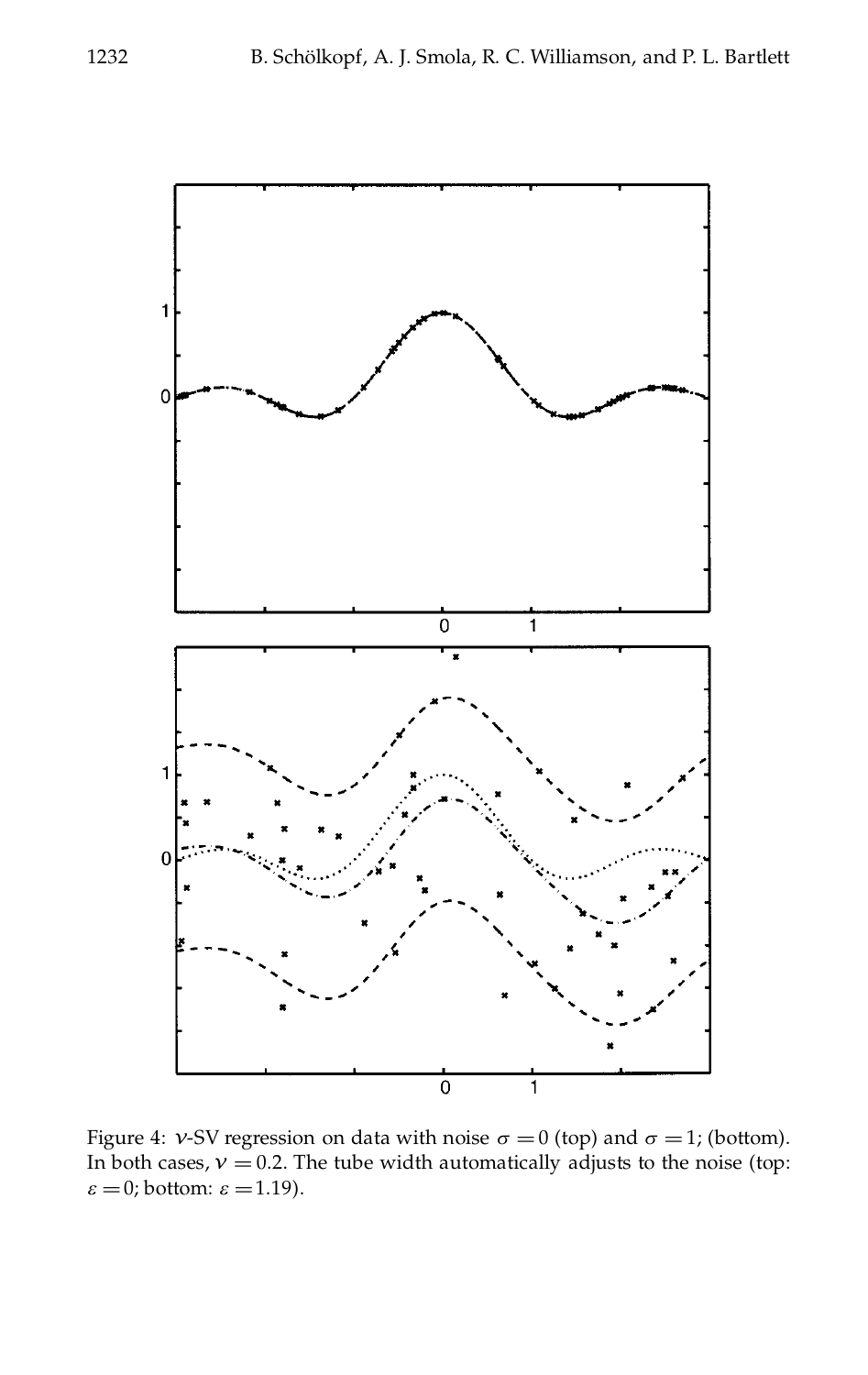

Figure 5:  $\varepsilon$ -SV regression (Vapnik, 1995) on data with noise  $\sigma = 0$  (top) and  $\sigma = 1$  (bottom). In both cases,  $\varepsilon = 0.2$ . This choice, which has to be specified a priori, is ideal for neither case. In the upper figure, the regression estimate is biased; in the lower figure,  $\varepsilon$  does not match the external noise (Smola, Murata, Schölkopf, & Müller, 1998).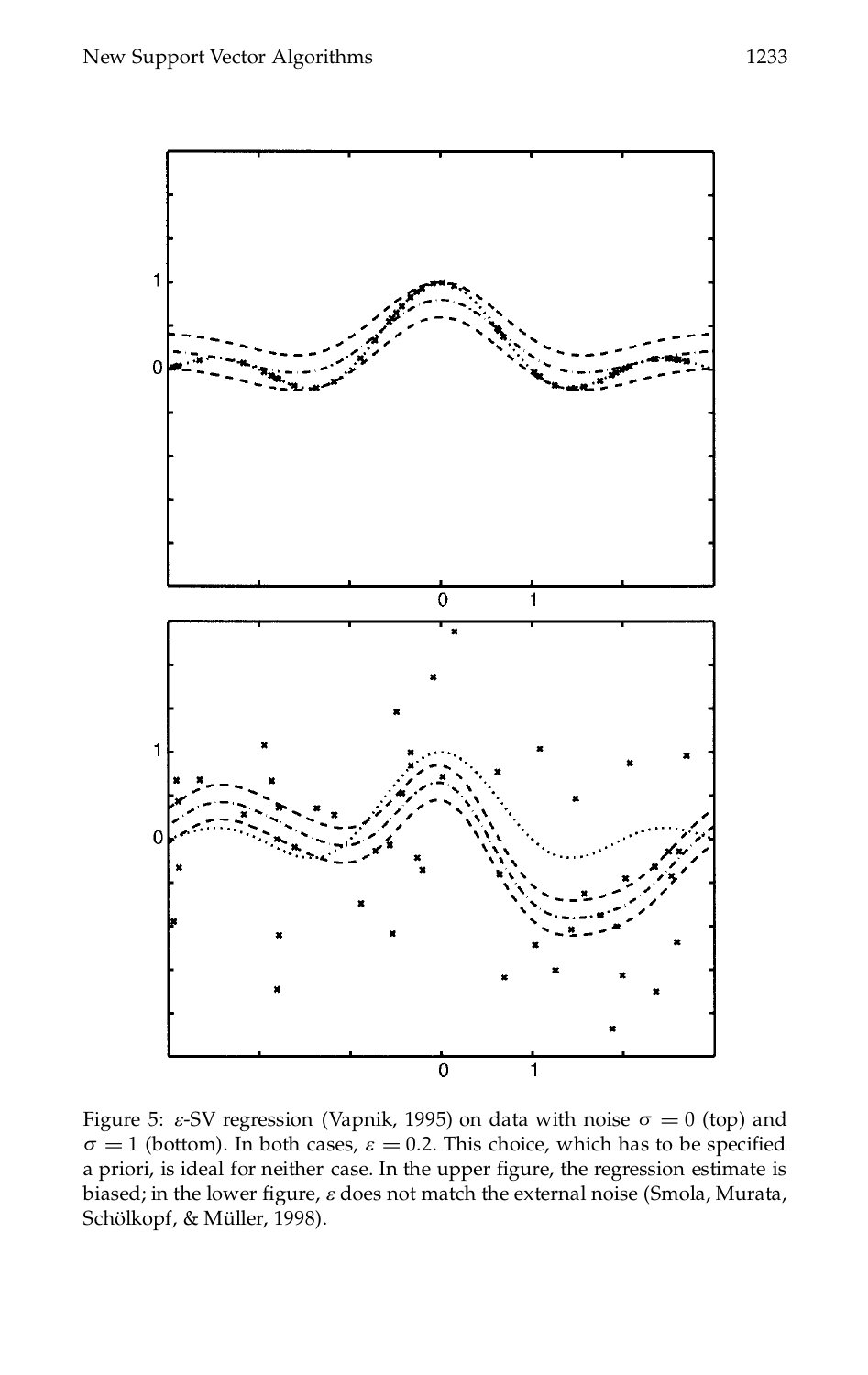

Figure 6: *º*-SVR for different values of the error constant *º*. Notice how *e* de creases when more errors are allowed (large*º*), and that over a large range of *º*, the test error (risk) is insensitive toward changes in *º*.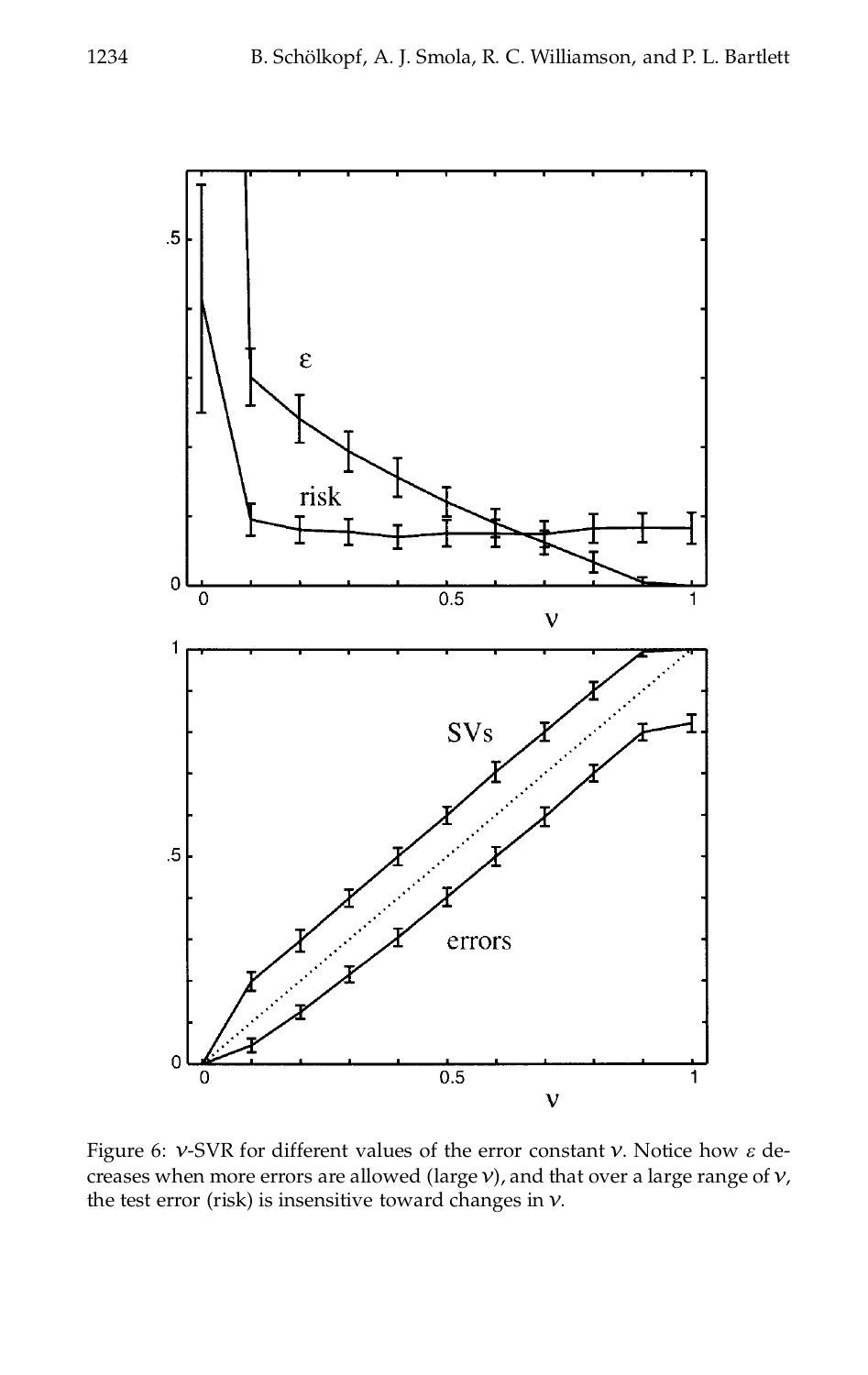

Figure 7:  $v$ -SVR for different values of the noise  $\sigma$ . The tube radius  $\varepsilon$  increases linearly with  $\sigma$  (largely due to the fact that both  $\varepsilon$  and the  $\xi_i^{(*)}$  enter the cost function linearly). Due to the automatic adaptation of  $\varepsilon$ , the number of SVs and points outside the tube (errors) are, except for the noise-free case  $\sigma = 0$ , largely independent of *s*.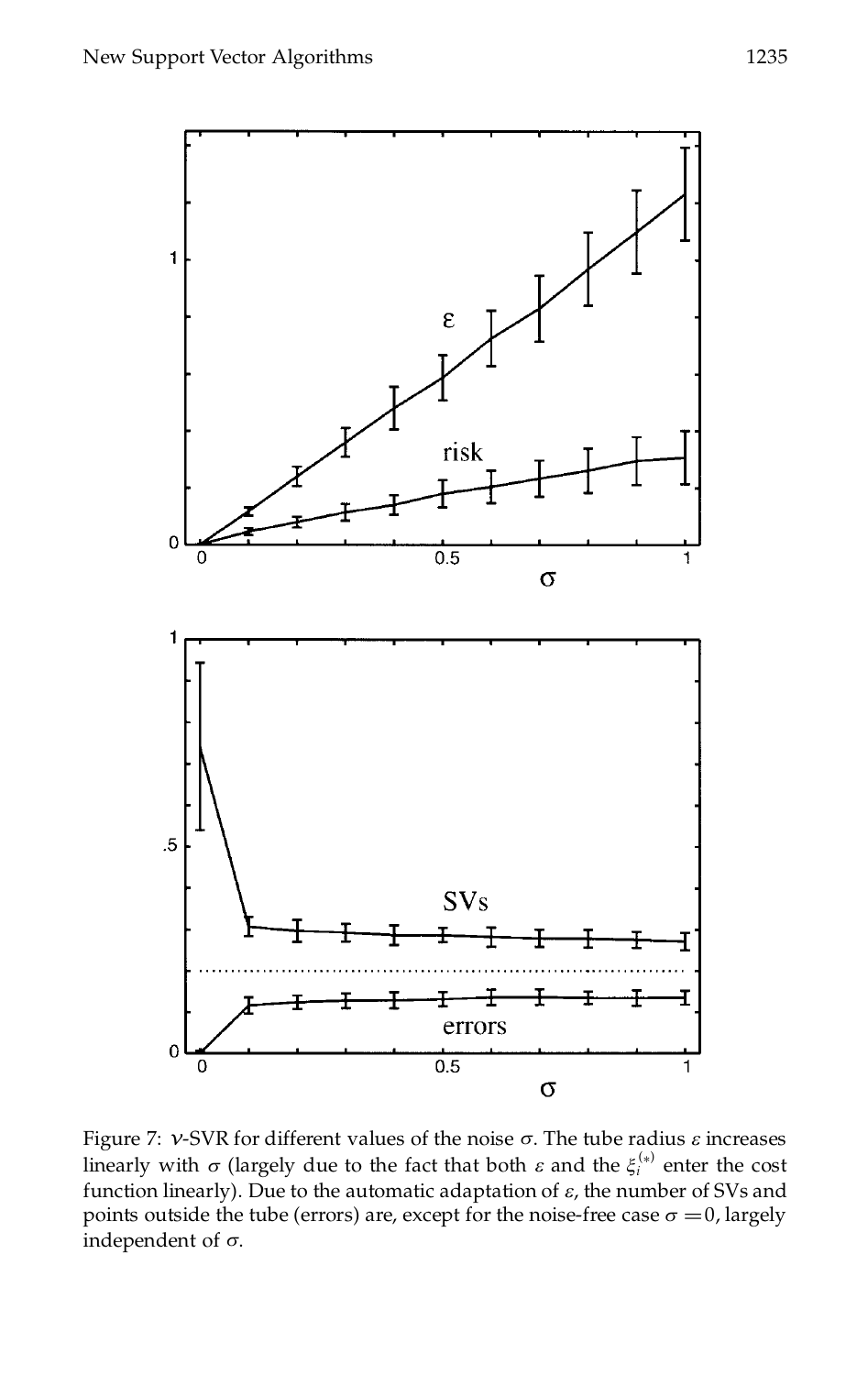

Figure 8:  $v$ -SVR for different values of the constant *C*. (Top)  $\varepsilon$  decreases when the regularization is decreased (large *C*). Only very little, if any, overfitting occurs. (Bottom)  $\nu$  upper bounds the fraction of errors, and lower bounds the fraction of SVs (cf. proposition 1). The bound gets looser as *C* increases; this corresponds to a smaller number of examples  $\ell$  relative to  $C$  (cf. Table 2).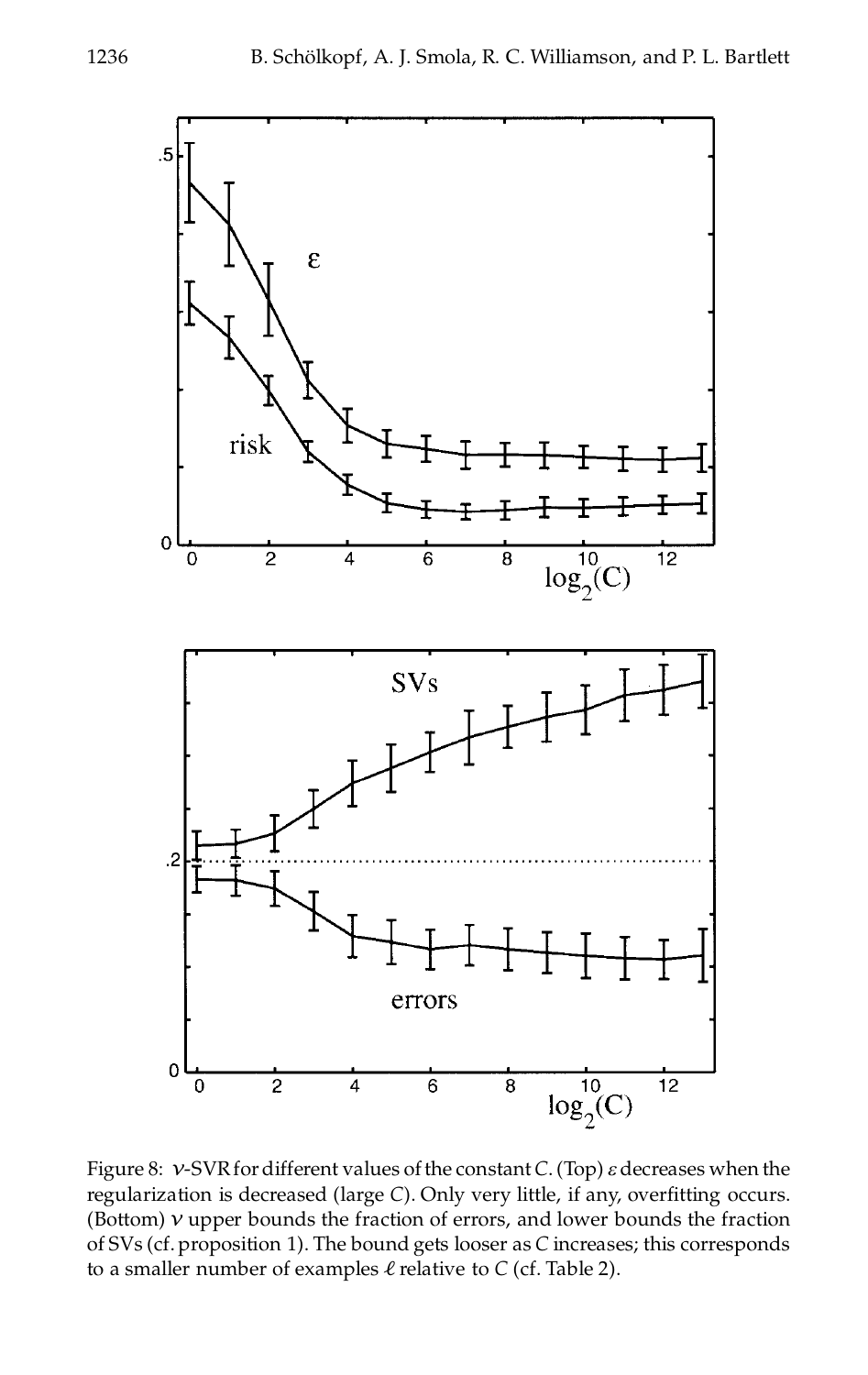| $\ell$             | 10                 | 50   | 100                  | <b>200</b> | 500  | 1000 | 1500 | 2000 |
|--------------------|--------------------|------|----------------------|------------|------|------|------|------|
| ε                  | 0.27               | 0.22 | 0.23                 | 0.25       | 0.26 | 0.26 | 0.26 | 0.26 |
| Fraction of errors | $0.00 \qquad 0.10$ |      | $0.14$ $0.18$ $0.19$ |            |      | 0.20 | 0.20 | 0.20 |
| Fraction of SVs    | 0.40               | 0.28 | 0.24                 | 0.23       | 0.21 | 0.21 | 0.20 | 0.20 |

Table 2: Asymptotic Behavior of the Fraction of Errors and SVs.

Notes: The  $\varepsilon$  found by *v*-SV regression is largely independent of the sample size  $\ell$ . The fraction of SVs and the fraction of errors approach  $v = 0.2$  from above and below, respectively, as the number of training examples  $\ell$  increases (cf. proposition 1).

Figure 10 gives an illustration of how one can make use of parametric insensitivity models as proposed in section 5.Using the proper model, the estimate gets much better. In the parametric case, we used  $v = 0.1$  and Estimate gets much better. In the parametric case, we used  $V = 0.1$  and  $\zeta(x) = \sin^2((2\pi/3)x)$ , which, due to  $\int \zeta(x) dP(x) = 1/2$ , corresponds to our standard choice  $v = 0.2$  in *v*-SVR (cf. proposition 4). Although this relies on the assumption that the SVs are uniformly distributed, the experimental findings are consistent with the asymptotics predicted theoretically: for  $\ell =$ 200, we got 0.24 and 0.19 for the fraction of SVs and errors, respectively.

*8.1.2 Boston Housing Benchmark.* Empirical studies using *e*-SVR have reported excellent performance on the widely used Boston housing regression benchmark set (Stitson et al., 1999). Due to proposition 2, the only difference between *º*-SVR and standard *e*-SVR lies in the fact that different parameters,  $\varepsilon$  versus  $v$ , have to be specified a priori. Accordingly, the goal of the following experiment was not to show that *º*-SVR is better than *e*-SVR, but that  $\nu$  is a useful parameter to select. Consequently, we are interested only in  $v$  and  $\varepsilon$ , and hence kept the remaining parameters fixed. We adjusted *C* and the width  $2\sigma^2$  in  $k(x, y) = \exp(-||x - y||^2/(2\sigma^2))$  as in Schölkopf et al. (1997). We used  $2\sigma^2 = 0.3 \cdot N$ , where  $N = 13$  is the input dimensionality, and  $C/\ell = 10 \cdot 50$  (i.e., the original value of 10 was corrected since in the present case, the maximal *y*-value is 50 rather than 1). We performed 100 runs, where each time the overall set of 506 examples was randomly split into a training set of  $\ell = 481$  examples and a test set of 25 examples (cf. Stitson et al., 1999). Table 3 shows that over a wide range of*º* (note that only  $0 \le v \le 1$  makes sense), we obtained performances that are close to the best performances that can be achieved by selecting *e* a priori by looking at the test set. Finally, although we did not use validation techniques to select the optimal values for  $C$  and  $2\sigma^2$ , the performances are state of the art (Stitson et al., 1999, report an MSE of 7.6 for *e*-SVR using ANOVA kernels, and 11.7 for Bagging regression trees). Table 3, moreover, shows that in this real-world application, *º* can be used to control the fraction of SVs/errors.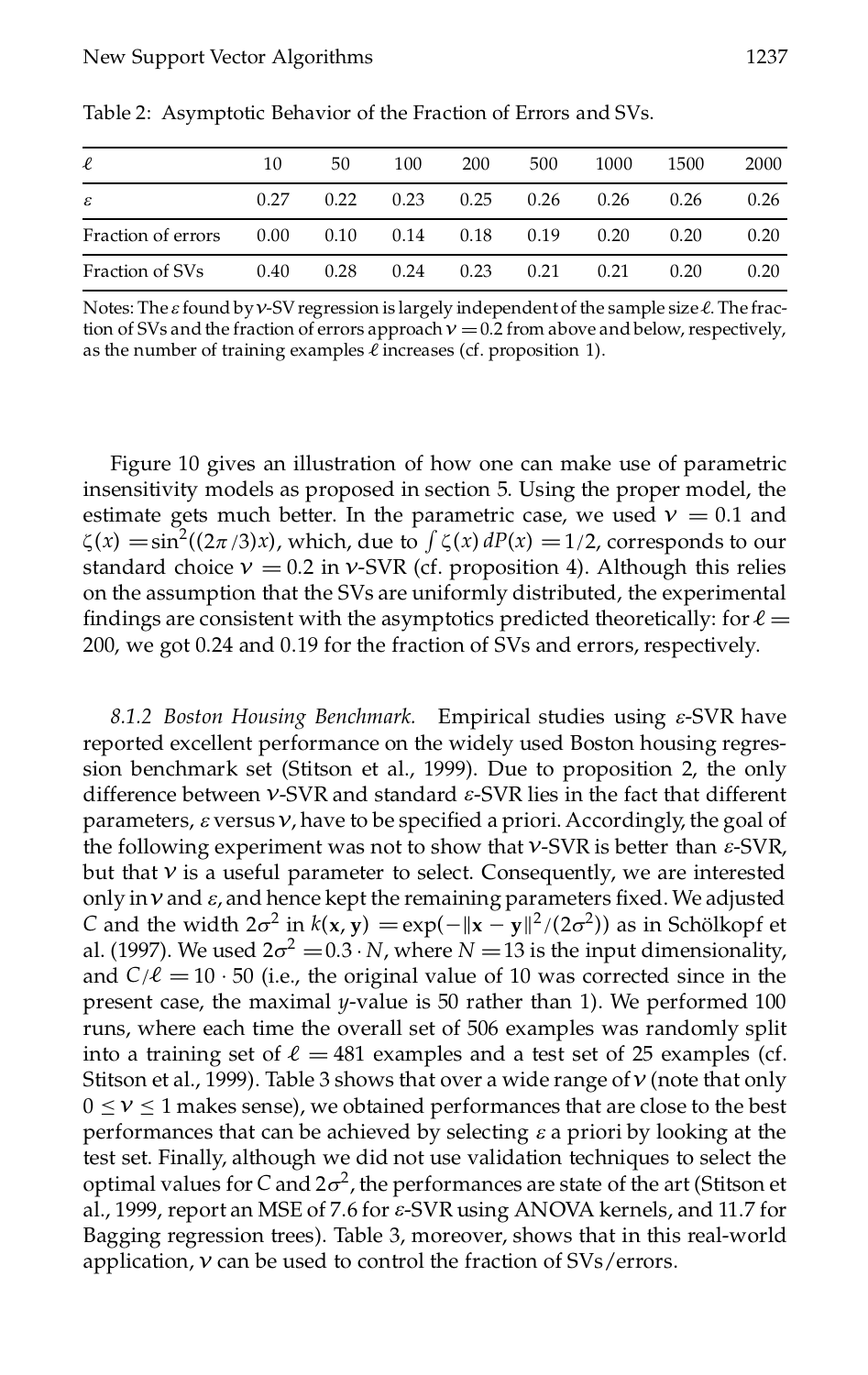| ν                       |          | 0.1 | 0.2 | 0.3 | 0.4  | 0.5  | 0.6  | 0.7  | 0.8  | 0.9  | 1.0  |
|-------------------------|----------|-----|-----|-----|------|------|------|------|------|------|------|
| automatic $\varepsilon$ |          | 2.6 | 1.7 | 1.2 | 0.8  | 0.6  | 0.3  | 0.0  | 0.0  | 0.0  | 0.0  |
| <b>MSE</b>              |          | 9.4 | 8.7 | 9.3 | 9.5  | 10.0 | 10.6 | 11.3 | 11.3 | 11.3 | 11.3 |
| <b>STD</b>              |          | 6.4 | 6.8 | 7.6 | 7.9  | 8.4  | 9.0  | 9.6  | 9.5  | 9.5  | 9.5  |
| Errors                  |          | 0.0 | 0.1 | 0.2 | 0.2  | 0.3  | 0.4  | 0.5  | 0.5  | 0.5  | 0.5  |
| <b>SVs</b>              |          | 0.3 | 0.4 | 0.6 | 0.7  | 0.8  | 0.9  | 1.0  | 1.0  | 1.0  | 1.0  |
|                         |          |     |     |     |      |      |      |      |      |      |      |
| ε                       | $\theta$ | 1   | 2   | 3   | 4    | 5    | 6    | 7    | 8    | 9    | 10   |
| <b>MSE</b>              | 11.3     | 9.5 | 8.8 | 9.7 | 11.2 | 13.1 | 15.6 | 18.2 | 22.1 | 27.0 | 34.3 |
| <b>STD</b>              | 9.5      | 7.7 | 6.8 | 6.2 | 6.3  | 6.0  | 6.1  | 6.2  | 6.6  | 7.3  | 8.4  |
| Errors                  | 0.5      | 0.2 | 0.1 | 0.0 | 0.0  | 0.0  | 0.0  | 0.0  | 0.0  | 0.0  | 0.0  |
| <b>SVs</b>              | $1.0\,$  | 0.6 | 0.4 | 0.3 | 0.2  | 0.1  | 0.1  | 0.1  | 0.1  | 0.1  | 0.1  |
|                         |          |     |     |     |      |      |      |      |      |      |      |

Table 3: Results forthe Boston Housing Benchmark (top:*º*-SVR; bottom: *e*-SVR).

Note: MSE: Mean squared errors; STD: standard deviations thereof (100 trials); errors: fraction of training points outside the tube; SVs: fraction of training points that are SVs.

**8.2 Classication.** As in the regression case, the difference between *C*- SVC and *v*-SVC lies in the fact that we have to select a different parameter a priori. If we are able to do this well, we obtain identical performances. In other words,*º*-SVC could be used to reproduce the excellent results obtained on various data sets using *C-SVC* (for an overview; see Schölkopf, Burges, & Smola, 1999). This would certainly be a worthwhile project; however,we restrict ourselves here to showing some toy examples illustrating the influence of  $\nu$  (see Figure 11). The corresponding fractions of SVs and margin errors are listed in Table 4.

#### **9 Discussion**

We have presented a new class of SV algorithms, which are parameterized by a quantity *º* that lets one control the number of SVs and errors. We described*º*-SVR, a new regression algorithm that has been shown to be rather

Figure 9: *Facing page*.*º*-SVR for different values of the gaussian kernel width 2*s* 2 , using  $k(x, x') = \exp(-|x - x'|^2/(2s^2))$ . Using a kernel that is too wide results in undertting; moreover, since the tube becomes too rigid as 2*s* <sup>2</sup> gets larger than 1, the  $\varepsilon$  needed to accomodate a fraction  $(1 - v)$  of the points, increases significantly. In the bottom figure, it can again be seen that the speed of the uniform convergence responsible for the asymptotic statement given in proposition 1 depends on the capacity of the underlying model. Increasing the kernel width leads to smaller covering numbers (Williamson et al., 1998) and therefore faster convergence.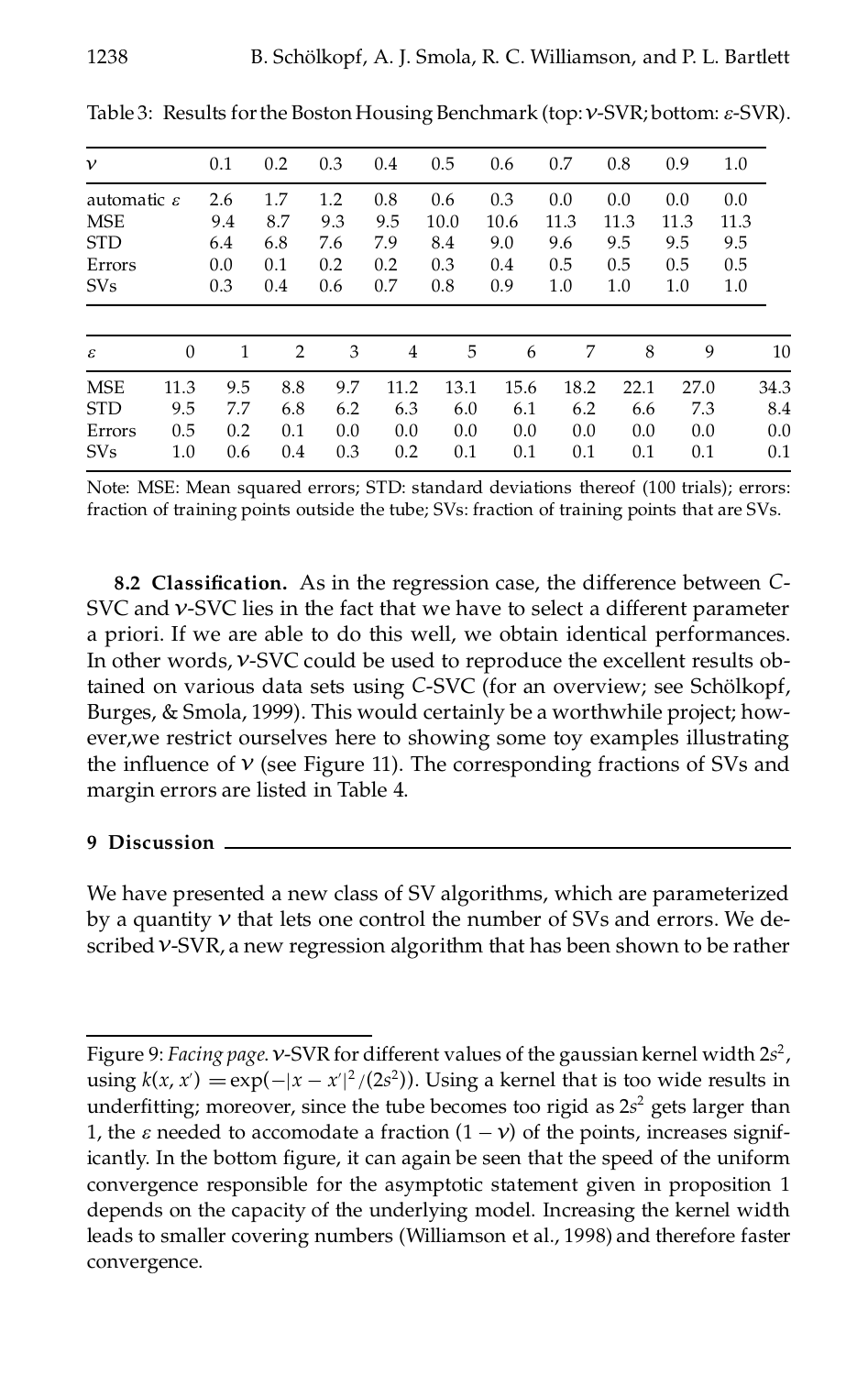useful in practice. We gave theoretical results concerning the meaning and the choice of the parameter  $v$ . Moreover, we have applied the idea underlying *v*-SV regression to develop a *v*-SV classification algorithm. Just like its regression counterpart, the algorithm is interesting from both a prac-

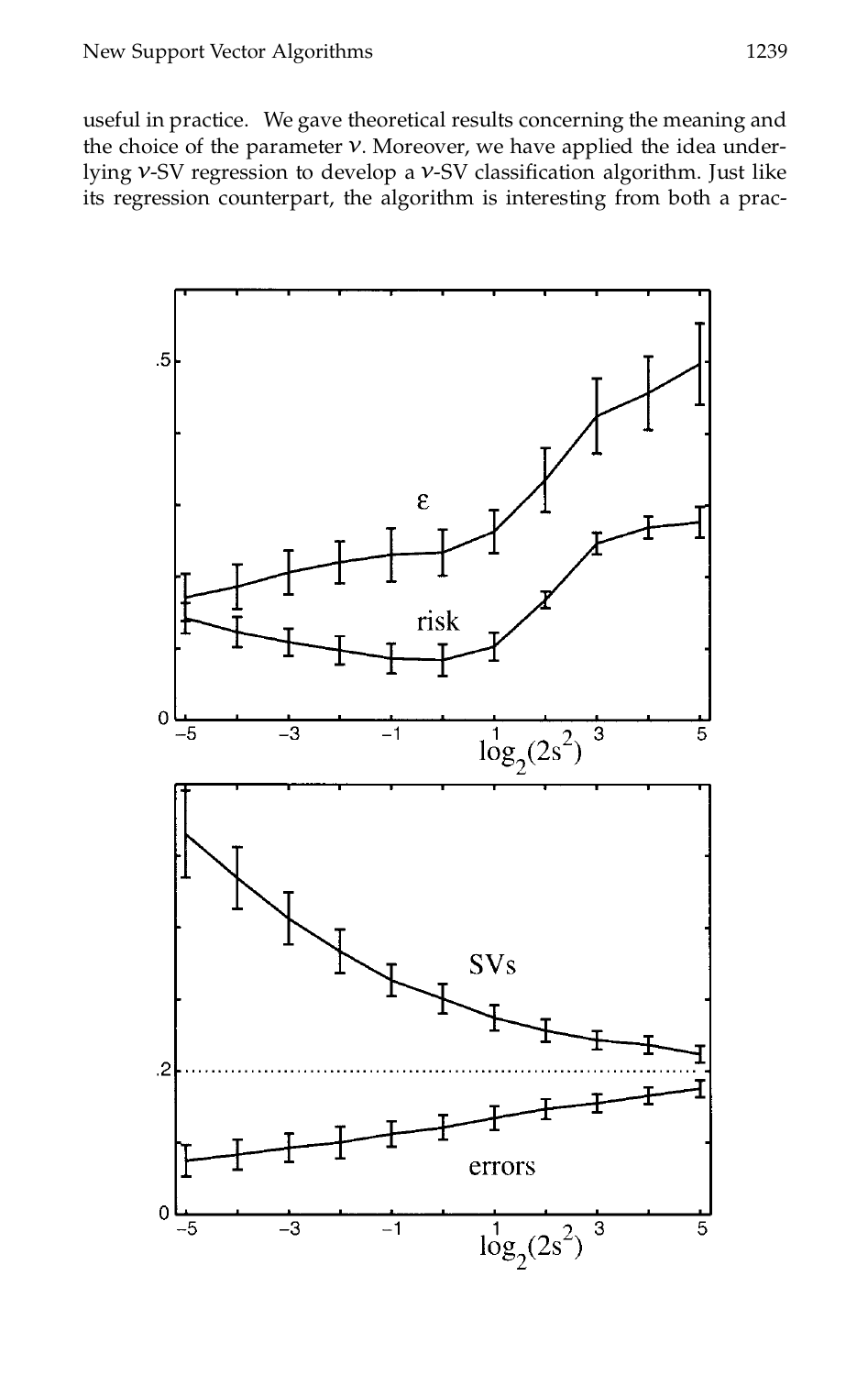

Figure 10: Toy example, using prior knowledge about an *x*-dependence of the noise. Additive noise  $(\sigma = 1)$  was multiplied by the function sin<sup>2</sup>((2 $\pi$ /3)*x*). (Top) The same function was used as  $\zeta$  as a parametric insensitivity tube (section 5). (Bottom) *º*-SVR with standard tube.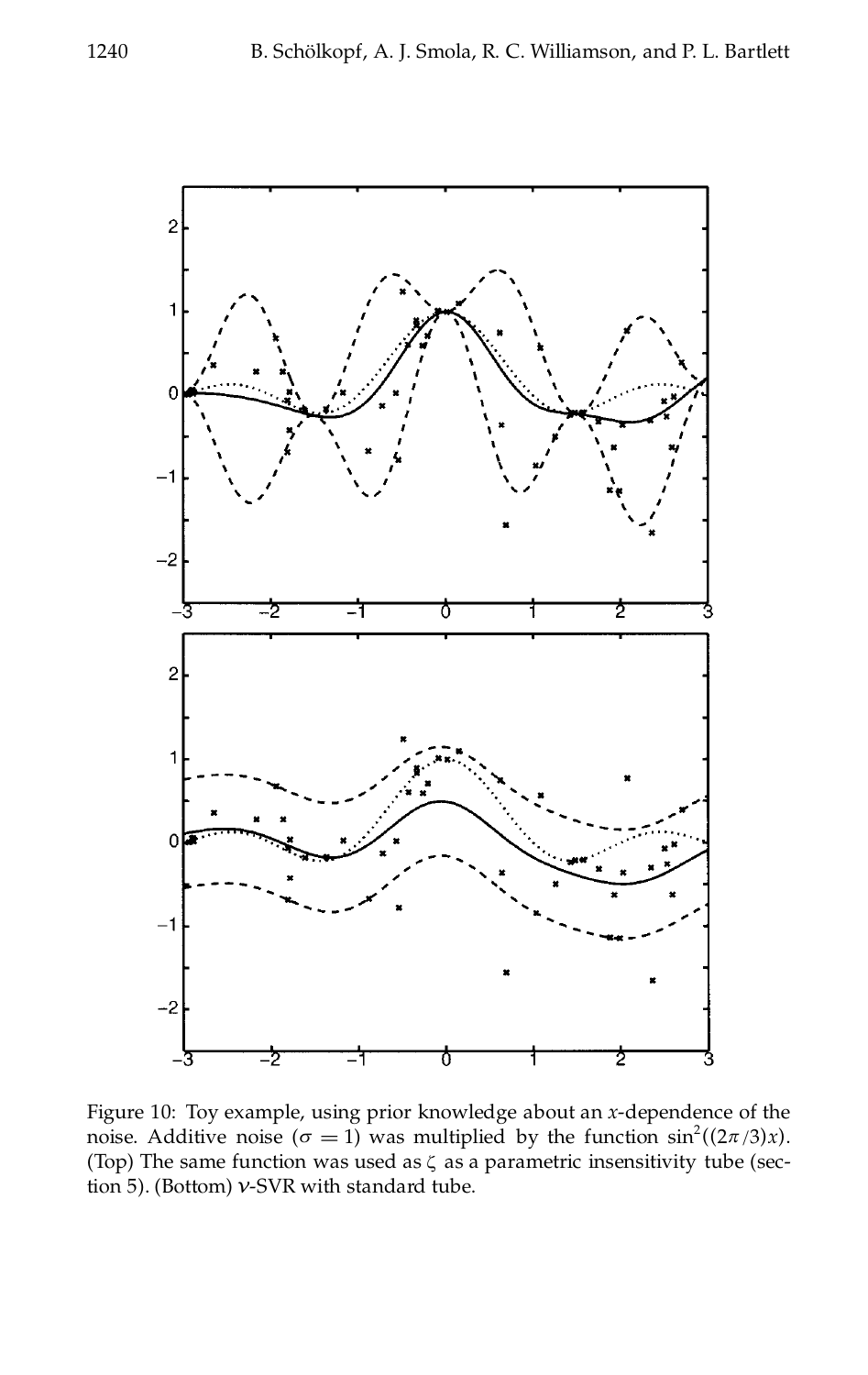| ν                               | 0.1   | 0.2   | 0.3   | 0.4   | 0.5   | 0.6   |       | 0.8   |
|---------------------------------|-------|-------|-------|-------|-------|-------|-------|-------|
| Fraction of errors              | 0.00  | 0.07  | 0.25  | 0.32  | 0.39  | 0.50  | 0.61  | 0.71  |
| Fraction of SVs                 | 0.29  | 0.36  | 0.43  | 0.46  | 0.57  | 0.68  | 0.79  | 0.86  |
| Margin $2\rho /   \mathbf{w}  $ | 0.009 | 0.035 | 0.229 | 0.312 | 0.727 | 0.837 | 0.922 | 1.092 |

Table 4: Fractions of Errors and SVs, Along with the Margins of Class Separation, for the Toy Example Depicted in Figure 11.

Note:  $v$  upper bounds the fraction of errors and lower bounds the fraction of SVs, and that increasing *º*, i.e. allowing more errors, increases the margin.

tical and a theoretical point of view. Controlling the number of SVs has consequences for (1) run-time complexity, since the evaluation time of the estimated function scales linearly with the number of SVs (Burges, 1998); (2) training time, e.g., when using a chunking algorithm (Vapnik, 1979) whose complexity increases with the number of SVs; (3) possible data compression applications $-V$  characterizes the compression ratio: it suffices to train the algorithm only on the SVs, leading to the same solution (Schölkopf et al., 1995); and (4) generalization error bounds: the algorithm directly optimizes a quantity using which one can give generalization bounds. These, in turn, could be used to perform structural risk minimization over*º*. Moreover, asymptotically,*º* directly controls the number of support vectors, and the latter can be used to give a leave-one-out generalization bound (Vapnik, 1995).



Figure 11: Toy problem (task: separate circles from disks) solved using *º*-SV classification, using parameter values ranging from  $v = 0.1$  (top left) to  $v =$ 0.8 (bottom right). The larger we select  $v$ , the more points are allowed to lie inside the margin (depicted by dotted lines). As a kernel, we used the gaussian  $k(x, y) = \exp(-\|x - y\|^2).$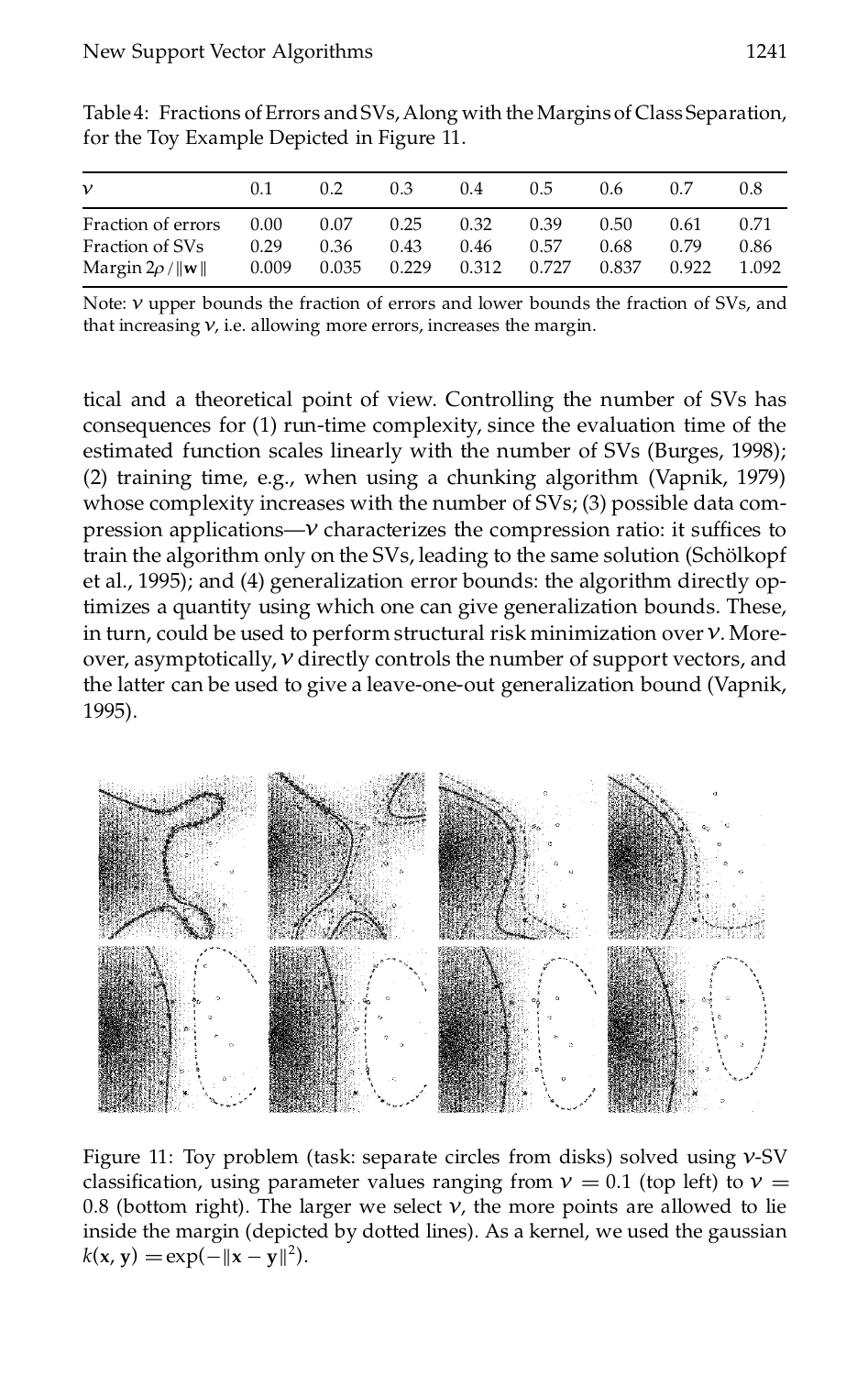In both the regression and the pattern recognition case, the introduction of  $\nu$  has enabled us to dispose of another parameter. In the regression case, this was the accuracy parameter  $\varepsilon$ ; in pattern recognition, it was the regularization constant *C*. Whether we could have as well abolished *C* in the regression case is an open problem.

Note that the algorithms are not fundamentally different from previous SV algorithms; in fact, we showed that for certain parameter settings, the results coincide. Nevertheless, we believe there are practical applications where it is more convenient to specify a fraction of points that is allowed to become errors, rather than quantities that are either hard to adjust a priori (such as the accuracy  $\varepsilon$ ) or do not have an intuitive interpretation (such as *C*). On the other hand, desirable properties of previous SV algorithms, including the formulation as a definite quadratic program, and the sparse SV representation of the solution, are retained. We are optimistic that in many applications, the new algorithms will prove to be quite robust. Among these should be the reduced set algorithm of Osuna and Girosi(1999), which approximates the SV pattern recognition decision surface by *e*-SVR. Here, *º*-SVR should give a direct handle on the desired speed-up.

Future work includes the experimental test of the asymptotic predictions of section 4 and an experimental evaluation of  $v$ -SV classification on realworld problems. Moreover, the formulation of efficient chunking algorithms for the *º*-SV case should be studied (cf. Platt, 1999). Finally, the additional freedom to use parametric error models has not been exploited yet. We expect that this new capability of the algorithms could be very useful in situations where the noise is heteroscedastic, such as in many problems of financial data analysis, and general time-series analysis applications (Müller et al., 1999; Mattera & Haykin, 1999). If a priori knowledge about the noise is available, it can be incorporated into an error model  $\zeta$ ; if not, we can try to estimate the model directly from the data, for example, by using a variance estimator (e.g., Seifert, Gasser, & Wolf, 1993) or quantile estimator (section 3).

#### **Acknowledgments**

This work was supported in part by grants of the Australian Research Council and the DFG (Ja 379/7-1 and Ja 379/9-1). Thanks to S. Ben-David, A. Elisseeff, T. Jaakkola, K. Müller, J. Platt, R. von Sachs, and V. Vapnik for discussions and to L. Almeida for pointing us to White's work. Jason Weston has independently performed experiments using a sum inequality constraint on the Lagrange multipliers, but declined an offer of coauthorship.

#### **References**

Aizerman, M., Braverman, E., & Rozonoer, L. (1964). Theoretical foundations of the potential function method in pattern recognition learning. *Automation and Remote Control*, *25*, 821–837.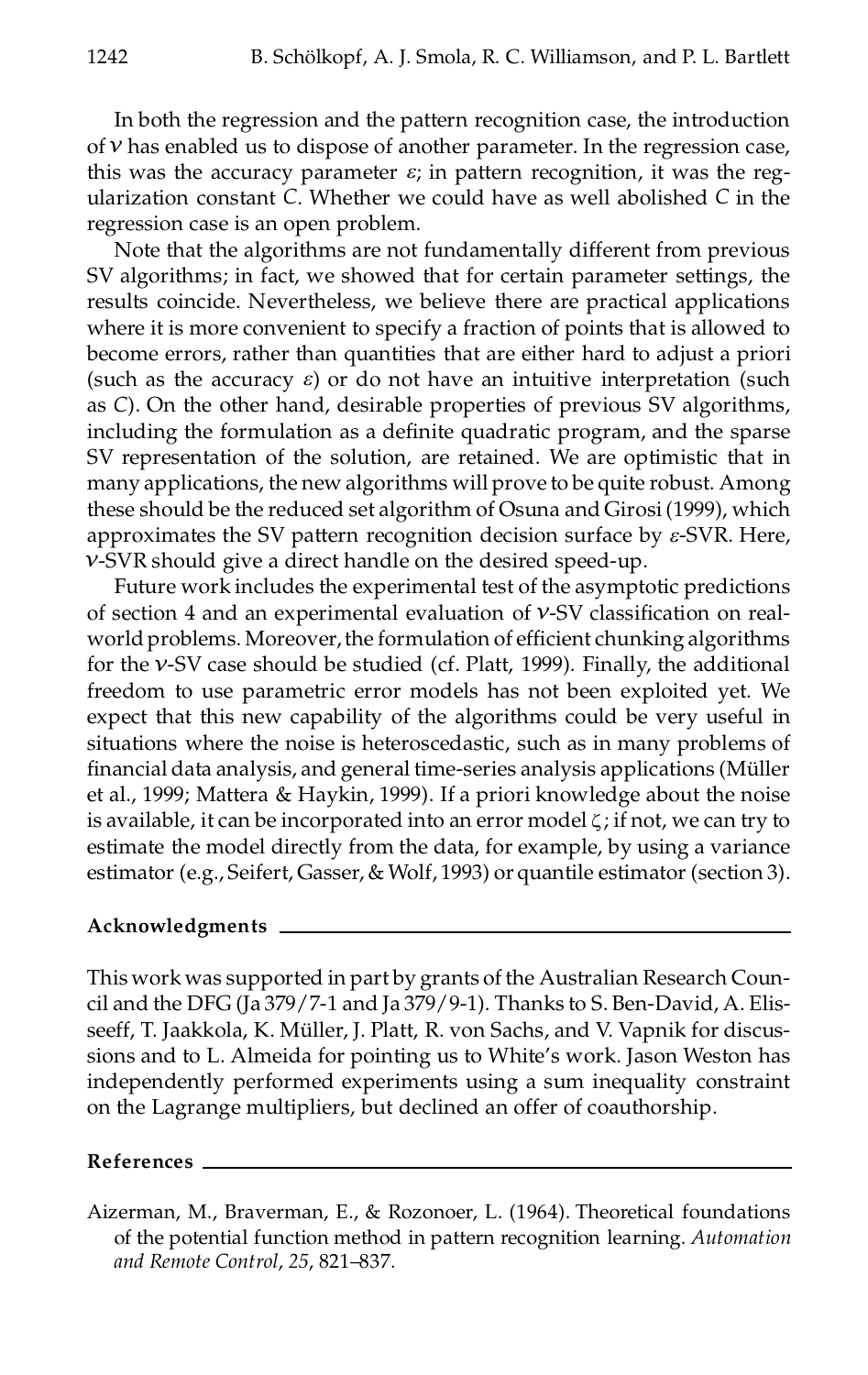- Anthony, M., & Bartlett, P. L. (1999). *Neural network learning: Theoretical foundations*. Cambridge: Cambridge University Press.
- Bartlett, P. L. (1998). The sample complexity of pattern classification with neural networks: The size of the weights is more important than the size of the network. *IEEE Transactions on Information Theory*, *44*(2), 525–536.
- Bertsekas, D. P. (1995). *Nonlinear programming*. Belmont, MA: Athena Scientific.
- Boser, B. E., Guyon, I. M., & Vapnik, V. N. (1992). A training algorithm for optimal margin classifiers. In D. Haussler (Ed.), *Proceedings of the* 5th *Annual ACM Workshop on Computational Learning Theory* (pp. 144–152). Pittsburgh, PA: ACM Press.
- Burges, C. J. C. (1998). A tutorial on support vector machines for pattern recognition. *Data Mining and Knowledge Discovery*, *2*(2), 1–47.
- Cortes, C., & Vapnik, V. (1995). Support vector networks. *Machine [Learning](http://ernesto.ingentaselect.com/nw=1/rpsv/cgi-bin/linker?ext=a&reqidx=/0885-6125^28^2920L.273[aid=193595])*, *20*, [273–297.](http://ernesto.ingentaselect.com/nw=1/rpsv/cgi-bin/linker?ext=a&reqidx=/0885-6125^28^2920L.273[aid=193595])
- Girosi, F. (1998). An equivalence between sparse approximation and support vector machines. *Neural [Computation](http://ernesto.ingentaselect.com/nw=1/rpsv/cgi-bin/linker?ext=a&reqidx=/0899-7667^28^2910:6L.1455[aid=215313,cw=1,nlm=9698353])*, *10*(6), 1455–1480.
- Horn, R. A., & Johnson, C. R. (1985). *Matrix analysis*. Cambridge: Cambridge University Press.
- Huber, P. J. (1981).*Robust statistics*. New York: Wiley.
- Mattera, D., & Haykin, S. (1999). Support vector machines for dynamic recon struction of a chaotic system. In B. Schölkopf, C. Burges, & A. Smola (Eds.), *Advances in kernel methods—Support vectorlearning* (pp. 211–241). Cambridge, MA: MIT Press.
- Müller, K.-R., Smola, A., Rätsch, G., Schölkopf, B., Kohlmorgen, J., and Vapnik, V. (1999). Predicting time series with support vector machines. In B. Schölkopf, C. Burges, & A. Smola (Eds.),*Advancesin kernel methods—Support vectorlearning* (pp. 243–253). Cambridge, MA: MIT Press.
- Murata, N., Yoshizawa, S., & Amari, S. (1994). Network information criteriondetermining the number of hidden units for artificial neural network models. *IEEE [Transactions](http://ernesto.ingentaselect.com/nw=1/rpsv/cgi-bin/linker?ext=a&reqidx=/1045-9227^28^295L.865[aid=215314,csa=1045-9227^26vol=5^26iss=6^26firstpage=865]) on Neural Networks*, *5*, 865–872.
- Osuna, E., & Girosi, F. (1999). Reducing run-time complexity in support vector machines. In B. Schölkopf, C. Burges, & A. Smola (Eds.), *Advances in kernel methods—Support vector learning* (pp. 271–283). Cambridge, MA: MIT Press.
- Platt, J. (1999). Fast training of SVMs using sequential minimal optimization. In B. Schölkopf, C. Burges, & A. Smola (Eds.), *Advances in kernel methods*— *Support vector learning* (pp. 185–208). Cambridge, MA: MIT Press.
- Pontil, M., Rifkin, R., & Evgeniou, T. (1999). From regression to classification in support vector machines. In M. Verleysen (Ed.), Proceedings ESANN (pp. 225-230). Brussels: D Facto.
- Schölkopf, B. (1997). Support vector learning. Munich: R. Oldenbourg Verlag.
- Schölkopf, B., Bartlett, P. L., Smola, A., & Williamson, R. C. (1998). Support vector regression with automatic accuracy control. In L. Niklasson, M. Boden, ´ & T. Ziemke (Eds.), *Proceedings of the 8th International Conference on Articial Neural Networks* (pp. 111–116). Berlin: Springer-Verlag.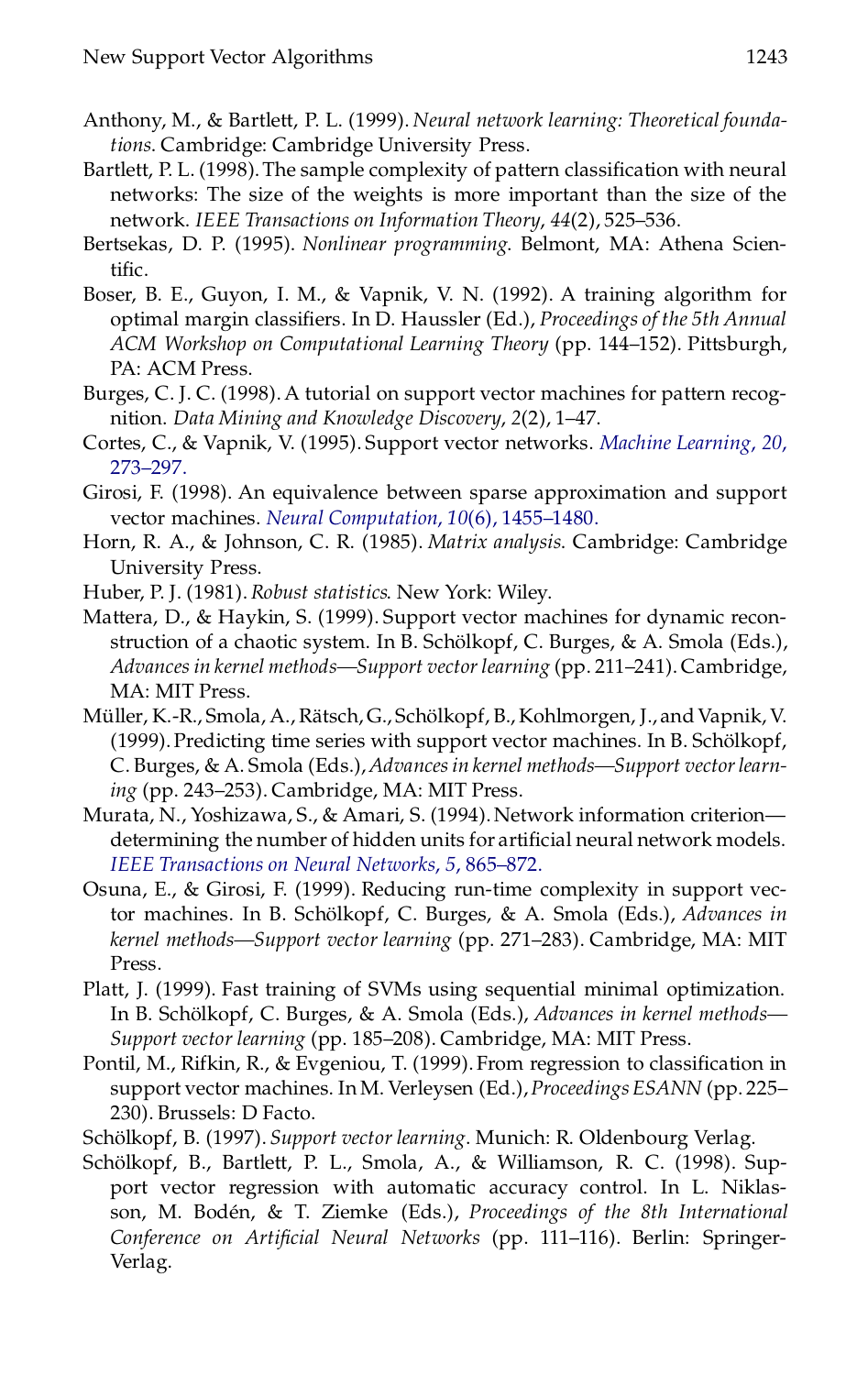- Schölkopf, B., Burges, C.J. C., & Smola, A.J. (1999). Advances in kernel methods— *Support vector learning*. Cambridge, MA: MIT Press.
- Schölkopf, B., Burges, C., & Vapnik, V. (1995). Extracting support data for a given task. In U. M. Fayyad & R. Uthurusamy (Eds.), *Proceedings, First International Conference on Knowledge Discovery and Data Mining*. Menlo Park, CA: AAAI Press.
- Schölkopf, B., Shawe-Taylor, J., Smola, A. J., & Williamson, R. C. (1999). Kerneldependent support vector error bounds. In *Ninth International Conference on Articial Neural Networks* (pp. 103–108). London: IEE.
- Schölkopf, B., Smola, A., & Müller, K.-R. (1998). Nonlinear component analysis as a kernel eigenvalue problem. *Neural [Computation](http://ernesto.ingentaselect.com/nw=1/rpsv/cgi-bin/linker?ext=a&reqidx=/0899-7667^28^2910L.1299[aid=215315,cw=1])*, *10*, 1299–1319.
- Schölkopf, B., Sung, K., Burges, C., Girosi, F., Niyogi, P., Poggio, T., & Vapnik, V. (1997). Comparing support vector machines with gaussian kernels to radial basis function classifiers. IEEE Trans. Sign. Processing, 45, 2758-2765.
- Seifert, B., Gasser, T., & Wolf, A. (1993). Nonparametric estimation of residual variance revisited. *Biometrika*, *80*, 373–383.
- Shawe-Taylor, J., Bartlett, P. L., Williamson, R. C., & Anthony, M. (1998). Structural risk minimization over data-dependent hierarchies. *IEEE Transactions on Information Theory*, *44*(5), 1926–1940.
- Shawe-Taylor, J., & Cristianini, N. (1999).Margin distribution bounds on generalization. In *Computational Learning Theory: 4th European Conference* (pp. 263– 273). New York: Springer.
- Smola, A. J. (1998). *Learning with kernels*. Doctoral dissertation, Technische Universitat¨ Berlin. Also: *GMD Research Series No. 25*, Birlinghoven, Germany.
- Smola, A., Frieß, T., & Schölkopf, B. (1999). Semiparametric support vector and linear programming machines. In M. S. Kearns, S. A. Solla, & D. A. Cohn (Eds.),*Advancesin neural informationprocessing systems*, *11* (pp. 585–591).Cambridge, MA: MIT Press.
- Smola, A., Murata, N., Schölkopf, B., & Müller, K.-R. (1998). Asymptotically optimal choice of *e*-loss for support vector machines. In L. Niklasson, M. Boden, ´ & T. Ziemke (Eds.), *Proceedings of the 8th International Conference on Articial Neural Networks* (pp. 105–110). Berlin: Springer-Verlag.
- Smola, A., & Schölkopf, B. (1998). On a kernel-based method for pattern recognition, regression, approximation and operator inversion. *[Algorithmica](http://ernesto.ingentaselect.com/nw=1/rpsv/cgi-bin/linker?ext=a&reqidx=/0178-4617^28^2922L.211[aid=215319])*, *22*, [211–231.](http://ernesto.ingentaselect.com/nw=1/rpsv/cgi-bin/linker?ext=a&reqidx=/0178-4617^28^2922L.211[aid=215319])
- Smola, A., Schölkopf, B., & Müller, K.-R. (1998). The connection between regularization operators and support vector kernels. *Neural [Networks](http://ernesto.ingentaselect.com/nw=1/rpsv/cgi-bin/linker?ext=a&reqidx=/0893-6080^28^2911L.637[aid=215320])*, *11*, 637– [649.](http://ernesto.ingentaselect.com/nw=1/rpsv/cgi-bin/linker?ext=a&reqidx=/0893-6080^28^2911L.637[aid=215320])
- Smola, A., Williamson, R. C., Mika, S., & Schölkopf, B. (1999). Regularized principal manifolds. In *Computational Learning Theory: 4th European Conference* (pp. 214–229). Berlin: Springer-Verlag.
- Stitson, M., Gammerman, A., Vapnik, V., Vovk, V., Watkins, C., & Weston, J. (1999). Support vector regression with ANOVA decomposition kernels. In B. Schölkopf, C. Burges, & A. Smola (Eds.), *Advances in kernel methods*— *Support vector learning* (pp. 285–291). Cambridge, MA: MIT Press.